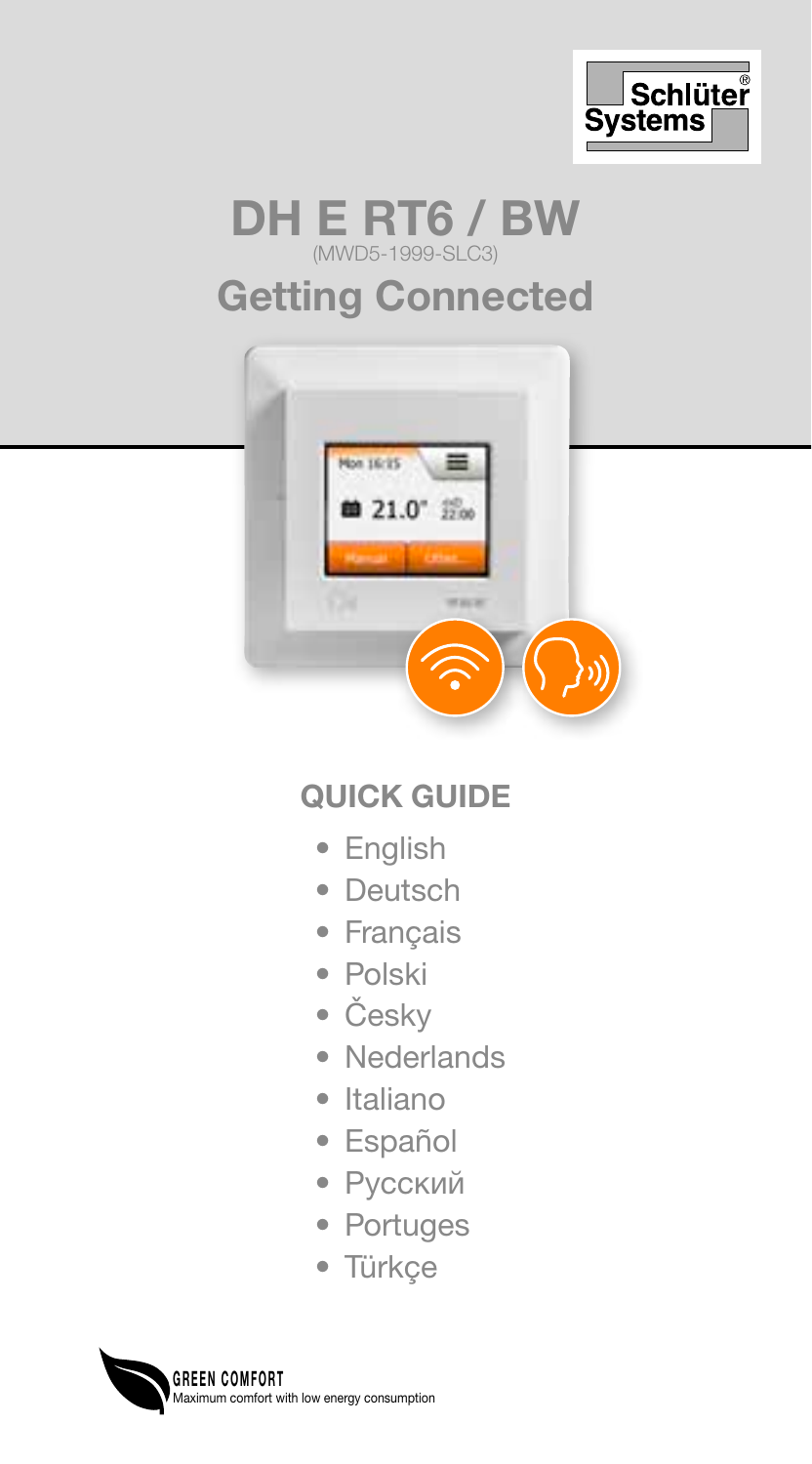#### **Instructions**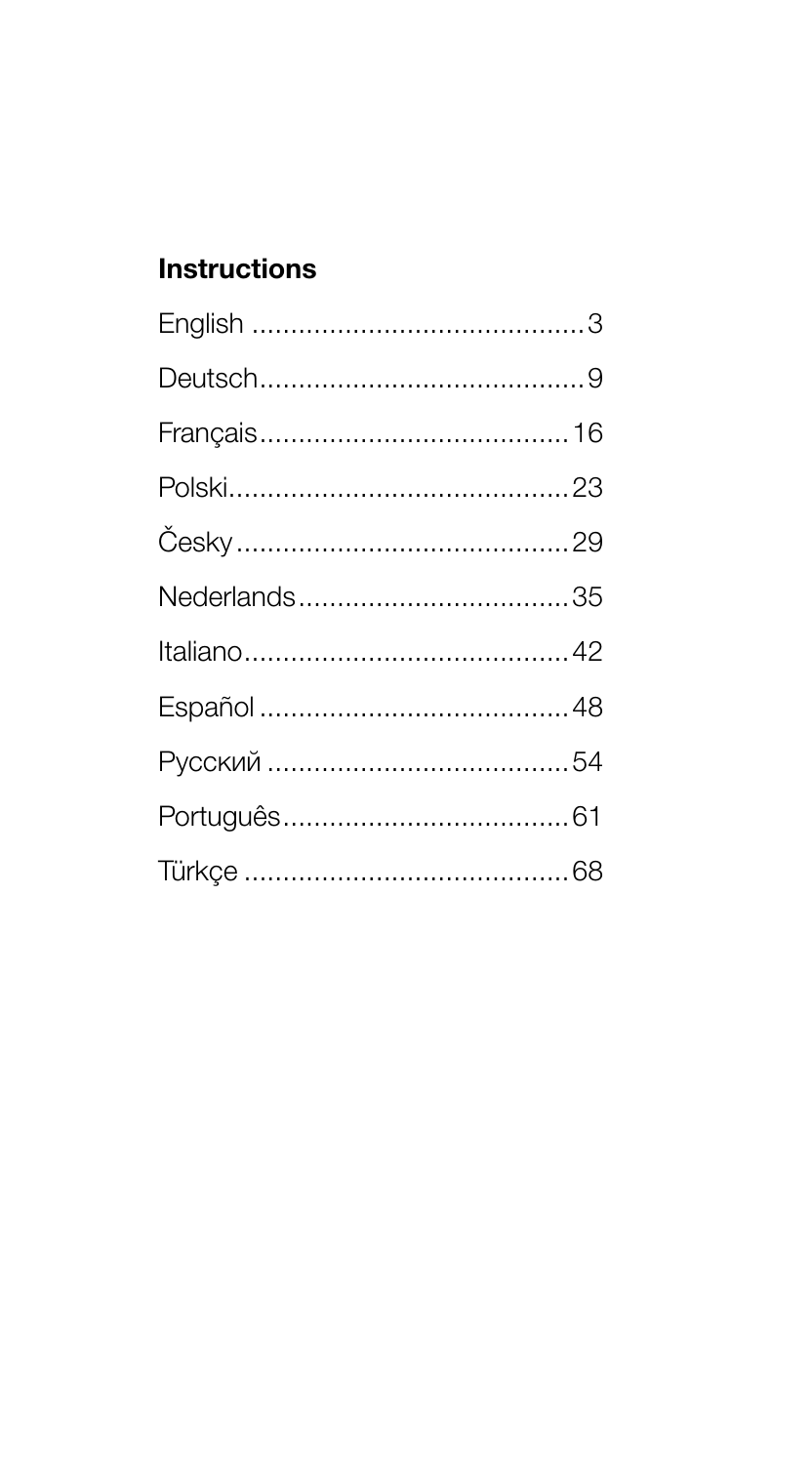<span id="page-2-0"></span>

#### WiFi Connection

You can set up a WiFi connection in the following way:



- 1. Tap the "Menu" button on the home screen.
- 2. Tap the "App Control" button to access the app setup options.
- 3. Tap the "WiFi Connection" button to set up the WiFi connection.

Note that if a WiFi configuration is already made, the "Status" screen will be displayed showing the current status of the WiFi connection. In this case, tap the "Right Arrow" button to proceed, or the "Left Arrow" button to return to the main menu.

- 4. Choose the desired connection type on the "Connection type" screen:
	- Tap "WPS" for automatic setup. Proceed to steps 5 and 6.
	- Tap "Manual" for manual setup. Proceed to steps 7 to 9.

Automatic setup requires that you can activate WPS on the router. For details about the location of the WPS button on your router, please check your router manual.

- 5. Go to your WiFi router and activate WPS.
- 6. On your thermostat, tap the "Right Arrow" button to start connecting the thermostat.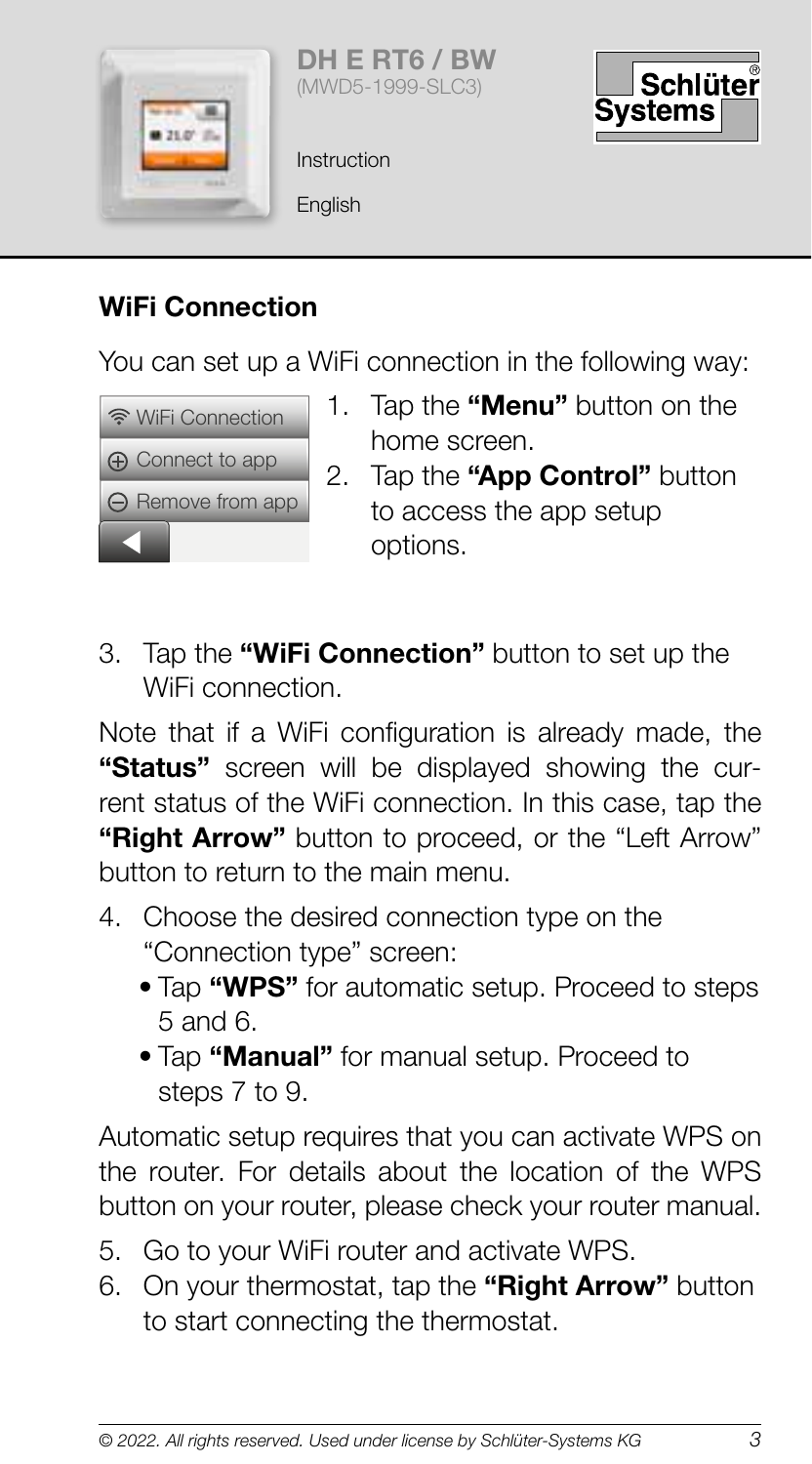Manual connection:

The "Searching networks" screen is displayed while the thermostat is searching for available networks. The detected networks are then displayed in a list.

- 7. Tap the name of the desired network on the list. If you cannot see the name of your network on the list, you have to enter the network name manually in the following way:
	- Tap "Other" at the bottom of the list of networks.
	- You are now asked to enter the network name (SSID). Tap the "Right Arrow" button to proceed.
	- Enter the network name (SSID) for your wireless network at the top of the screen.
	- Confirm the network name with "√"
- 8. You are now asked to enter the network key (password). Tap the "Right Arrow" button to proceed.
- 9. Confirm the network key with "√" to start connecting the thermostat.

The thermostat will now attempt to connect to your wireless network. Please be patient, since this may take a while (several minutes).

• If the connection is successful, a confirmation screen will be displayed briefly.

After that the "Status" screen will be displayed showing the current status of the WiFi connection. Tap the "Left Arrow" button to return to the menu.

• If the connection fails, the thermostat will tell you so. In this case, check troubleshooting, and then tap the "X" button to return to step 4 and try again.

If problems persist, or if anything unexpected happens during setup of the WiFi connection, please consult the "Troubleshooting" section in the on-line User Manual.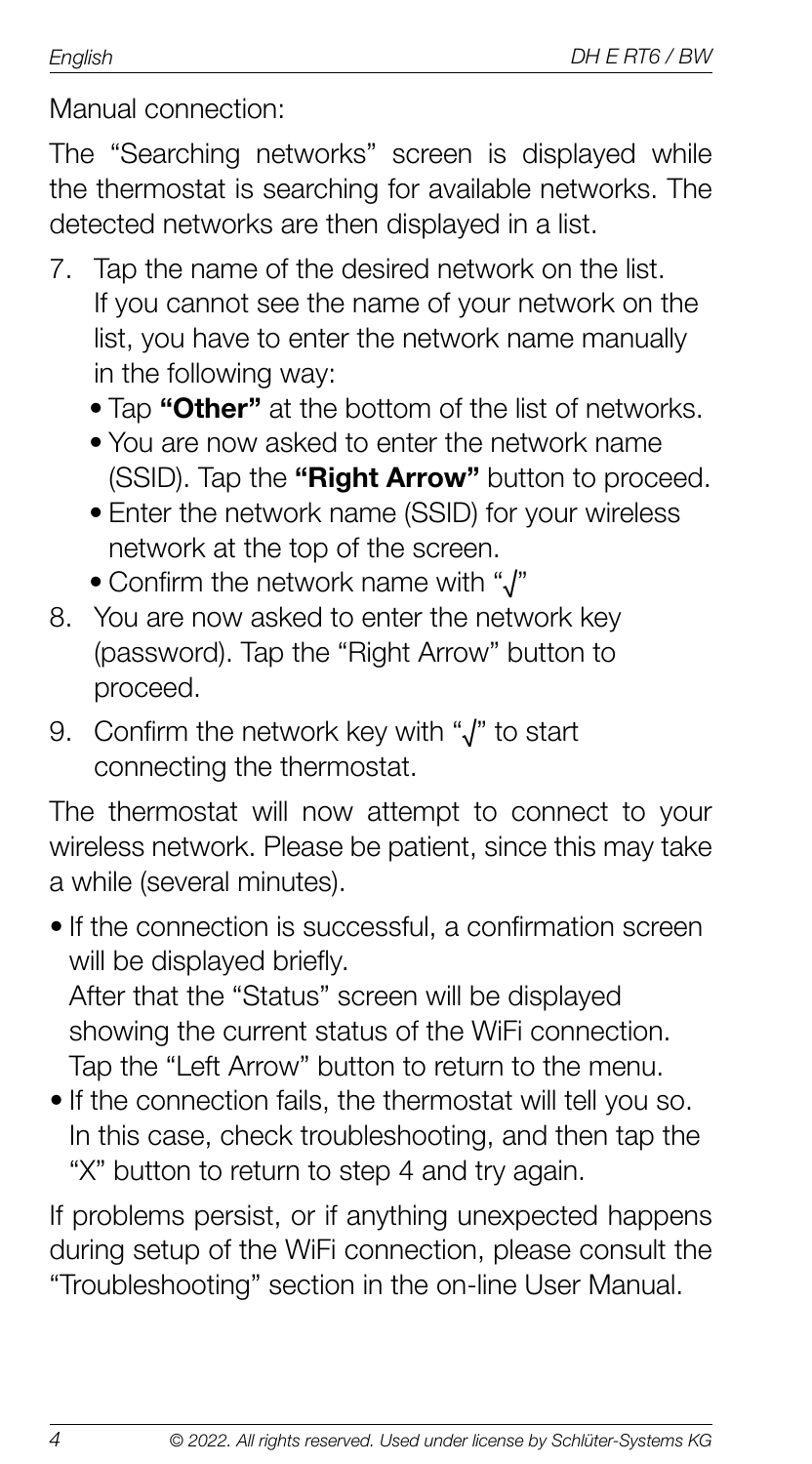





#### Connect to App

Install the Schlüter-HEAT-CONTROL app on your smart device.



- 1. When you have successfully set up a WiFi connection on your thermostat, you can connect it to Schlüter-HEAT-CONTROL app in the following way:
- 2. Tap the "Menu" button on the home screen.
- 3. Then tap the "App Control" button to access the app setup options.
- 4. Tap the "Connect to App" button to connect to your app.
- 5. Choose how to connect to your app:
	- Tap "QR Code" to display a QR code that you can scan with your mobile phone.
	- Tap "Thermostat ID" to display the thermostat ID that you can enter in your app.
- 6. Confirm with "√".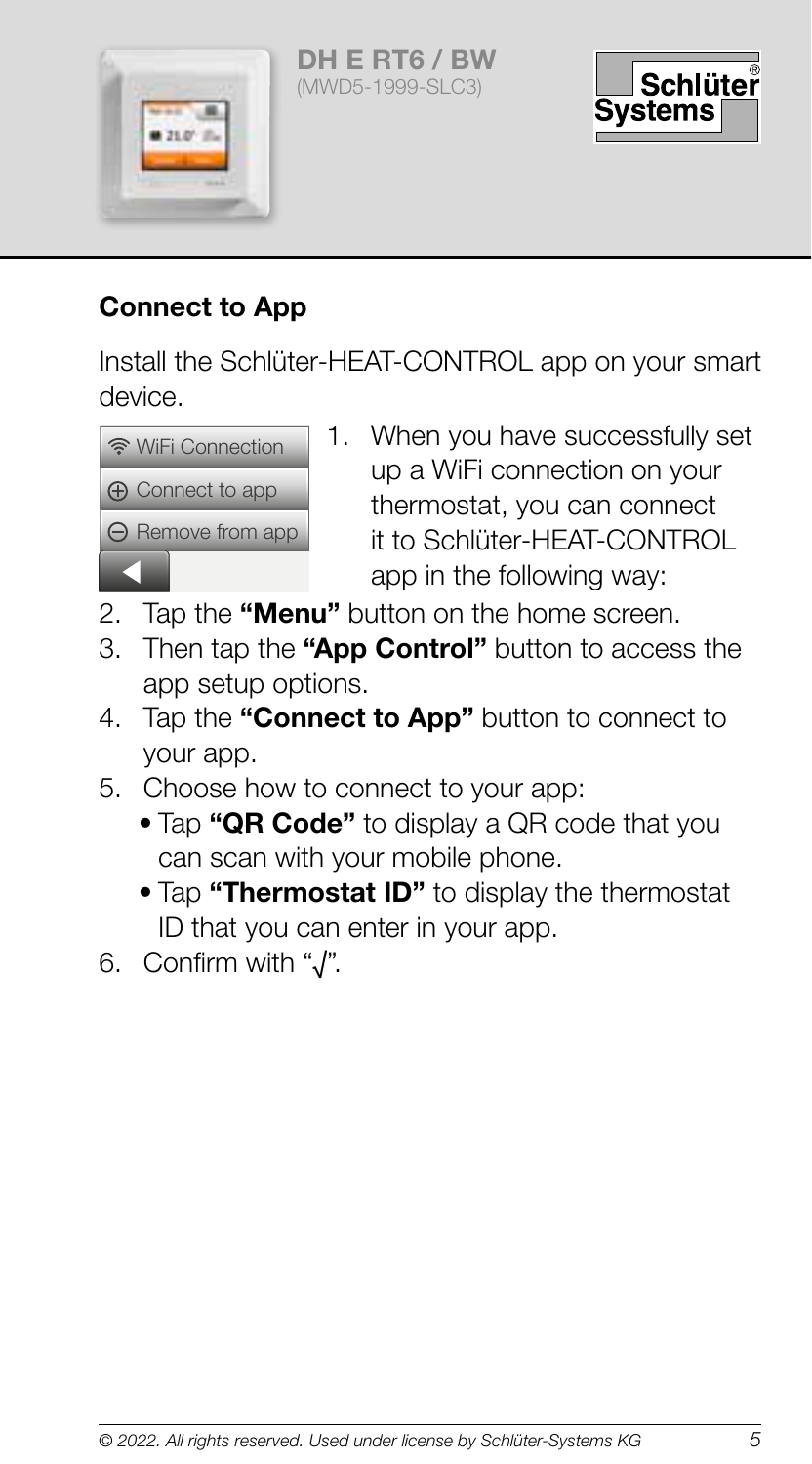When you have successfully set up a Wi-Fi connection and connected your thermostat to the App, you can connect your thermostat to an Amazon Alexa or a Google Home system. This allows you to voice control your thermostats together or individually.

## Connecting to your Amazon home system

- 1. Requirements before set up: An Amazon account connected to the Amazon Alexa app.
- 2. Open the Amazon Alexa app on your smartphone/ tablet.
- 3. Press "Devices", from the menu tab at the bottom of the screen.
- 4. Scroll down and press the text "YOUR SMART HOME SKILLS"
- 5. Press the button "ENABLE SMART HOME SKILLS"
- 6. Search for "DITRA" and choose "DITRA-HEAT-E-R6".
- 7. Press "Enable to use" You will now be forwarded to the login page of your thermostat.
- 8. Use your login information for the Schlüter-HEAT-CONTROL application – Once you have entered your account, Alexa will ask permission. Press "Yes – allow".
- 9. When Alexa has created a link to the Schlüter-HEAT-CONTROL application, press "Close".
- 10. Press "discover devices" Alexa will now be looking for thermostats on your account.
- 11. Once Alexa has finished the search, press "SET UP DEVICE" and choose a group for the thermostat. Press "ADD TO GROUP" and "CONTINUE"
- 12. Press "DONE".

Connection to your Amazon Alexa home system is now established.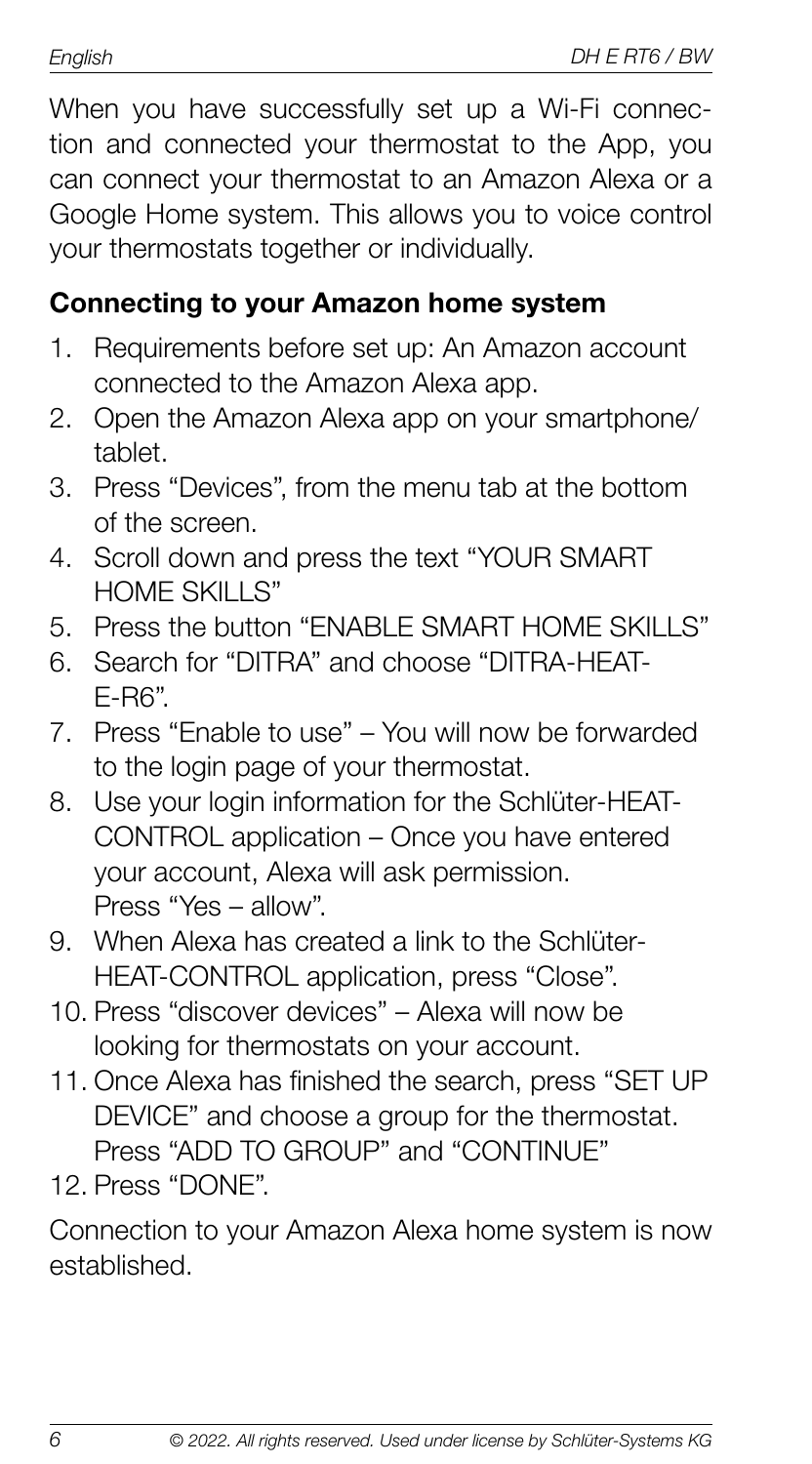#### Voice commands:

When your thermostat(s) is connected to your Amazon Alexa home system, they can now be voice controlled, either together or individually.

Read below for some examples for voice commands:

#### Set exact temperature:

• "Alexa, set the \*Living room\* to 20 degrees"

#### Read out a temperature:

• "Alexa, what is the temperature in the \*Office\*?"

#### Increase/decrease the temperature:

- "Alexa, increase/decrease the temperature in the \*Bedroom\* with 4 degrees"
- "Alexa, increase/decrease the temperature on \*all thermostats\*"

## Connecting to your Google Home System:

- 1. Requirements before set up: A Google account connected to the Google Home app.
- 2. Open the Google Home app on your smartphone or tablet.
- 3. At the top left, tap "Add" "Set up device" "Works with Google"
- 4. Select the manufacturer of the device from the list. Search "DITRA" and select "DITRA-HEAT"
- 5. Follow the in-app steps to complete setup
	- a. Sign into the app with your login information.
	- b. Read and accept the grants page.
	- c. Your thermostat should now appear as available to be linked to Google Home.
	- d. Choose the thermostat and click "Next" in the bottom right corner.
	- e. Select a name/location for your thermostat and click "Next".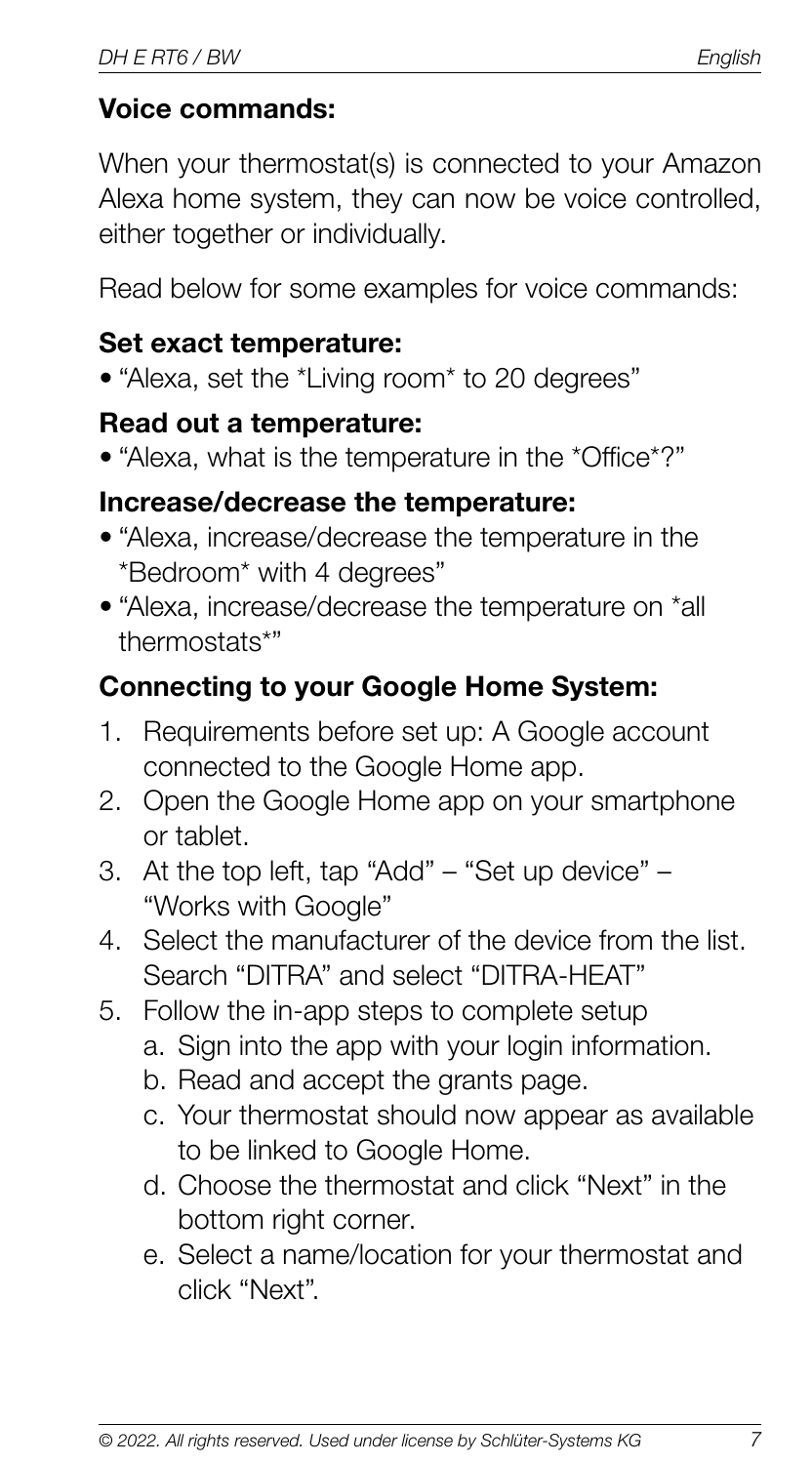Your thermostat is now set up and you can try different commands using the thermostat name/location that you chose in the Google Home app.

#### Voice commands:

When your thermostat(s) is (are) connected to your Google Home System, it (they) can now be voice controlled, either together or individually. Read below for some examples of voice commands:

#### Set exact temperature:

- "Hey Google, set the \*Living room\* to 20 degrees"
- "Hey Google, set \*All thermostats\* to 20 degrees"

#### Read out a temperature:

- "Hey Google, what is the temperature in the \*Office\*?"
- "Hey Google, what is the temperature on \*all thermostats\*?"

#### Increase/decrease the temperature:

- "Hey Google, increase/decrease the temperature in the \*Bedroom\* by 4 degrees"
- "Hey Google, make the \*Bedroom\* warmer"
- "Hey Google, increase/decrease the temperature on \*all thermostats\*"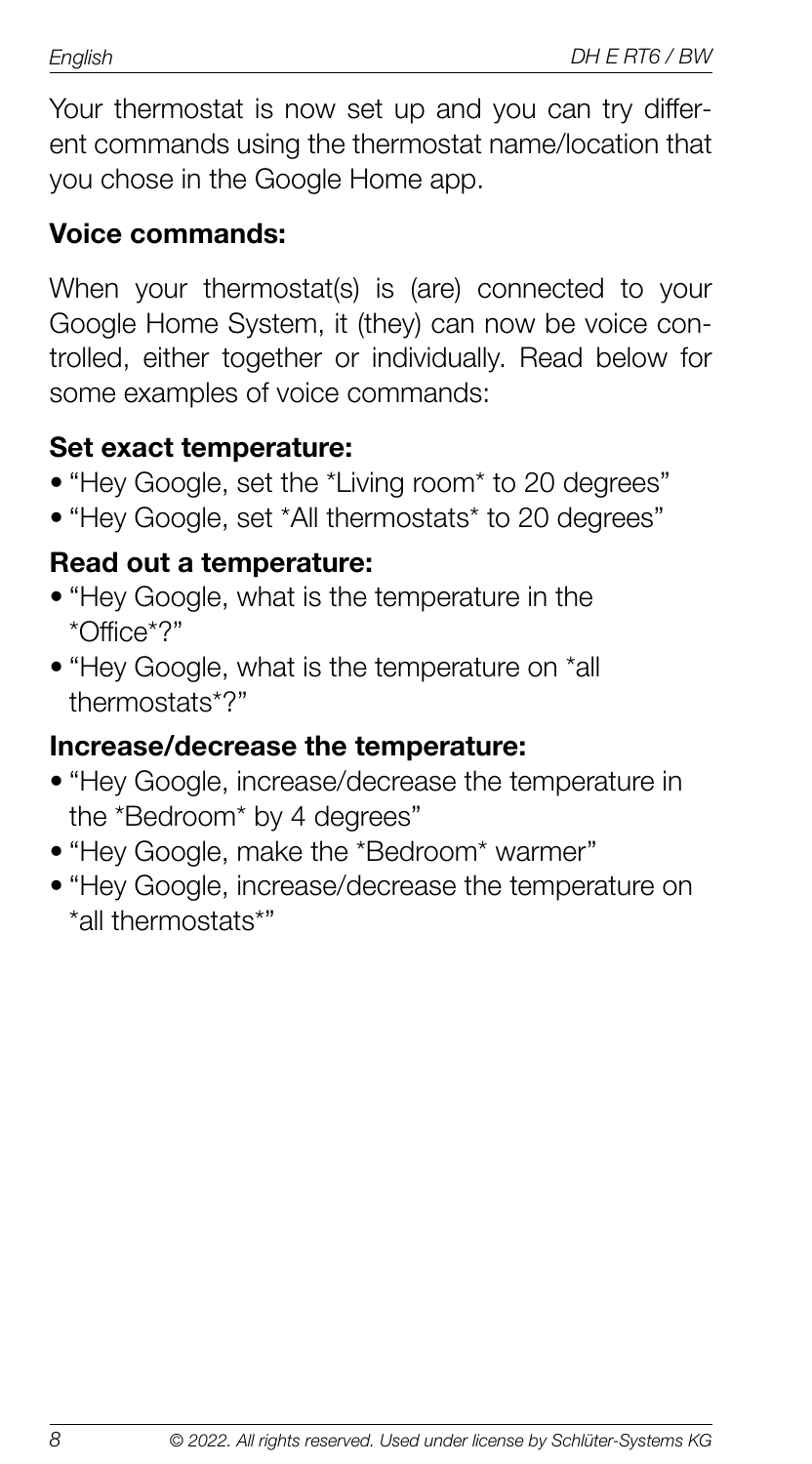<span id="page-8-0"></span>



Anleitung

DH E RT6 / BW (MWD5-1999-SLC3)

Deutsch

## WLAN-Verbindung

Sie können eine WLAN-Verbindung wie folgt einrichten:



- 1. Die "Menü"-Taste auf dem Startbildschirm antippen.
- 2. Dann "App-Bedienung" antippen, um die Einrichtungsoptionen für die App aufzurufen.
- 3. Um die WLAN-Verbindung einzurichten, "WLAN-Verbindung" antippen.

Wenn der Thermostat eine WLAN-Konfiguration enthält, zeigt der "Status"-Bildschirm den aktuellen Status der WLAN-Verbindung an. In diesem Fall zum Fortfahren die "Pfeil nach rechts"-Taste oder zur Rückkehr zum Hauptmenü die "Pfeil nach links"-Taste betätigen.

- 4. Im Bildschirm "Verbindungstyp" den gewünschten Verbindungstyp wählen:
	- Für eine automatische Einrichtung "WPS" antippen. Mit den Schritten 5 und 6 fortfahren.
	- Für eine manuelle Einrichtung "Manuell" antippen. Mit den Schritten 7 bis 9 fortfahren.

Für die automatische Einrichtung müssen Sie WPS an Ihrem Router aktivieren können. Nähere Angaben dazu, wo sich die WPS-Taste an Ihrem Router befindet, finden Sie in der Bedienungsanleitung Ihres Routers.

- 5. Zum WLAN-Router gehen und WPS aktivieren.
- 6. Um den Verbindungsaufbau zu starten, am Thermostat die .. Pfeil nach rechts"-Taste antippen.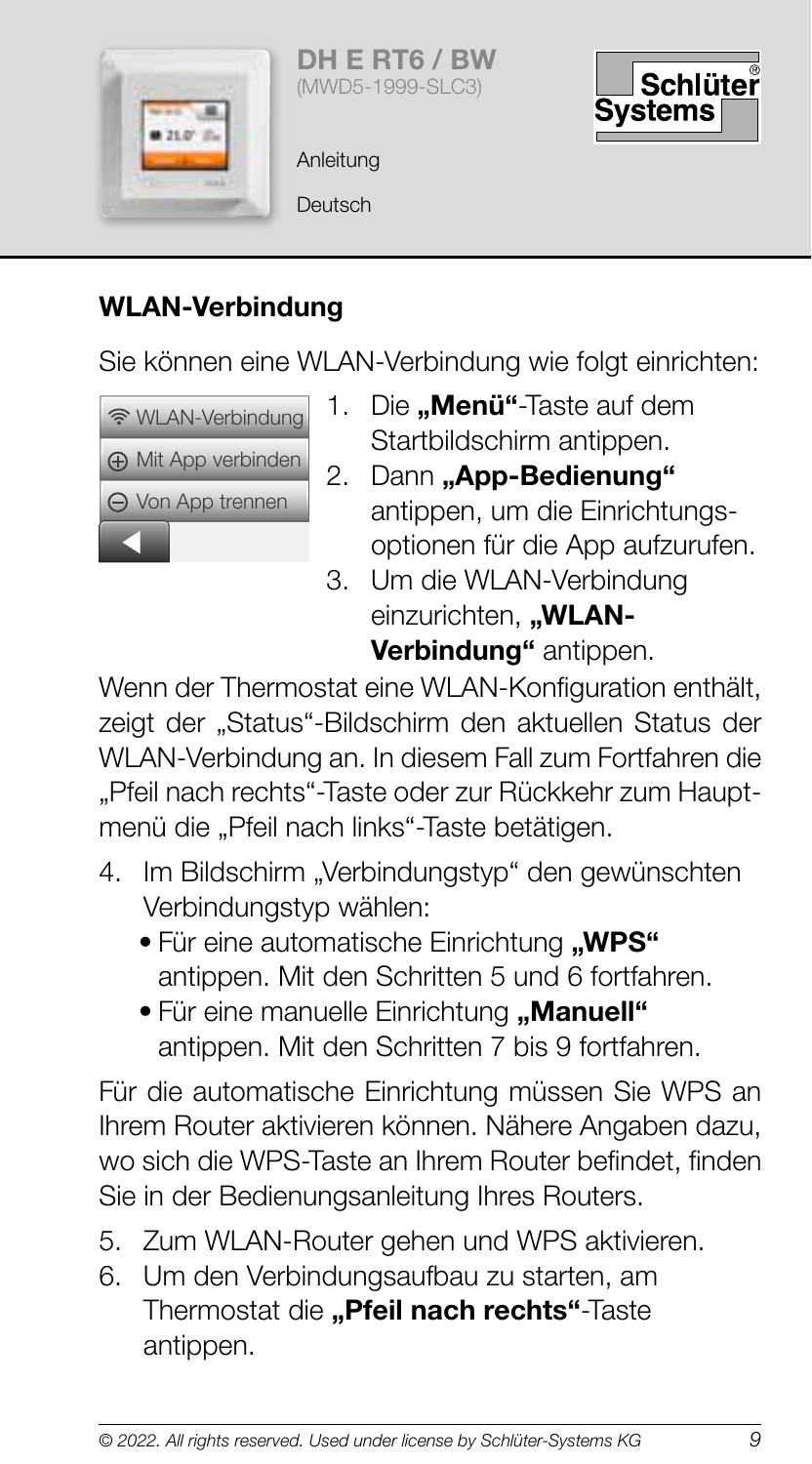Manueller Verbindungsaufbau:

Der Bildschirm "Netzwerksuche" erscheint, während der Thermostat nach verfügbaren Netzwerken sucht. Die erkannten Netzwerke werden daraufhin in einer Liste angezeigt.

7. Den Namen des gewünschten Netzwerks in der Liste antippen.

Wenn Sie den Namen Ihres Netzwerks in der Liste nicht finden, müssen Sie den Netzwerknamen wie folgt von Hand eingeben:

- "Sonstige" unten in der Netzwerkliste antippen.
- Sie werden aufgefordert, den Netzwerkschlüssel (SSID) einzugeben. Zum Fortfahren die "Pfeil nach rechts"-Taste antippen.
- Den Netzwerkschlüssel (SSID) für Ihr Drahtlosnetzwerk oben im Bildschirm eingeben.
- Den Netzwerkschlüssel mit "√" bestätigen.
- 8. Sie werden nun aufgefordert, den Netzwerkschlüssel (Passwort) einzugeben. Zum Fortfahren die "Pfeil nach rechts"-Taste antinnen.
- 9. Um den Thermostat zu verbinden, den Netzwerkschlüssel mit "√" bestätigen.

Der Thermostat versucht nun, sich mit Ihrem Drahtlosnetzwerk zu verbinden. Dieser Vorgang kann einige Minuten dauern. Haben Sie bitte etwas Geduld.

- Anschließend zeigt der "Status"-Bildschirm den aktuellen Status der WLAN-Verbindung an. Um zum Menü zurückzukehren, auf die "Pfeil nach links"-Taste tippen.
- Falls der Verbindungsaufbau fehlschlägt, wird Ihnen dies vom Thermostat mitgeteilt. In diesem Fall den Abschnitt "Fehlerbehebung" beachten.
- Anschließend "X" antippen, um zu Schritt 4 zurückzukehren und es erneut zu versuchen.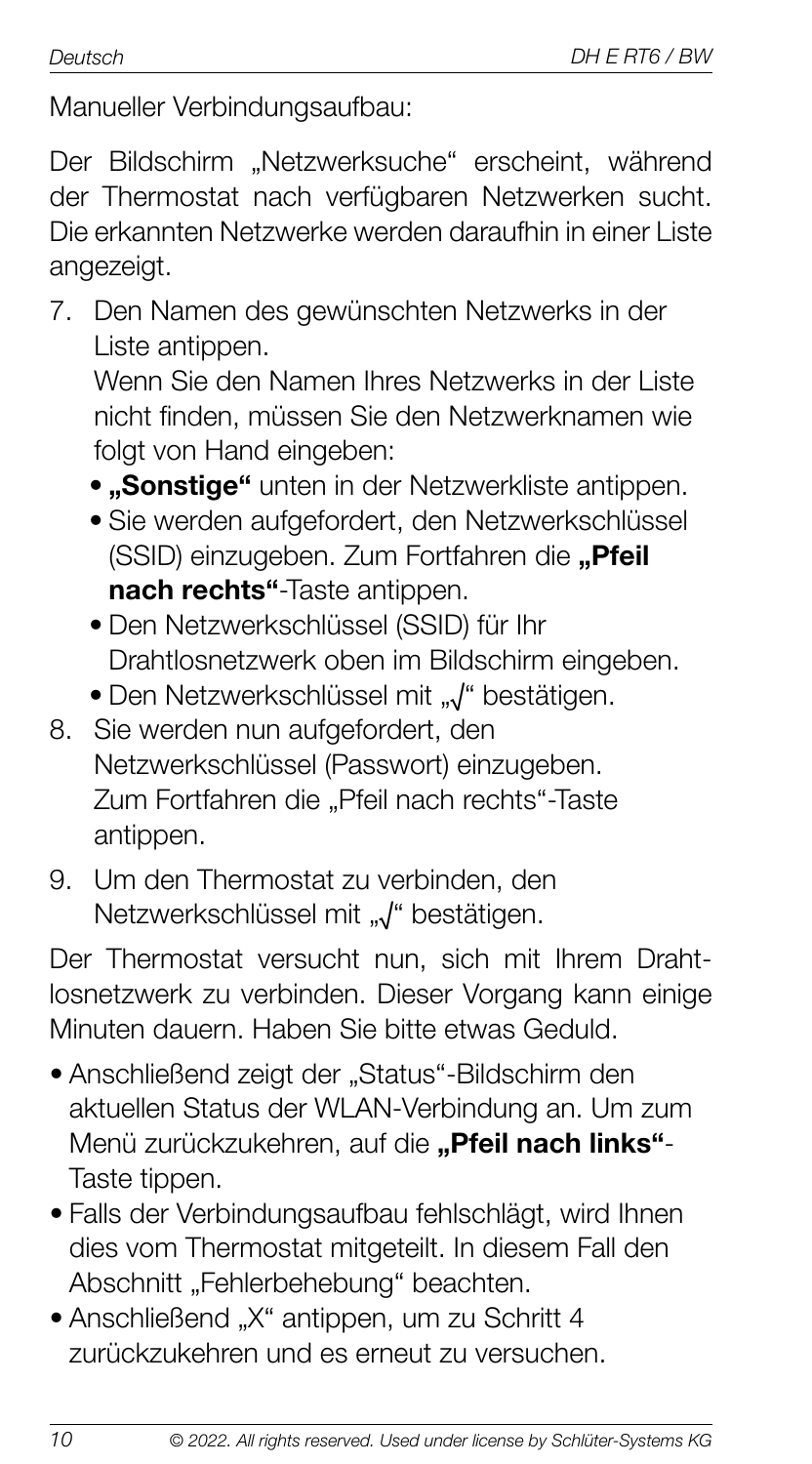Bestehen die Probleme fort oder tritt ein unerwartetes Ereignis während der Einrichtung der WLAN-Verbindung ein, beachten Sie bitte Abschnitt "Fehlerbehebung" in dem online Benutzerhandbuch.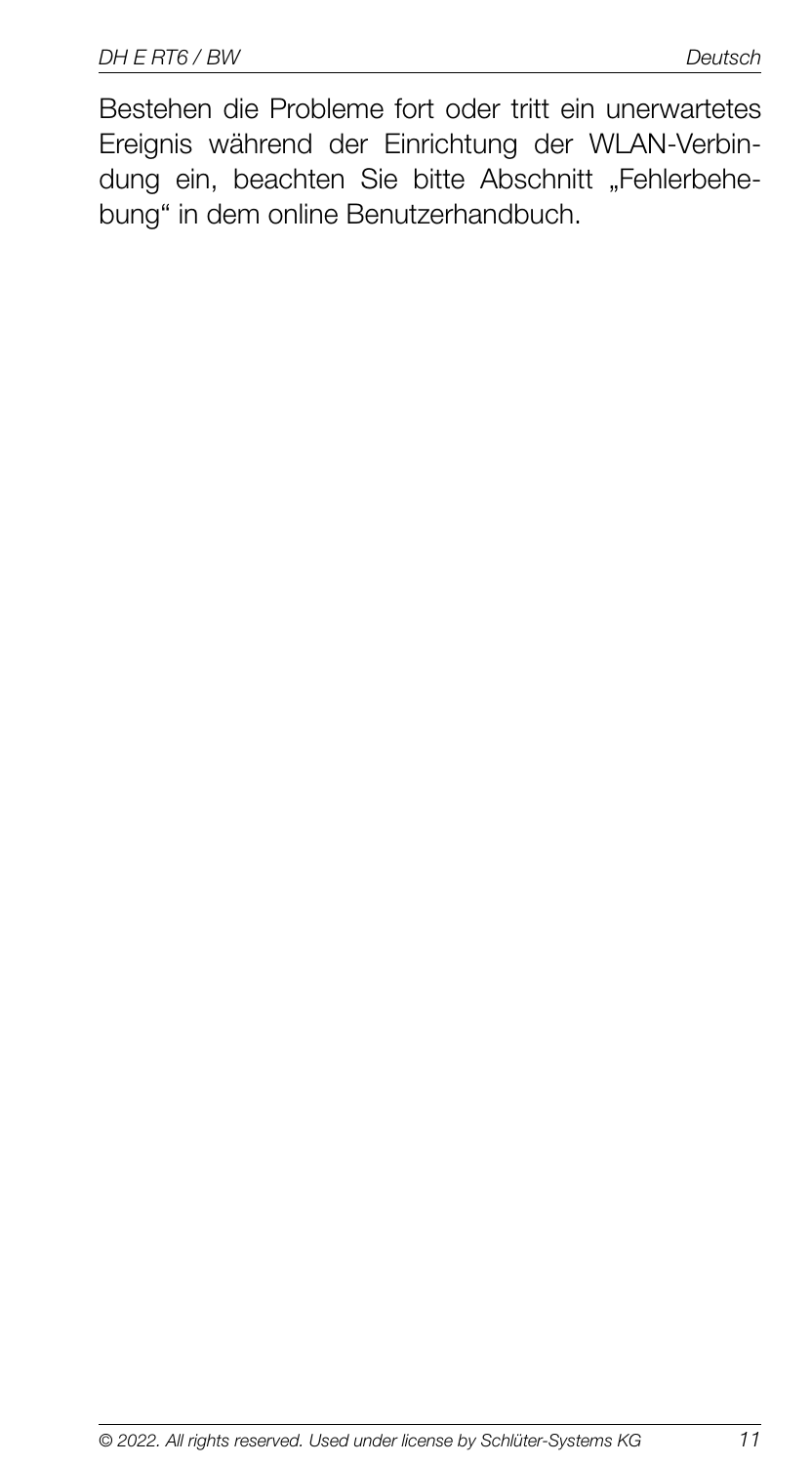

DH E RT6 / BW (MWD5-1999-SLC3)



## Mit App verbinden

Installieren Sie die App Schlüter-HEAT-CONTROL auf Ihrem Smartphone oder Tablet.



- 1. Nach der erfolgreichen Einrichtung einer WLAN-Verbindung an Ihrem Thermostat, können Sie dieses mit der App Schlüter-HEAT-CONTROL wie folgt verbinden:
- 2. Die **"Menü"**-Taste auf dem Startbildschirm antippen.
- 3. Dann "App-Bedienung" antippen, um die Einrichtungsoptionen für die App aufzurufen.
- 4. Zum Verbinden mit der App auf .. Mit App verbinden" tippen.
- 5. Wählen Sie aus, wie Sie sich mit Ihrer App verbinden möchten:
	- Auf ..QR-Code" tippen, um einen QR-Code anzuzeigen, den Sie mit Ihrem Mobiltelefon einscannen können.
	- Auf "Thermostat-ID" tippen, um die Thermostat-ID anzuzeigen, die Sie in Ihrer App eingeben können.
- 6. Mit "√" bestätigen.

Wenn Sie bereits eine WiFi-Verbindung eingerichtet haben und Ihren Thermostat mit der App verbunden haben, können Sie Ihren Thermostat zusätzlich mit einem Amazon Alexa- oder Google Home-System verbinden. Damit können Sie dann per Sprachsteuerung Ihre Thermostate entweder gemeinsam oder einzeln regeln.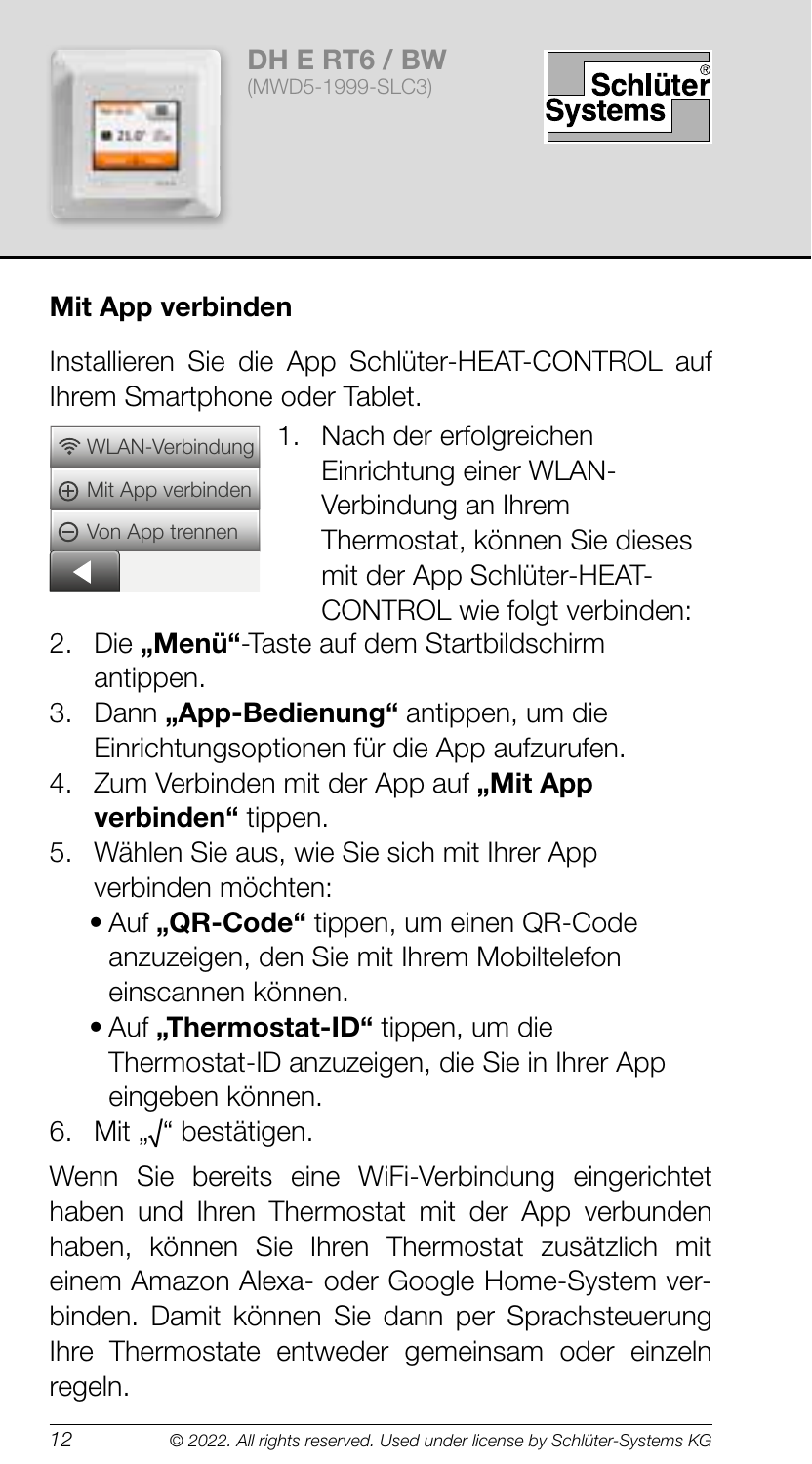#### Verbindung mit Ihrem Amazon Home-System

- 1. Voraussetzungen vor der Einrichtung: Sie benötigen ein Amazon-Konto, das mit der App Amazon Alexa verbunden ist.
- 2. Öffnen Sie die App Amazon Alexa auf Ihrem Smartphone/Tablet.
- 3. Drücken Sie im Tab "Menü" am unteren Bildschirmrand auf ..Geräte".
- 4. Scrollen Sie nach unten und drücken Sie den Text "IHRE SMART HOME SKILLS"
- 5. Drücken Sie dann auf die Taste "SMART HOME SKILLS AKTIVIEREN"
- 6. Suchen Sie nach "DITRA" und wählen Sie "DITRA-HEAT-E-R6".
- 7. Drücken Sie "Aktivieren" Sie werden nun zur Anmeldeseite Ihres Thermostats weitergeleitet.
- 8. Verwenden Sie Ihre Login-Daten für die App Schlüter-HEAT-CONTROL – sobald Sie Ihre Kontoinformationen eingegeben haben, bittet Alexa um Erlaubnis.

Drücken Sie "Ja – zulassen".

- 9. Wenn Alexa einen Link zur App Schlüter-HEAT-CONTROL erstellt hat, drücken Sie "Schließen".
- 10. Drücken Sie "Geräte finden" Alexa sucht nun auf Ihrem Konto nach Thermostaten.
- 11. Sobald Alexa die Suche beendet hat, drücken Sie "GERÄT EINRICHTEN" und wählen eine Gruppe für den Thermostat aus. Drücken Sie "ZUR GRUPPE HINZUFÜGEN" und "WEITER"
- 12. Drücken Sie "FERTIG".

Die Verbindung zu Ihrem Amazon Alexa Home-System ist nun hergestellt.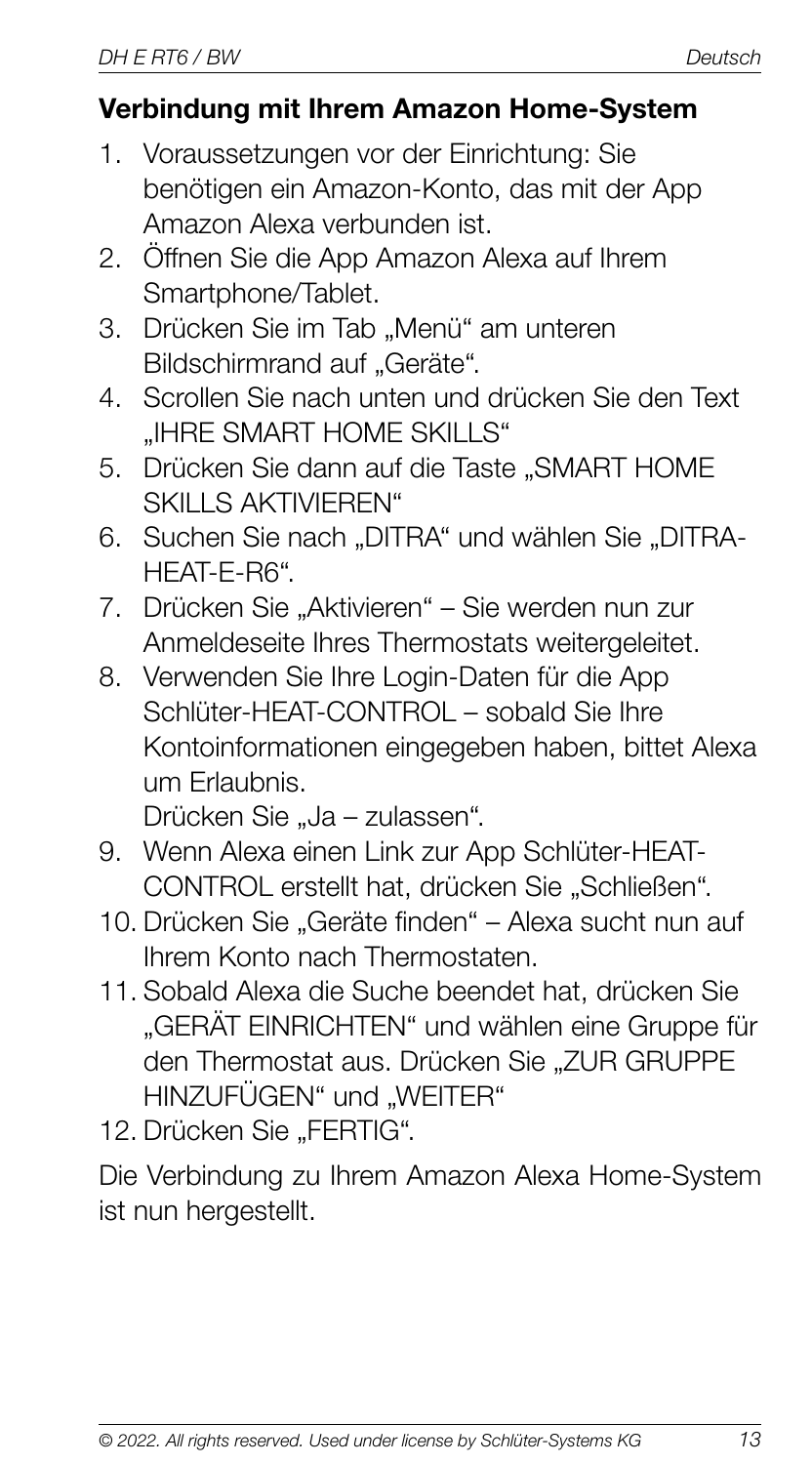# Sprachbefehle:

Sobald Ihr/e Thermostat/e mit Ihrem Amazon Alexa Home-System verbunden ist/sind, können sie entweder gemeinsam oder einzeln per Sprachsteuerung geregelt werden.

Nachfolgend finden Sie einige Beispiele für Sprachbefehle:

# Einstellen einer genauen Temperatur:

• "Alexa, stelle die Heizung im \*Wohnzimmer\* auf 20 Grad"

# Ablesen einer Temperatur:

• "Alexa, was ist die Temperatur im \*Büro\*?"

# Erhöhen/Absenken der Temperatur:

- "Alexa, stelle die Temperatur im \*Schlafzimmer\* 4 Grad höher/niedriger"
- "Alexa, stelle die Temperatur auf \*allen Thermostaten\* höher/niedriger"

# Verbindung mit Ihrem Google Home-System:

- 1. Voraussetzungen vor der Einrichtung: Sie benötigen ein Google-Konto, das mit der Google Home-App verbunden ist.
- 2. Öffnen Sie die Google Home App auf Ihrem Smartphone bzw. Tablet.
- 3. Tippen Sie oben links auf "Hinzufügen" "Gerät einrichten" – "Funktioniert mit Google"
- 4. Wählen Sie den Hersteller des Geräts aus der Liste aus. Suchen Sie nach "DITRA" und wählen Sie "DITRA-HEAT"
- 5. Befolgen Sie die Schritte in der App, um die Einrichtung abzuschließen
	- a. Loggen Sie sich mit Ihren Anmeldedaten in der App ein.
	- b. Lesen und akzeptieren Sie die Seite "Berechtigungen".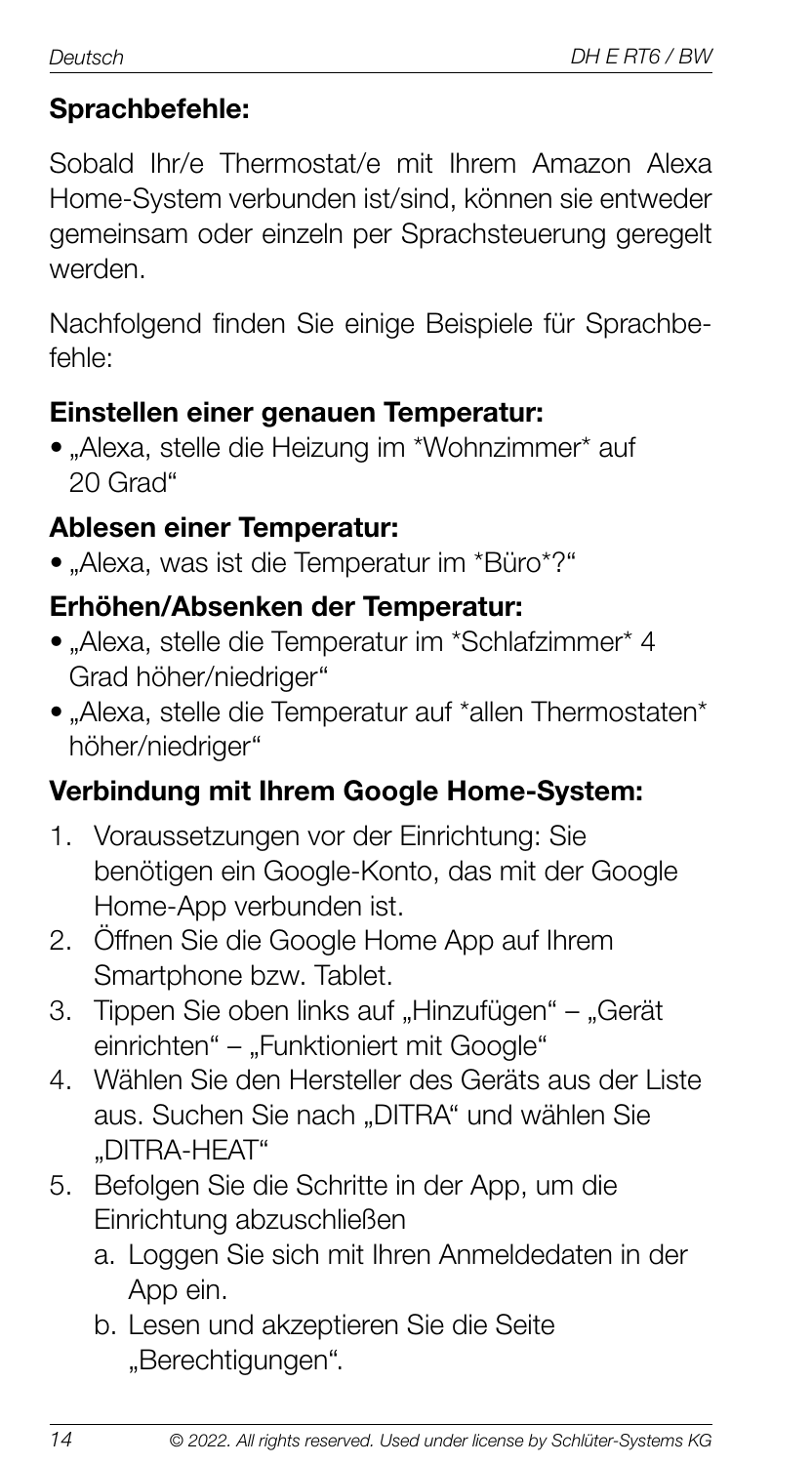- c. Ihr Thermostat sollte nun als verfügbar angezeigt werden und kann mit Google Home verknüpft werden.
- d. Wählen Sie den Thermostat aus und klicken Sie rechts unten auf "Weiter".
- e. Wählen Sie einen Namen/Standort für Ihren Thermostat aus und klicken Sie auf "Weiter".

Ihr Thermostat ist nun eingerichtet, und Sie können verschiedene Befehle mit dem Namen/Standort des Thermostats, den Sie in der Google Home-App ausgewählt haben, ausprobieren.

## Sprachbefehle:

Sobald Ihr/ Thermostat/e mit Ihrem Google Home-System verbunden ist/sind, können sie entweder gemeinsam oder einzeln per Sprachsteuerung geregelt werden. Nachfolgend finden Sie einige Beispiele für Sprachbefehle:

#### Einstellen einer genauen Temperatur:

- "Hey Google, stelle die Heizung im \*Wohnzimmer\* auf 20 Grad"
- "Hey Google, stelle \*alle Thermostate\* auf 20 Grad"

#### Ablesen einer Temperatur:

- "Hey Google, was ist die Temperatur im \*Büro\*?"
- "Hey Google, was ist die Temperatur auf \*allen Thermostaten\*?"

#### Erhöhen/Absenken der Temperatur:

- "Hey Google, stelle die Temperatur im \*Schlafzimmer\* um 4 Grad höher/niedriger"
- "Hey Google, mach das \*Schlafzimmer\* wärmer"
- "Hey Google, stelle die Temperatur auf \*allen Thermostaten\* höher/niedriger"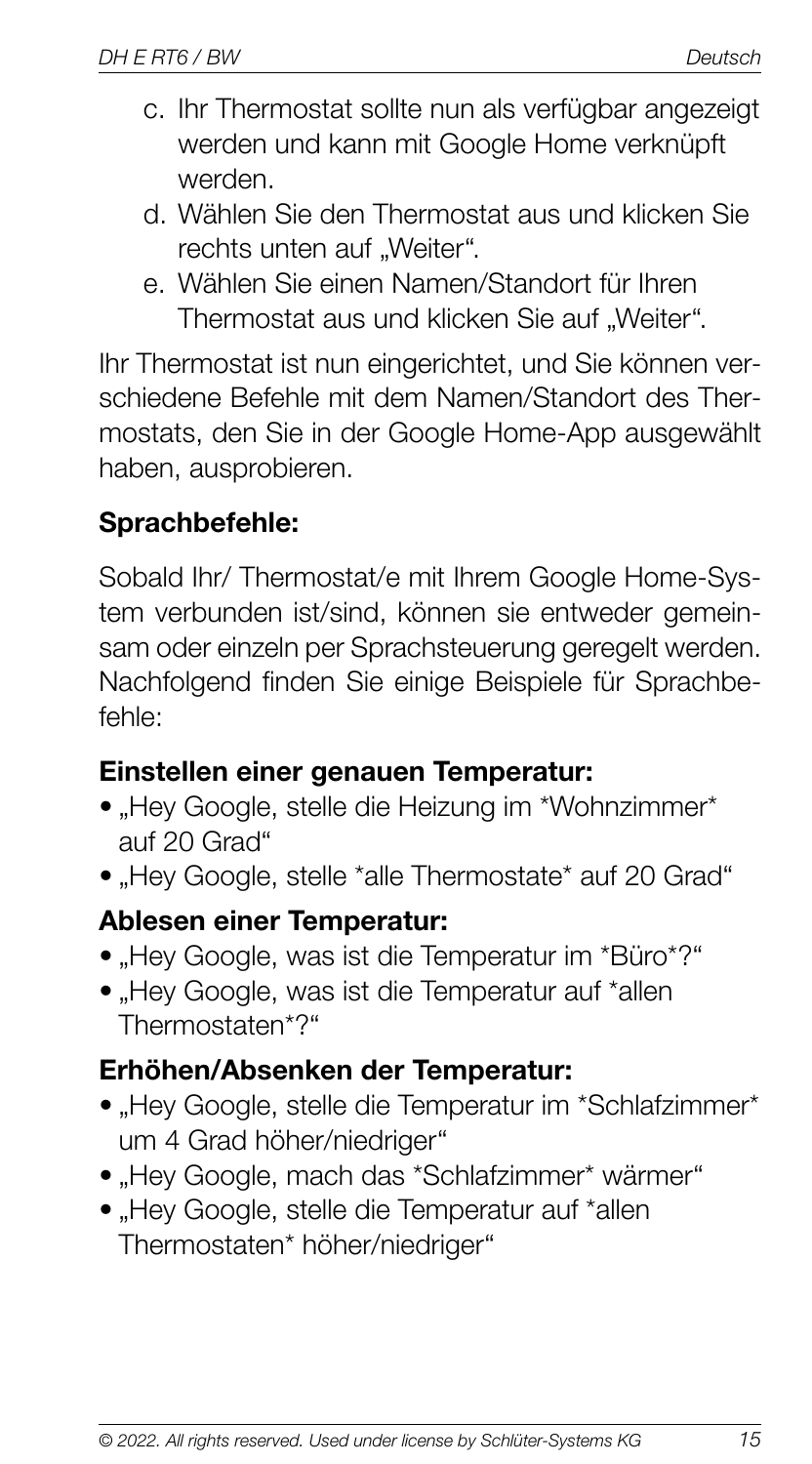<span id="page-15-0"></span>

DH E RT6 / BW (MWD5-1999-SLC3)



**Francais** 



#### Connexion WiFi

Vous pouvez configurer la connexion WiFi de la manière suivante :



- 1. Appuyez sur le bouton « Menu » situé sur l'écran d'accueil.
- 2. Appuyez ensuite sur le bouton « Commande appli » pour accéder aux options de configuration de l'application.
- 3. Appuyez sur le bouton « Connexion WiFi » pour configurer la connexion WiFi.

Veuillez noter que si la configuration du WiFi a déjà été effectuée, l'écran « État » s'affiche en indiquant l'état actuel de la connexion WiFi. Dans ce cas, appuyez sur la « flèche droite » ou la « flèche gauche » pour retourner au menu principal.

- 4. Sélectionnez le type de connexion souhaité sur l'écran « Type de connexion » :
	- Appuyez sur « **WPS** » pour une configuration automatique. Passez aux étapes 5 et 6.
	- Appuyez sur « **Manuel** » pour une configuration manuelle. Passez aux étapes 7 à 9.

La configuration automatique requiert l'activation du WPS sur votre routeur. Pour plus de détails sur la position du bouton WPS sur votre routeur, veuillez consulter le manuel de votre routeur.

- 5. Sur votre routeur WiFi activez le WPS.
- 6. Sur le thermostat, appuyez sur « flèche droite » pour lancer la connexion du thermostat.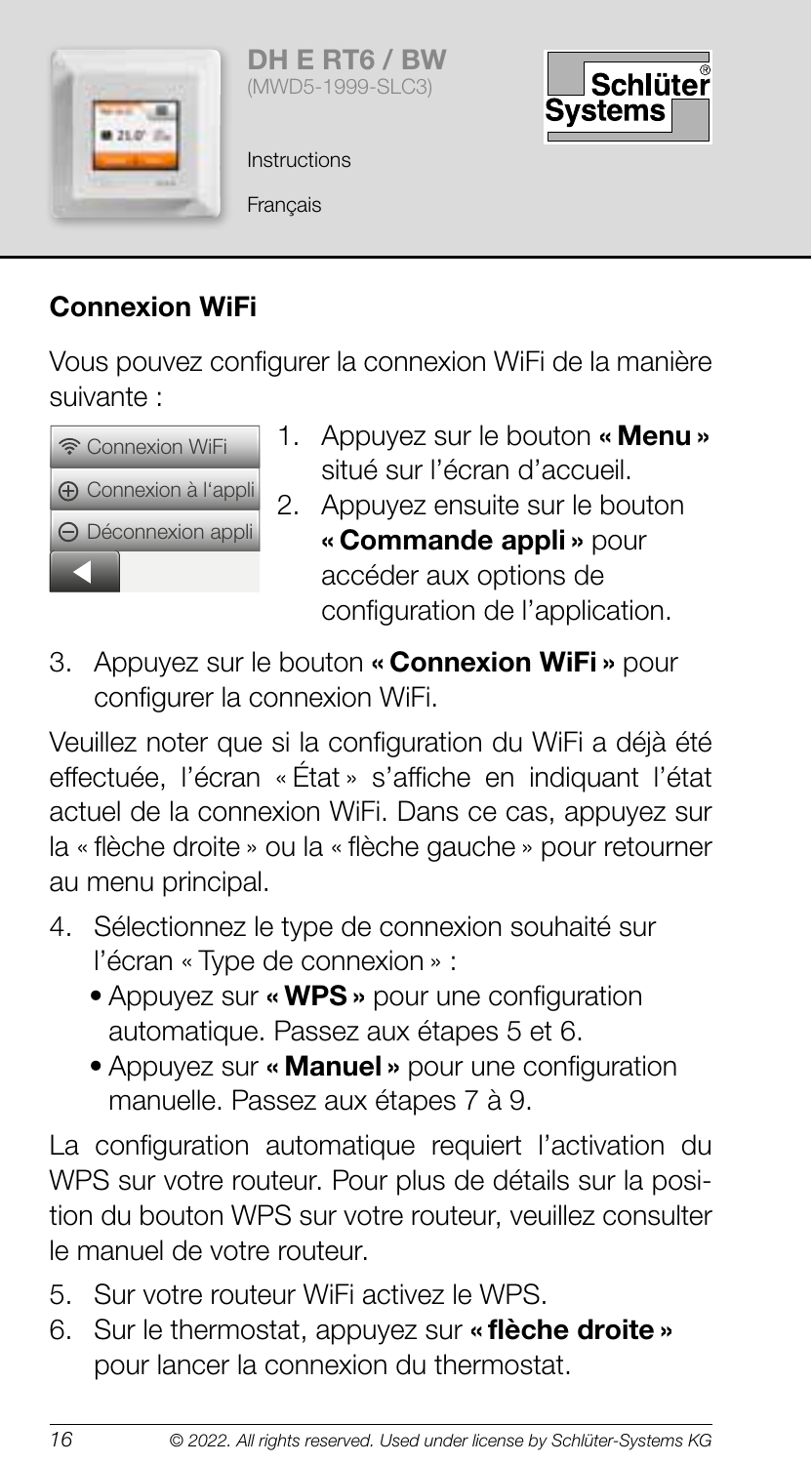Configuration manuelle :

L'écran « Rech. réseau en cours » s'affiche lorsque le thermostat recherche les réseaux disponibles. La liste des réseaux détectés s'affiche.

- 7. Appuyez sur le nom du réseau souhaité dans la liste. Si le nom du réseau ne s'affiche pas dans la liste, vous devez le saisir manuellement de la manière suivante :
	- Appuyez sur « Autre » en bas de la liste des réseaux.
	- Vous devez à présent saisir le nom du réseau (SSID). Appuyez sur « flèche droite » pour continuer.
	- Saisissez le nom du réseau (SSID) pour votre réseau sans fil en haut de l'écran.
	- Confirmez le nom du réseau en appuyant sur « √ »
- 8. Vous devez à présent saisir la clé de sécurité du réseau (mot de passe). Appuyez sur la « flèche droite » pour continuer.
- 9. Confirmez la clé du réseau à l'aide de « √ » pour démarrer la connexion du thermostat.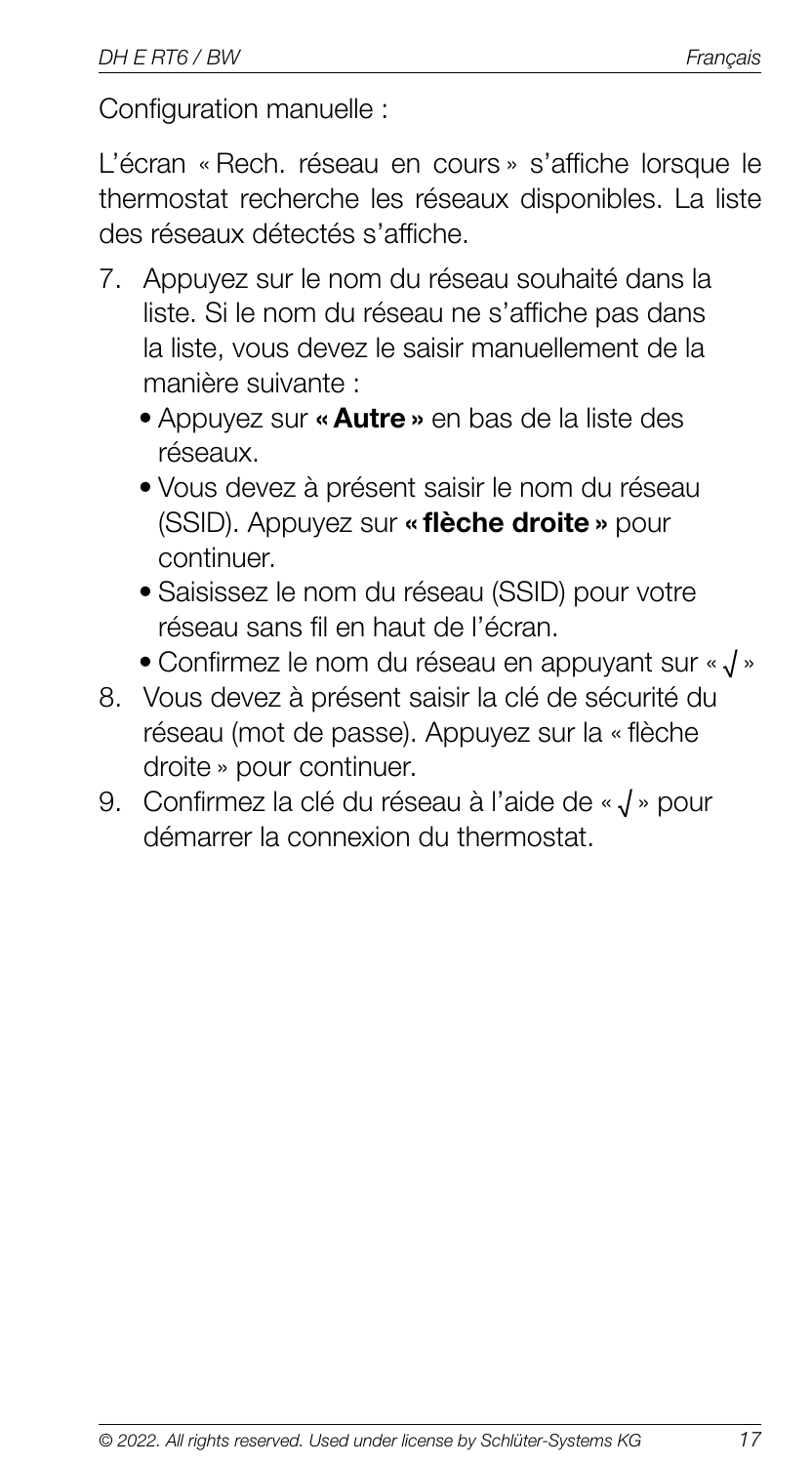Le thermostat tente désormais de se connecter à votre réseau sans fil. Soyez patient, cette action peut prendre plusieurs minutes.

- L'écran « État » s'affiche ensuite en indiquant l'état actuel de la connexion WiFi. Appuyez sur la « flèche gauche » pour revenir au menu.
- Si la connexion échoue, le thermostat vous l'indiquera. Dans ce cas, vérifiez la résolution des problèmes, puis appuyez sur le bouton « X » pour revenir à l'étape 4 et réessayez.

Si le problème persiste ou si un événement inopiné survient lors de la connexion WiFi, veuillez consulter la section « **Diagnostic de pannes** » du manuel en ligne.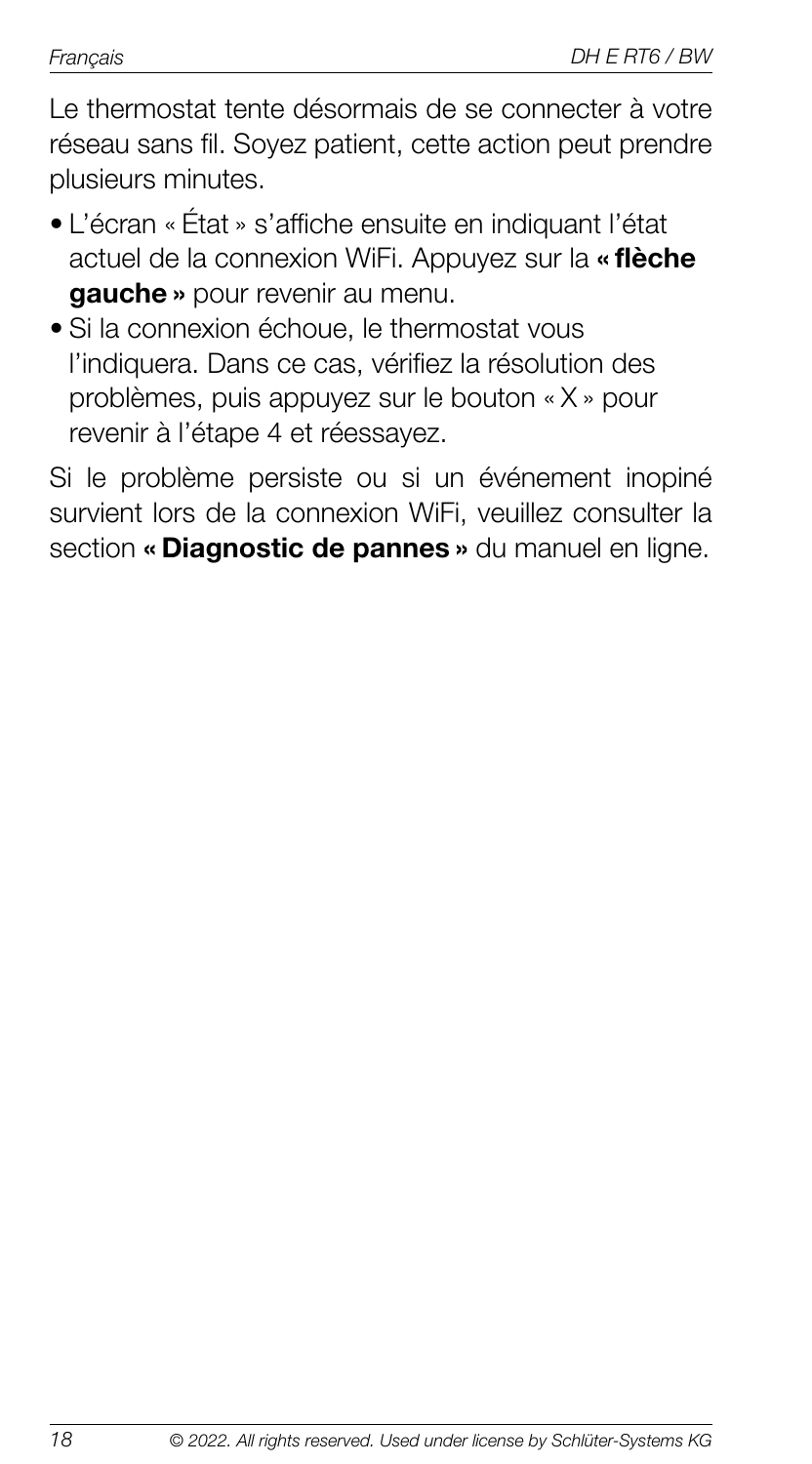





#### Connexion avec l'application

Installez l'application Schlüter-HEAT-CONTROL sur votre appareil connecté.



- 1. Lorsque vous avez réussi à connecter votre thermostat au réseau WiFi, vous pouvez le connecter à votre application Schlüter-HEAT-CONTROL de la manière suivante :
- 2. Appuyez sur le bouton « Menu » situé sur l'écran d'accueil.
- 3. Appuyez ensuite sur le bouton « Commande appli » pour accéder aux options de configuration de l'application.
- 4. Appuyez sur le bouton « **Connexion à l'appli** » pour le connecter à votre application.
- 5. Sélectionnez la méthode de connexion :
	- Appuyez sur « Code QR » pour afficher un code QR que vous pourrez ensuite scanner avec votre téléphone.
	- Appuyez sur « ID du thermostat » pour afficher l'ID du thermostat que vous pourrez ensuite saisir dans votre application.
- 6. Confirmez avec « √ ».

Une fois que vous avez réussi à établir une connexion Wi-Fi et à connecter votre thermostat à l'appli, vous pouvez connecter votre thermostat au système Alexa d'Amazon ou Google Home (uniquement). Cela vous permet de contrôler vocalement vos thermostats ensemble ou individuellement.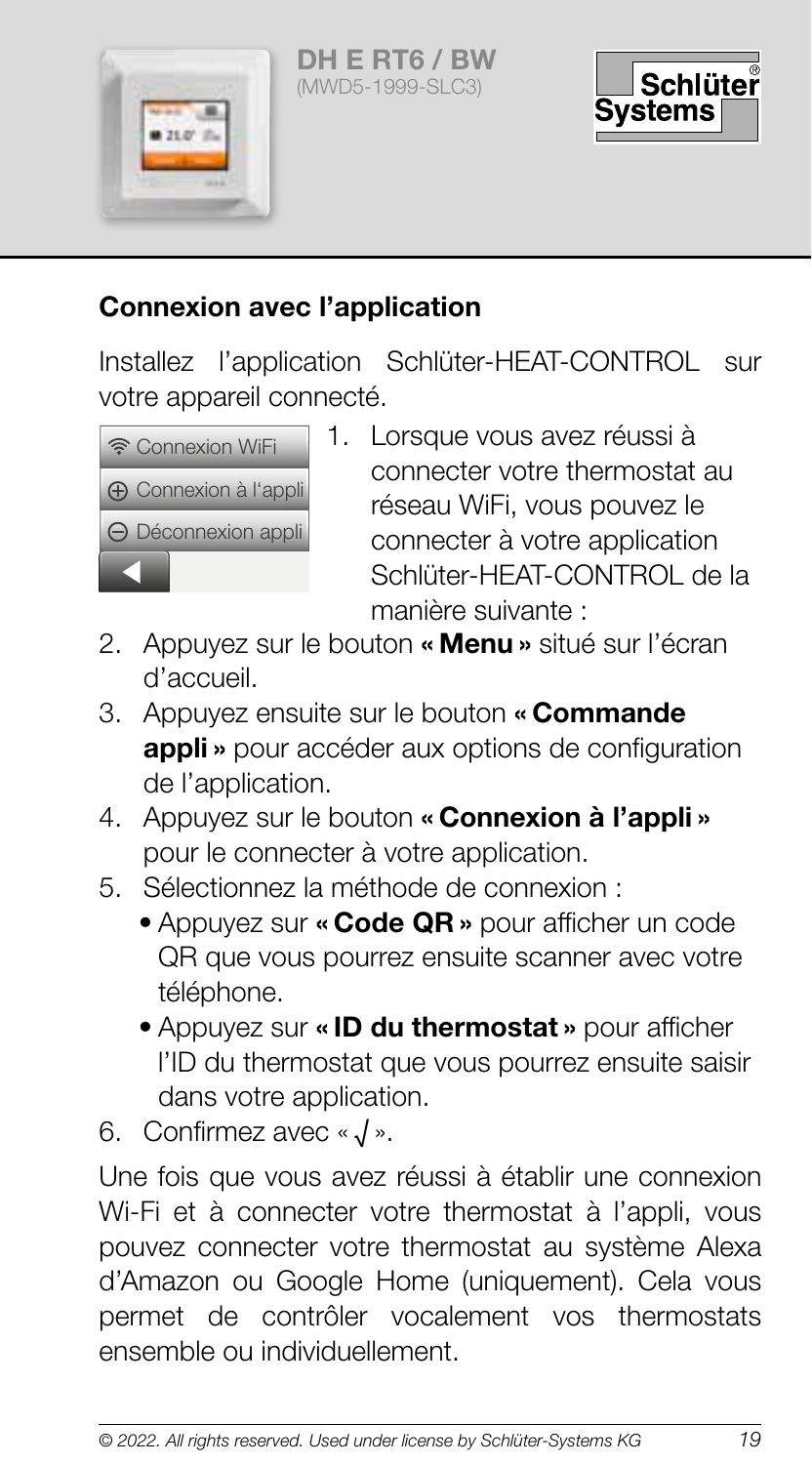#### Connexion à votre système domestique Amazon

- 1. Conditions requises avant la mise en œuvre : un compte Amazon connecté à l'appli Alexa d'Amazon.
- 2. Ouvrez l'appli Alexa d'Amazon sur votre smartphone/tablette.
- 3. Appuyez sur « Appareils », dans l'onglet du menu en bas de l'écran.
- 4. Faites défiler vers le bas et appuyez sur le texte « VOS COMPÉTENCES SMART HOME »
- 5. Appuyez sur le bouton « ACTIVER LES COMPÉTENCES SMART HOME »
- 6. Rechercher « DITRA » et sélectionner « DITRA-HEAT-E-R6 ».
- 7. Appuyez sur « Activer pour utilisation » Vous serez alors dirigé vers la page de connexion de votre thermostat.
- 8. Utilisez vos informations de connexion pour l'appli Schlüter-HEAT-CONTROL – Une fois votre compte ouvert, Alexa vous demandera l'autorisation de connexion.

Appuyez sur « Oui – autoriser ».

- 9. Une fois qu'Alexa a créé un lien vers l'appli Schlüter-HEAT-CONTROL, appuyez sur « Fermer ».
- 10. Appuyez sur « Découvrir des appareils » Alexa va maintenant rechercher des thermostats sur votre compte.
- 11. Une fois qu'Alexa a terminé sa recherche, appuyez sur « CONFIGURER L'APPAREIL » et sélectionnez un groupe pour le thermostat. Appuyez sur « AJOUTER AU GROUPE » et « CONTINUER »
- 12. Appuyez sur « TERMINÉ ».

La connexion à votre système domestique Alexa d'Amazon est maintenant établie.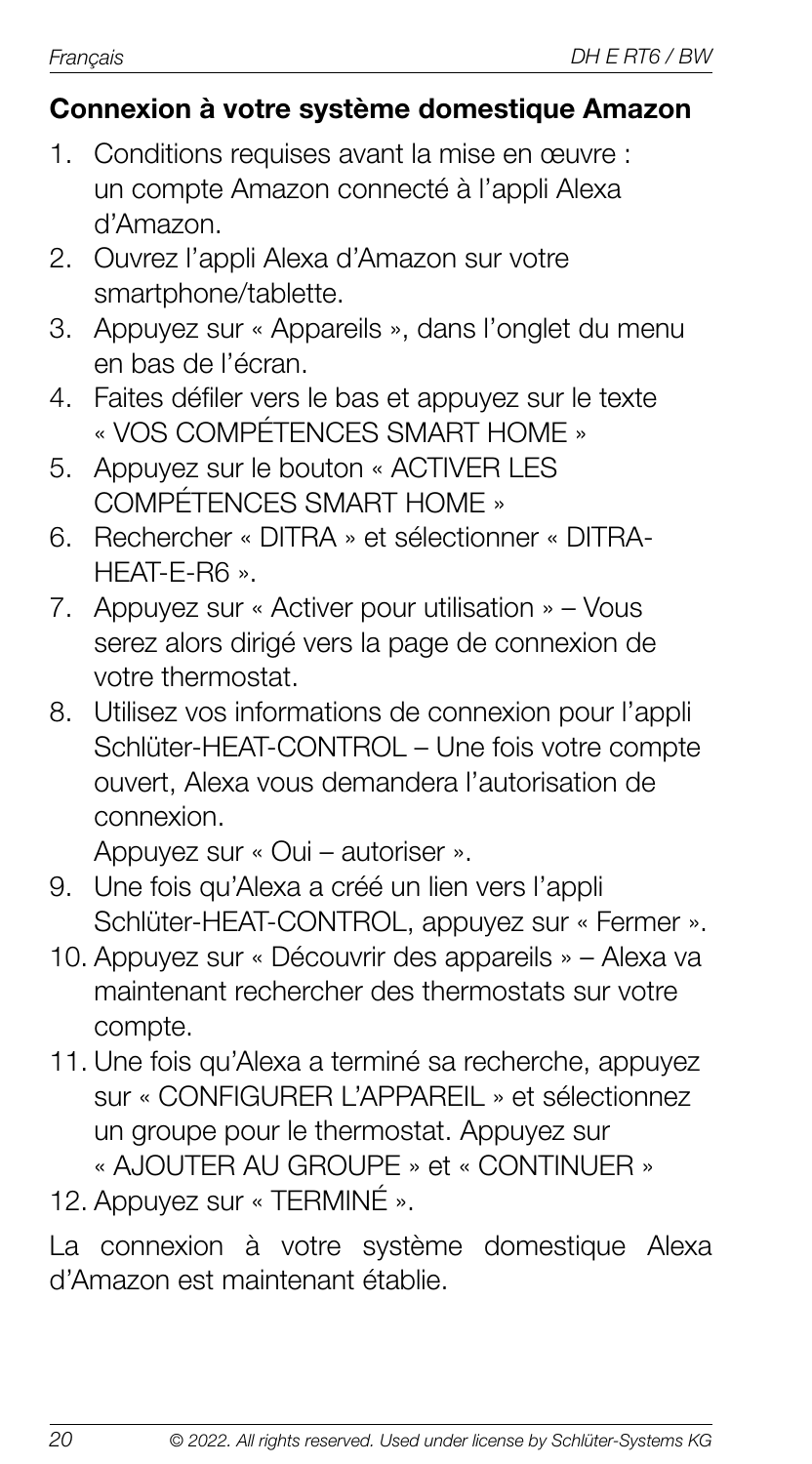#### Commandes vocales :

Une fois que votre ou vos thermostats sont connectés à votre assistant vocal Alexa d'Amazon, ils peuvent être commandés vocalement, ensemble ou individuellement.

Vous pouvez découvrir ci-dessous quelques exemples de commandes vocales :

#### Régler exactement la température :

• « Alexa, règle la \*salle de séjour\* à 20 degrés »

#### Relever une température :

• « Alexa, quelle est la température dans le \*bureau\* ? »

#### Augmenter/diminuer la température :

- « Alexa, augmente/diminue la température de la \*chambre à coucher\* de 4 degrés. »
- « Alexa, augmente/diminue la température sur \*tous les thermostats\* »

#### Connexion à votre système Google Home :

- 1. Condition requise avant la mise en œuvre : un compte Google connecté à l'application Google Home.
- 2. Ouvrez l'appli Google Home sur votre smartphone ou votre tablette.
- 3. En haut à gauche, effleurez « Ajouter » « Configurer l'appareil » – « Fonctionne avec Google »
- 4. Sélectionnez le fabricant de l'appareil dans la liste. Recherchez « DITRA » et sélectionnez « DITRA-HEAT »
- 5. Suivez les étapes de l'appli pour terminer la configuration
	- a. Connectez-vous à l'appli avec vos informations de connexion.
	- b. Lisez et acceptez les modalités d'utilisation.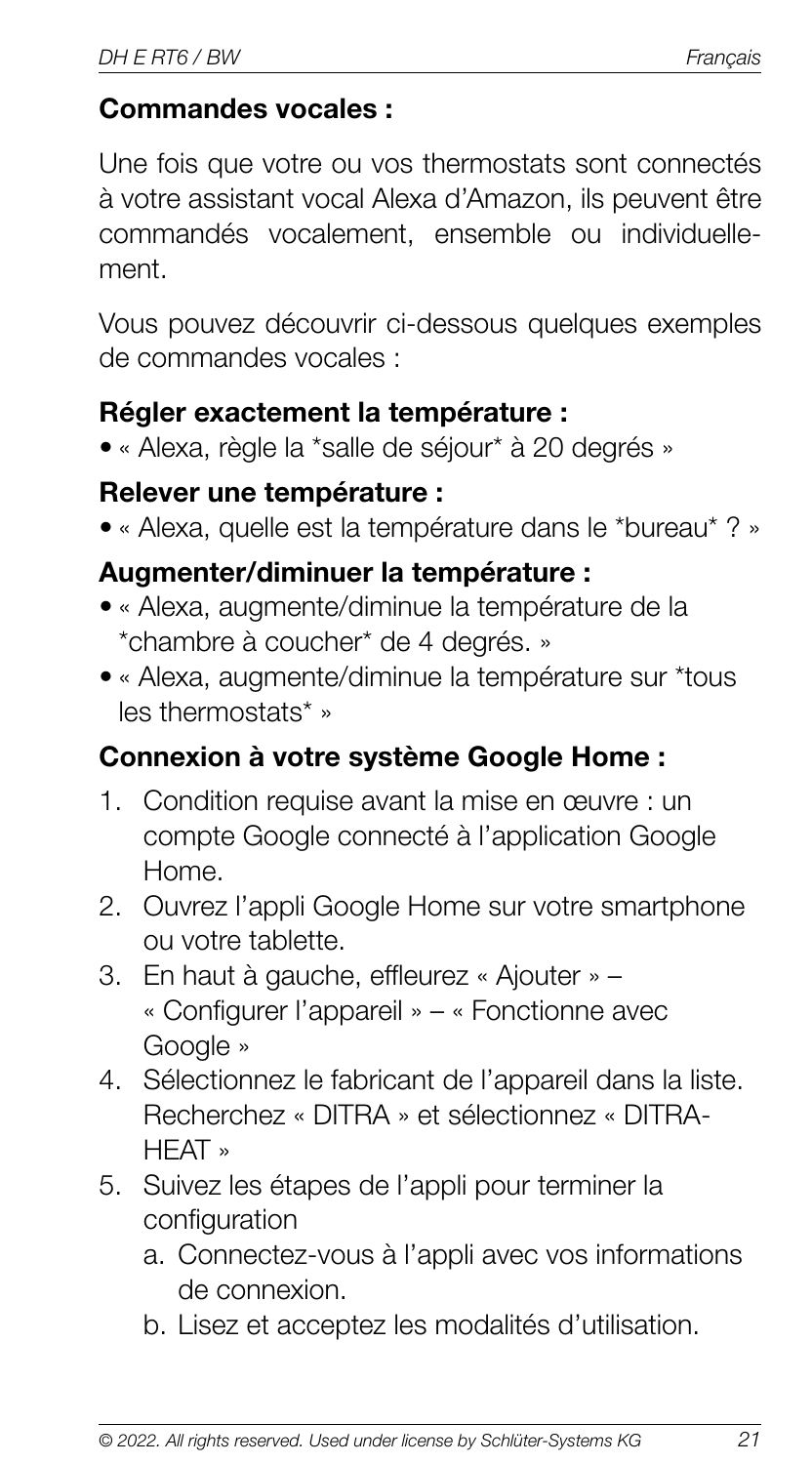- c. Votre thermostat devrait maintenant s'afficher comme disponible pour être connecté à Google Home.
- d. Sélectionnez le thermostat et cliquez sur « Suivant » dans le coin inférieur droit.
- e. Sélectionnez un nom/un emplacement pour votre thermostat et cliquez sur « Suivant ».

Votre thermostat est maintenant configuré et vous pouvez essayer différentes commandes en utilisant le nom/l'emplacement du thermostat que vous avez défini dans l'application Google Home.

#### Commandes vocales :

Une fois que votre ou vos thermostats sont connectés à votre système Google Home, ils peuvent être commandés vocalement, ensemble ou individuellement. Vous pouvez découvrir ci-dessous quelques exemples de commandes vocales :

#### Régler exactement la température :

- « Hey Google, règle la \*salle de séjour à 20 degrés »
- « Hey Google, règle \*tous les thermostats\* à 20 degrés »

#### Relever une température :

- « Hey Google, quelle est la température dans le \*bureau\* ? »
- « Hey Google, quelle est la température sur \*tous les thermostats\* ? »

## Augmenter/diminuer la température :

- « Hey Google, augmente/diminue la température de la \*chambre à coucher\* de 4 degrés. »
- « Hey Google, augmente la température dans la \*chambre à coucher\* »
- « Hey Google, augmente/diminue la température sur \*tous les thermostats\* »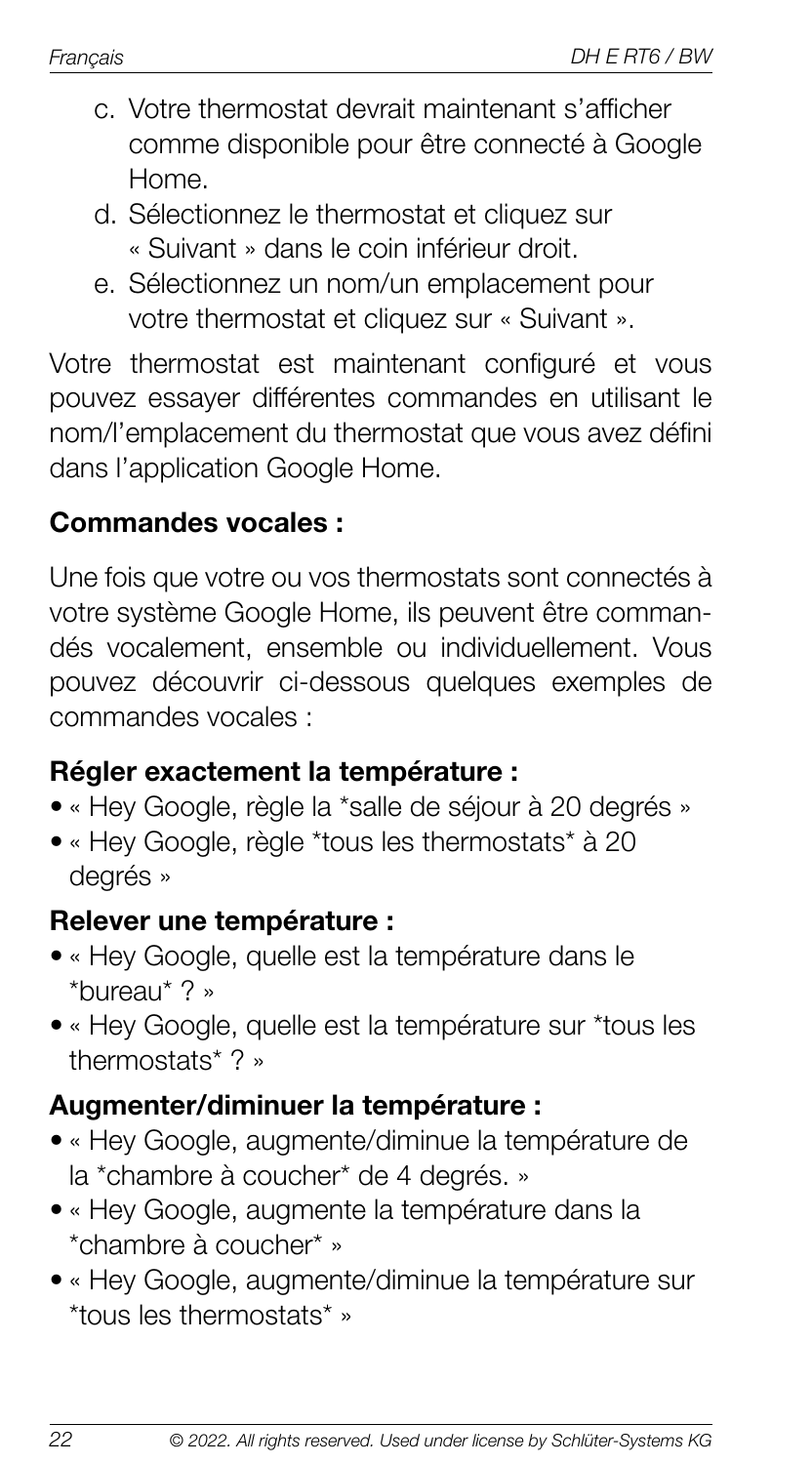<span id="page-22-0"></span>





Instrukcja

Polski

## Połączenie WiFi

Możesz skonfigurować połączenie WiFi w następujący sposób:



- 1. Dotknij przycisku "Menu" na ekranie startowym.
- 2. Następnie dotknij przycisku .. App Control", aby uzyskać dostep do opcii konfiguracji aplikacji.
- 3. Dotknij przycisku "WiFi Connection", aby skonfigurować połączenie WiFi.

Pamiętaj, że jeśli dokonano już konfiguracji WiFi, na ekranie "Status" zostanie wyświetlony stan bieżącego połączenia WiFi. W takim przypadku dotknij przycisku "Strzałki w prawo", aby kontynuować, lub przycisku "Strzałki w lewo", aby wrócić do menu głównego.

- 4. Wybierz żądany rodzaj połączenia na ekranie "Connection type":
	- Dotknij opcij "WPS", aby skonfigurować automatycznie. Przejdź do punktów 5 i 6.
	- Dotknij opcji "Manual", aby skonfigurować ręcznie. Przejdź do punktów 7 i 9.

Automatyczna konfiguracja wymaga włączenia funkcji WPS na ruterze. Informacje dotyczące lokalizacji przycisku WPS na ruterze należy sprawdzić w instrukcji obsługi rutera.

- 5. Idź do rutera WiFi i aktywuj funkcję WPS.
- 6. Na termostacie dotknij przycisku "Strzałki w **prawo**", aby rozpocząć łączenie z termostatem.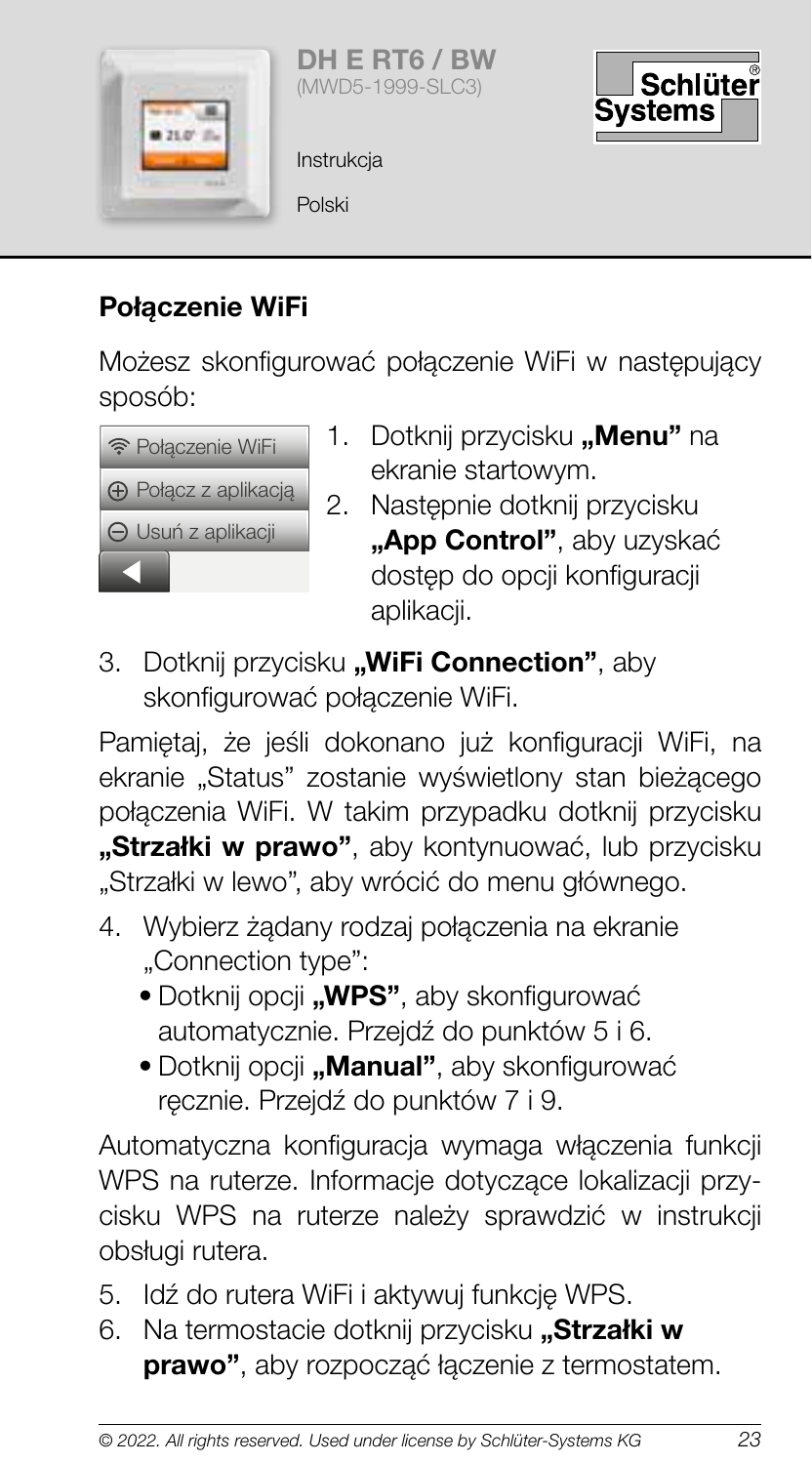Ręczne ustanawianie połączenia:

Podczas wyszukiwania przez termostat dostępnych sieci wyświetla się ekran "Searching networks". Wykryte sieci są następnie wyświetlane w formie listy.

- 7. Dotknij na liście nazwę żądanej sieci. Jeśli na liście nie ma Twojej sieci, musisz wpisać jej nazwę ręcznie:
	- Dotknij przycisku "Other" na końcu listy sieci.
	- Pojawi się polecenie wpisania nazwy sieci (SSID). Dotknij przycisku "Strzałki w prawo", aby kontynuować.
	- W górnej części ekranu wpisz nazwę sieci (SSID) dla Twojej sieci bezprzewodowej.
	- Potwierdź nazwę sieci przyciskiem "√"
- 8. Pojawi się polecenie wpisania klucza (hasła) sieci. Dotknij przycisku "Strzałki w prawo", aby kontynuować.
- 9. Potwierdź klucz sieci znakiem "√", aby rozpocząć łączenie termostatu.

Termostat podejmie teraz próbę połączenia z siecią bezprzewodową. Zachowaj cierpliwość, ponieważ może to chwilę potrwać (kilkanaście minut).

- Nastepnie wyświetli się ekran "Status" przedstawiający stan bieżącego połączenia WiFi. Dotknij przycisku "Strzałki w lewo", aby powrócić do menu.
- Jeśli łączenie nie powiedzie się, termostat wyświetli stosowny komunikat. Wówczas należy sprawdzić w sekcji usuwania usterek i nacisnąć przycisk "X", aby wrócić do punktu 4 i spróbować ponownie.

Jeśli problem utrzymuje się lub podczas konfiguracji połączenia WiFi nastąpi nieoczekiwane zdarzenie, należy sprawdzić w sekcji "Usuwanie usterek" w instrukcji on-line obslugi.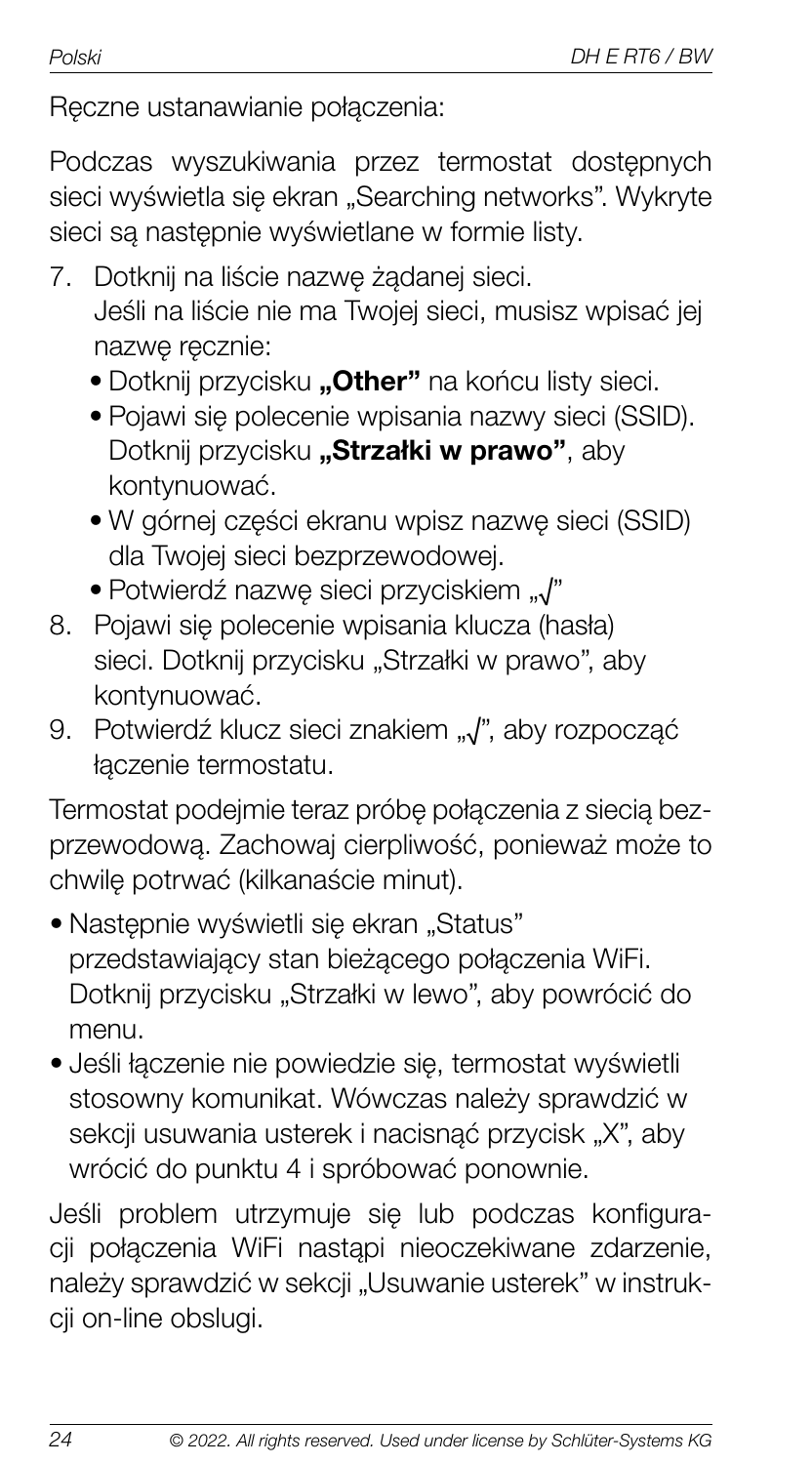



## Połącz z aplikacją

Zainstaluj aplikację Schlüter-HEAT-CONTROL na swoim urządzeniu.

DH E RT6 / BW (MWD5-1999-SLC3)



- 1. Po pomyślnym ustanowieniu połączenia WiFi dla termostatu można podłączyć go do aplikacji Schlüter-HEAT-CONTROL w następujący sposób:
- 2. Dotknij przycisku "Menu" na ekranie startowym.
- 3. Nastepnie dotknij przycisku "App Control", aby uzyskać dostęp do opcji konfiguracji aplikacji.
- 4. Dotknij przycisku "Connect to App", aby połączyć z aplikacia.
- 5. Wybierz sposób łączenia z aplikacją:
	- Dotknij "QR Code", aby wyświetlić kod QR, który można zeskanować telefonem komórkowym.
	- Dotknij "Thermostat ID", aby wyświetlić identyfikator termostatu, który można wprowadzić w aplikacii.
- 6. Potwierdź znakiem "√".

Po pomyślnym skonfigurowaniu połączenia Wi-Fi i połączeniu termostatu z aplikacia możesz połączyć termostat z Amazon Alexa lub Google Home. Umożliwia to na wspólne lub indywidualne sterowanie termostatami przy użyciu głosu.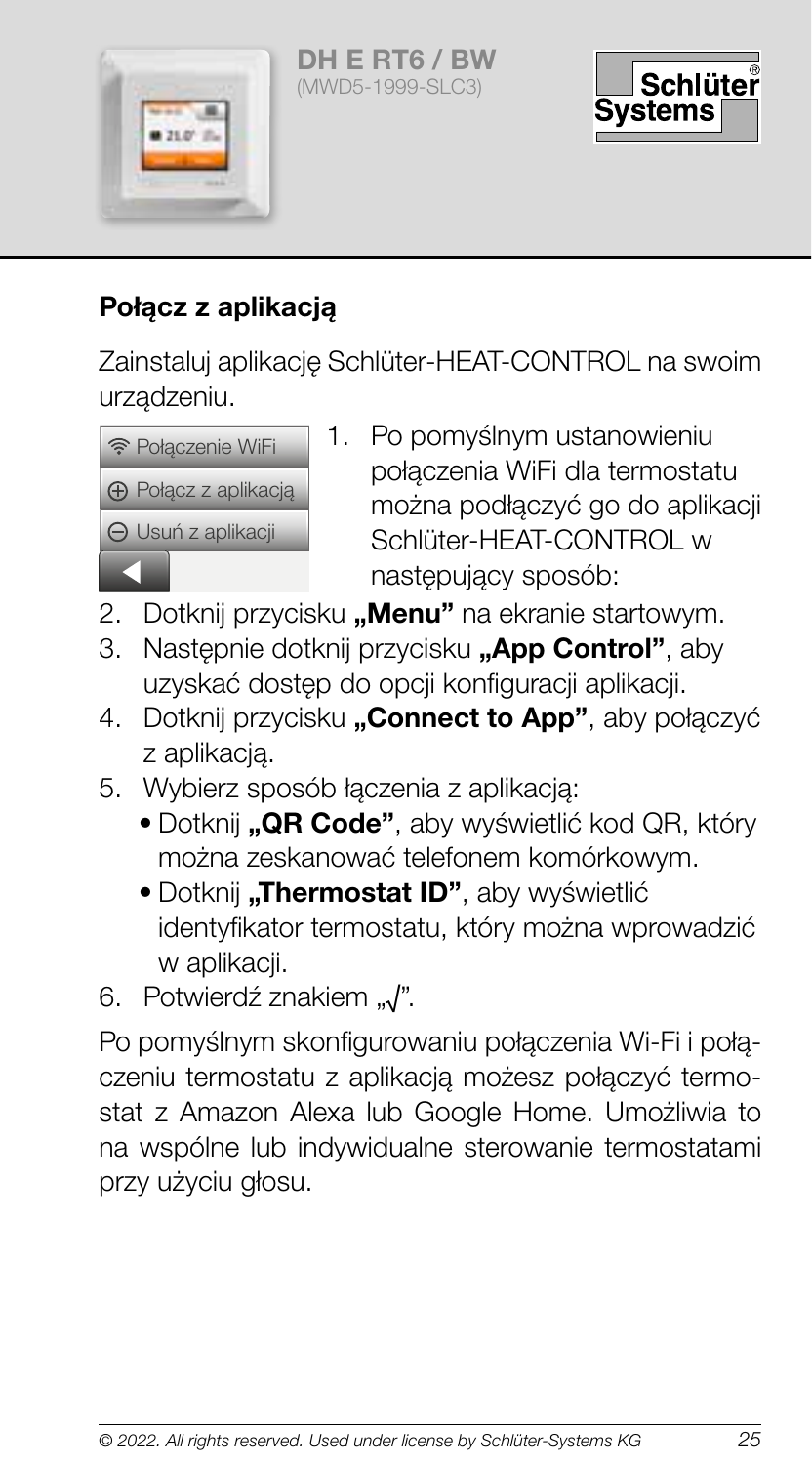## Podłączanie do systemu Amazon Home

- 1. Wymagania przed konfiguracia: konto Amazon jest połączone z aplikacją Amazon Alexa.
- 2. Otwórz aplikację Amazon Alexa na smartfonie/ tablecie.
- 3. Naciśnij "Devices" (urządzenia), z zakładki menu w dolnej części ekranu.
- 4. Przewiń w dół i naciśnij tekst "YOUR SMART HOME SKILLS" (TWOJE ZDOLNOŚCI INTELIGENTNEGO DOMU)
- 5. Naciśnii przycisk "ENABLE SMART HOME SKILLS" (WŁĄCZ ZDOLNOŚCI INTELIGENTNEGO DOMU)
- 6. Wyszukaj "DITRA" i wybierz "DITRA-HEAT-E-R6".
- 7. Naciśnii "Enable to use" (aktywuj użytkowanie) Zostaniesz przekierowany na stronę logowania do termostatu.
- 8. Użyj swoich danych logowania do aplikacji Schlüter-HEAT-CONTROL – Po zalogowaniu do swojego konta, Alexa zapyta o pozwolenie. Naciśnii "Yes – allow" (tak – pozwól).
- 9. Po utworzeniu łącza do aplikacji Schlüter-HEAT-CONTROL przez aplikację Alexa, naciśnij przycisk "Close" (zamknij).
- 10. Naciśnij "discover devices" (szukaj urządzeń) Alexa poszuka teraz termostatów na Twoim koncie.
- 11. Gdy Alexa zakończy wyszukiwanie, naciśnij "SET UP DEVICE" (ustaw urządzenie) i wybierz grupę dla termostatu. Naciśnij "ADD TO GROUP" (DODAJ DO GRUPY) i "CONTINUE" (KONTYNUUJ)
- 12. Naciśnij "DONE" (gotowe).

Połączenie z systemem domowym Amazon Alexa zostało nawiazane.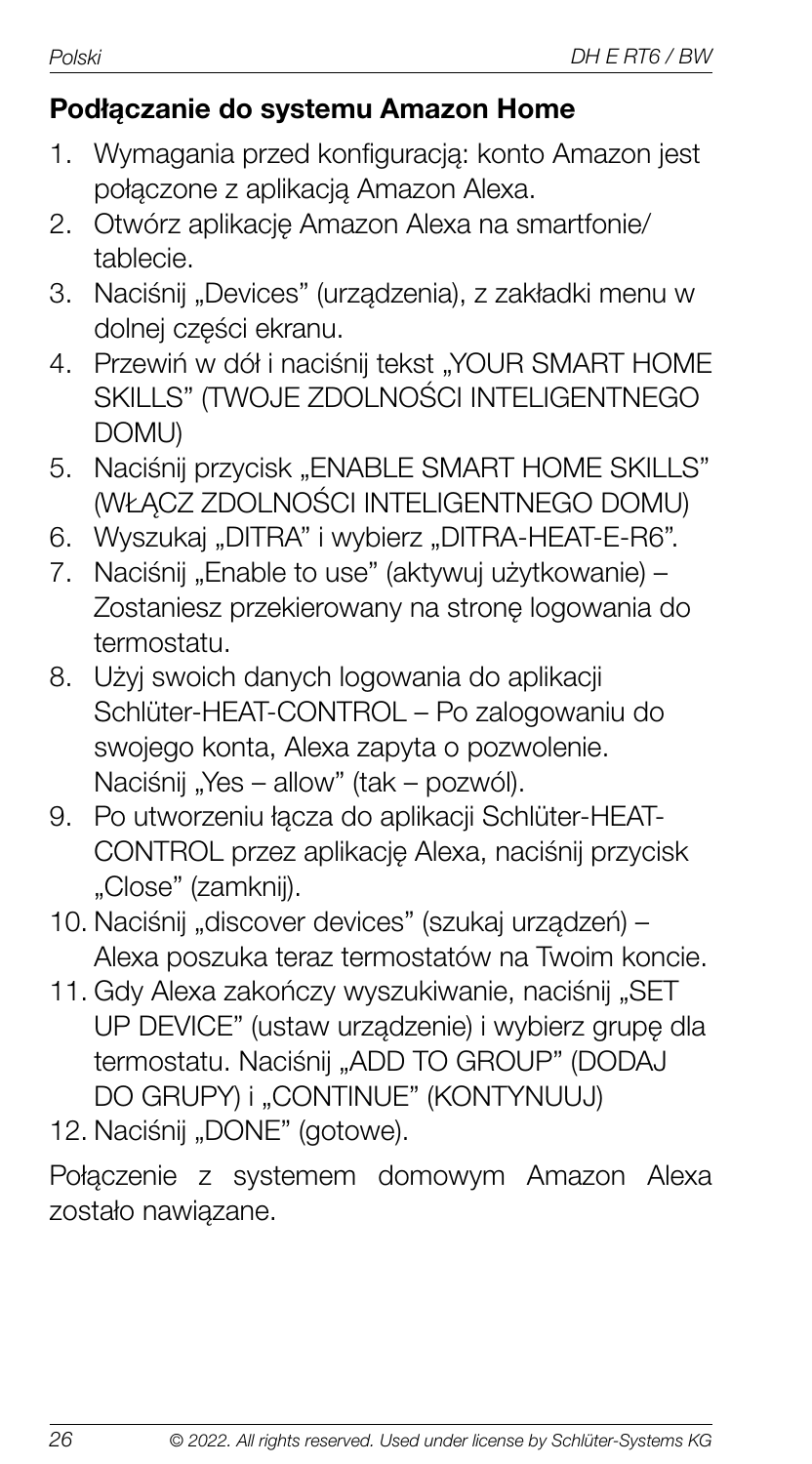## Polecenia głosowe:

Jeśli termostat(y) jest(są) podłączony(e) do systemu domowego Amazon Alexa, można nim(nimi) sterować głosowo, razem lub indywidualnie.

Przeczytaj poniżej kilka przykładów poleceń głosowych:

#### Ustawienie dokładnej temperatury:

• "Alexa, ustaw temperature w \*salonie\* na 20 stopni"

#### Odczytanie temperatury:

• "Alexa, jaka jest temperatura w \*biurze\*?"

## Zwiekszanie/zmniejszanie temperatury:

- "Alexa, zwiększ/zmniejsz temperaturę w \*sypialni\* o 4 stopnie"
- "Alexa, zwiększ/zmniejsz temperaturę na \*wszystkich termostatach\*"

## Podłączanie do systemu Google Home:

- 1. Wymagania przed konfiguracją: konto Google jest połączone z aplikacją Google Home.
- 2. Otwórz aplikację Google Home na smartfonie lub tablecie.
- 3. W lewym górnym rogu naciśniii "Add" (dodai) "Set up device" (konfiguruj urządzenie) – "Works with Google" (współpracuje z Google)
- 4. Wybierz producenta urządzenia z listy. Wyszukaj "DITRA" i wybierz "DITRA-HEAT"
- 5. Wykonaj czynności w aplikacji, aby zakończyć konfiguracie
	- a. Zaloguj się do aplikacji, podając swoje dane logowania.
	- b. Przeczytaj i zaakceptuj stronę z informacjami o dotaciach.
	- c. Twój termostat powinien być teraz widoczny jako dostępny do połączenia z usługą Google Home.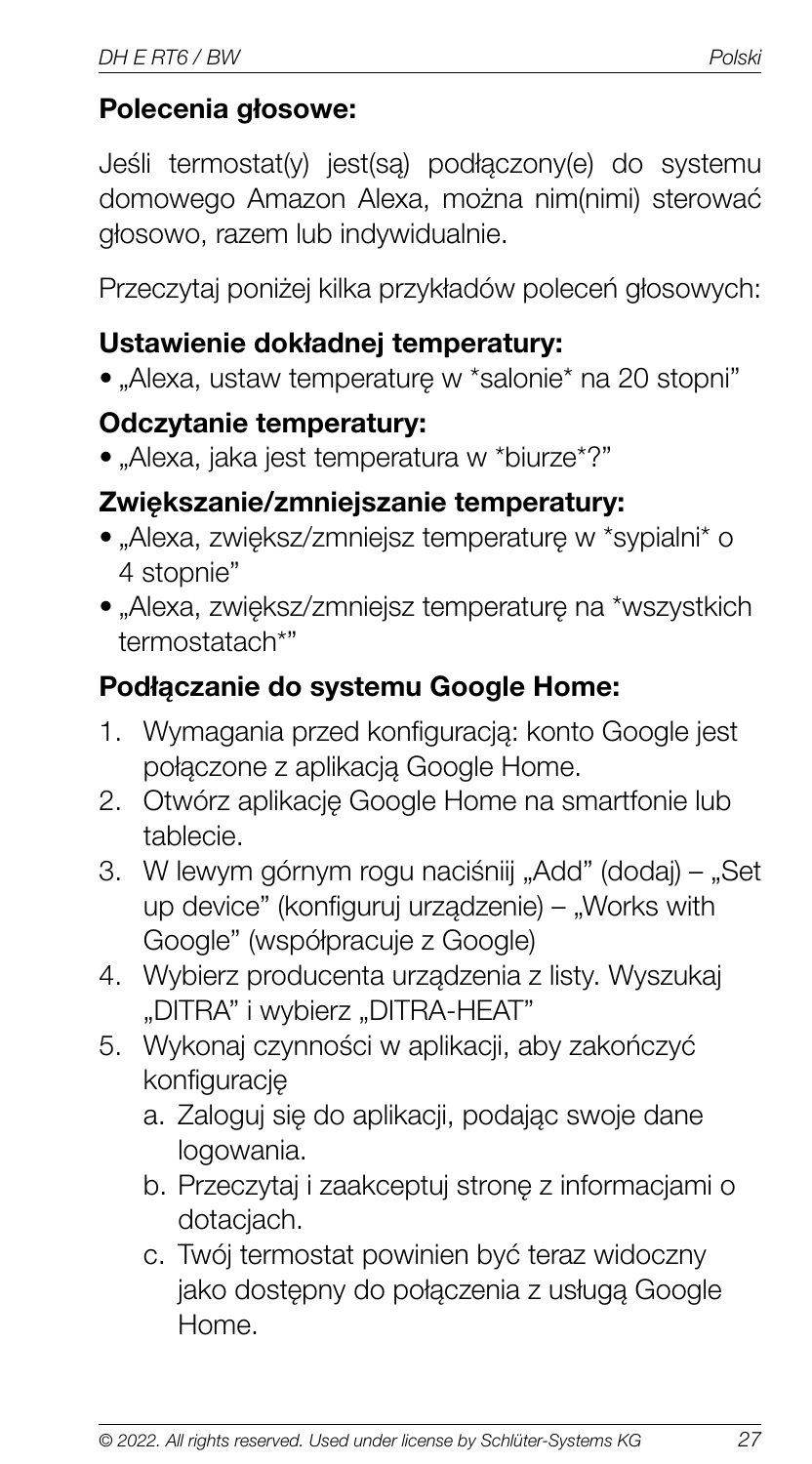- d. Wybierz termostat i kliknij przycisk "Next" (dalej) w prawym dolnym rogu.
- e. Wybierz nazwę/lokalizację dla Twojego termostatu i kliknij "Next" (dalej).

Twój termostat jest teraz skonfigurowany i możesz wypróbować różne polecenia przy użyciu nazwy/lokacji termostatu, którą wybrałeś w aplikacji Google Home.

## Polecenia głosowe:

Jeśli termostat(y) jest(są) podłączony(e) do systemu Google Home , można nim(nimi) sterować głosowo, razem lub indywidualnie. Przeczytaj poniżej kilka przykładów poleceń głosowych:

## Ustawienie dokładnej temperatury:

- Hej Google, ustaw \*salon\* na 20 stopni"
- "Hej Google, ustaw \*wszystkie termostaty\* na 20 stopni"

## Odczytanie temperatury:

- "Hei Google, jaka jest temperatura w \*biurze\*?"
- "Hei Google, jaka jest temperatura na \*wszystkich termostatach\*?"

## Zwiększanie/zmniejszanie temperatury:

- "Hej Google, zwiększ/zmniejsz temperaturę w \*łazience\* o 4 stopnie"
- "Hej Google, spraw, aby \*sypialnia\* była cieplejsza"
- "Hej Google, zwiększ/zmniejsz temperature na \*wszystkich termostatach\*"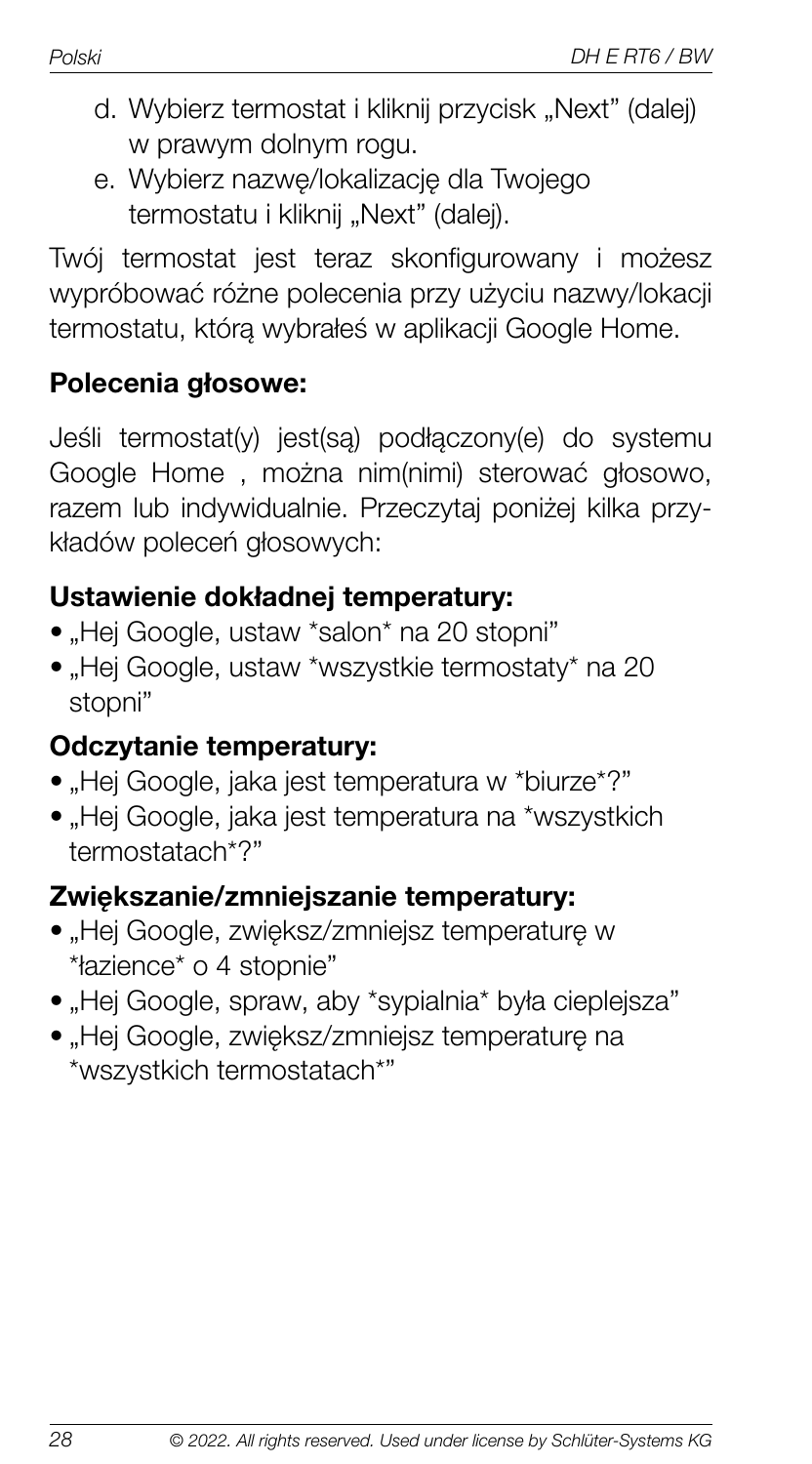<span id="page-28-0"></span>





Pokyn

Česky

## Připojení WiFi

Připojení k síti WiFi můžete nastavit následujícím postupem:



- 1. Klepněte na domovské obrazovce na tlačítko "Menu".
- 2. Potom klepněte na tlačítko "Ovládání aplikace", abyste mohli použít možnosti nastavení aplikace.
- 3. Klepněte na tlačítko "Připojení WiFi" a nastavte připojení k WiFi.

Mějte na paměti, že pokud konfigurace WiFi již proběhla, na obrazovce "Status" (Stav) se zobrazí stávající stav připojení Wi-Fi. V takovém případě pokračujte klepnutím na tlačítko s šipkou doprava nebo klepnutím na tlačítko s šipkou doleva se vraťte do hlavní nabídky.

- 4. Zvolte požadovaný typ připojení na obrazovce "Typ připojení":
	- Klepnutím na možnost "WPS" zvolíte automatické nastavení. Pokračujte na kroky 5 a 6.
	- Klepnutím na možnost "Ručně" zvolíte ruční nastavení. Pokračujte na kroky 7 až 9.

Automatické nastavení vyžaduje, abyste na směrovači aktivovali funkci WPS. Podrobnosti o umístění tlačítka WPS na směrovači najdete v návodu k použití směrovače.

- 5. Přejděte ke směrovači WiFi a aktivujte WPS.
- 6. Na termostatu klepněte na tlačítko "Šipka doprava" a zahajte připojování termostatu.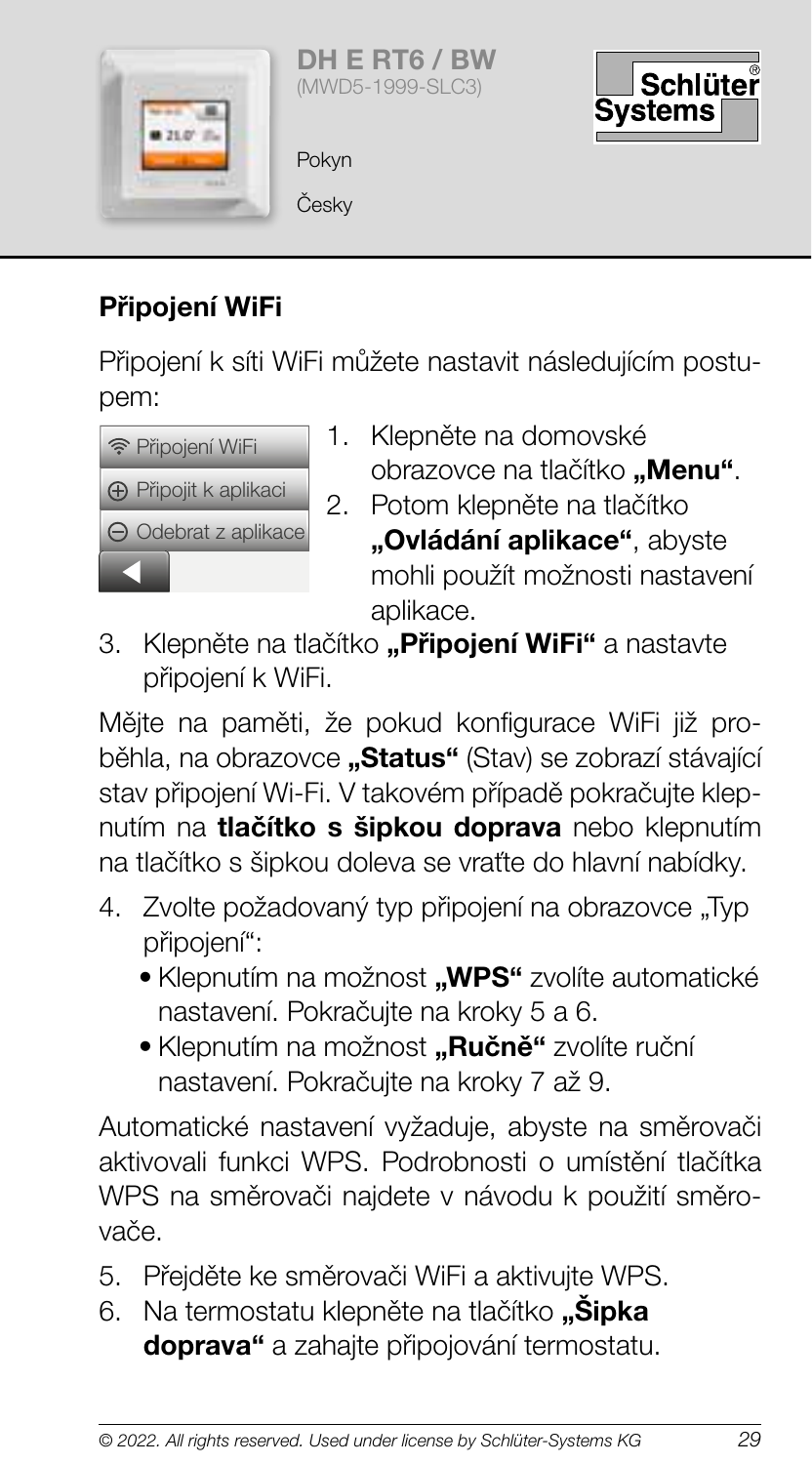Ruční připojení:

Když termostat vyhledává dostupné sítě, zobrazí se obrazovka "Vyhledávání sítí". Zobrazí se seznam dostupných sítí.

- 7. Klepněte v seznamu na název požadované sítě. Pokud název sítě v seznamu nevidíte, musíte zadat název sítě ručně následujícím postupem:
	- Klepněte na tlačítko "Jiná" na konci seznamu sítí.
	- Nyní budete vyzváni k zadání názvu sítě (SSID). Pokračujte klepnutím na tlačítko "Šipka doprava".
	- Zadejte název bezdrátové sítě (SSID) u horního okraje obrazovky.
	- Potvrďte název sítě pomocí značky "√".
- 8. Nyní budete vyzváni k zadání síťového klíče (hesla). Pokračujte klepnutím na tlačítko "Šipka doprava".
- 9. Potvrďte síťový klíč značkou "√" a zahajte připojování termostatu.

Termostat se nyní připojí k bezdrátové síti. Buďte trpěliví, protože operace může chvíli trvat (několik minut).

- Po připojení se zobrazí obrazovka "Stav" zobrazující aktuální stav připojení WiFi. Klepnutím na tlačítko **"Šipka doleva"** se vrátíte do menu.
- Pokud se připojení nezdaří, termostat to oznámí. V takovém případě se podívejte do kapitoly o odstraňování problémů, klepnutím na tlačítko "X" se vraťte ke kroku 4 a opakujte akci.

Pokud potíže potrvají nebo během nastavení připojení WiFi dojde k něčemu neobvyklému, podívejte se do sekce **..Odstraňování závad**" tohoto on-line návodu.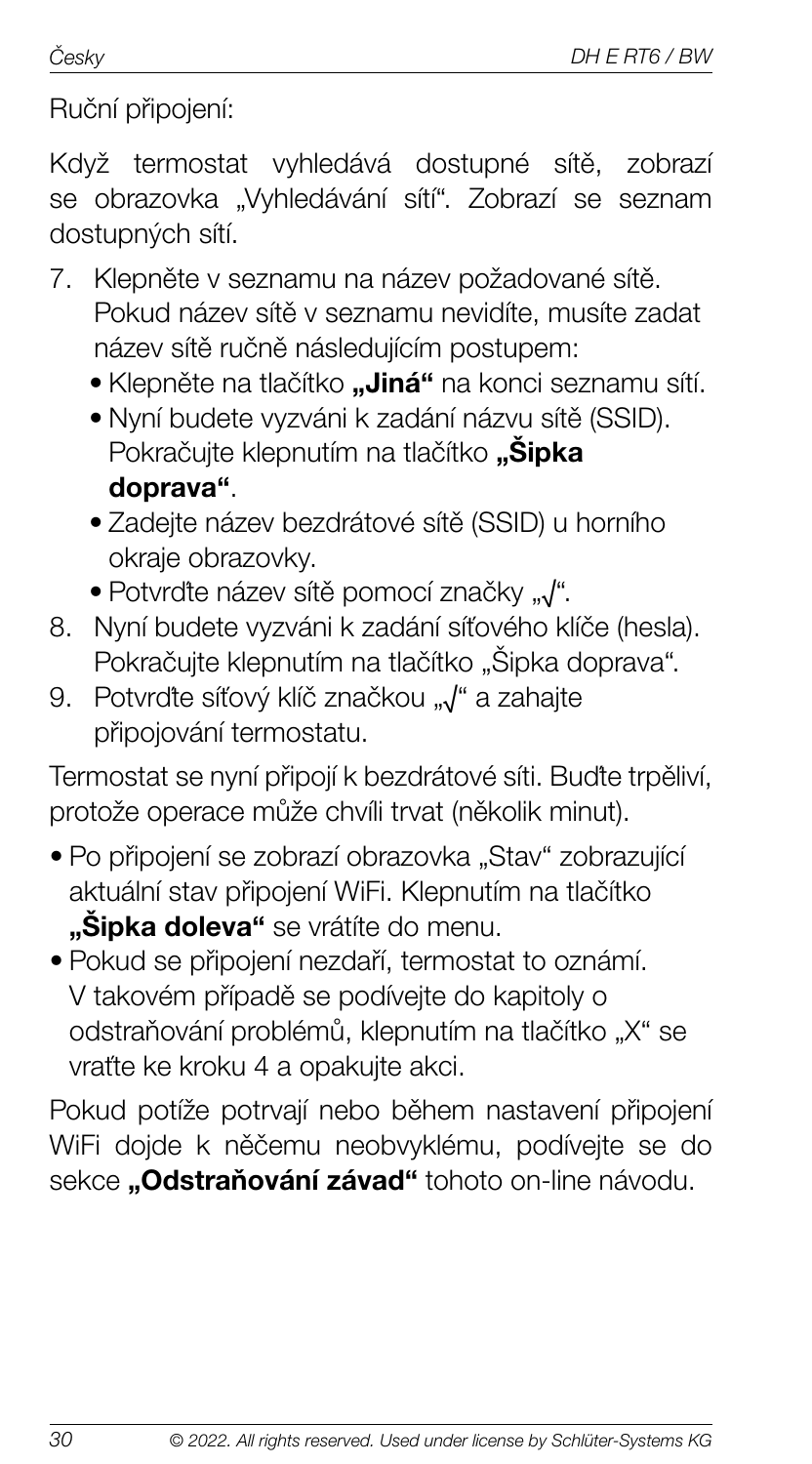



## Připojit k aplikaci

Nainstalujte do chytrého zařízení aplikaci Schlüter-HEAT-CONTROL.

DH E RT6 / BW (MWD5-1999-SLC3)



- 1. Po úspěšném nastavení připojení WiFi v termostatu ho můžete připojit k aplikaci Schlüter-HEAT-CONTROL následujícím postupem:
- 2. Klepněte na domovské obrazovce na tlačítko "Menu".
- 3. Potom klepněte na tlačítko "Ovládání aplikace", abyste mohli použít možnosti nastavení aplikace.
- 4. Klepnutím na tlačítko "Připojit k aplikaci" provedete připojení k aplikaci.
- 5. Zvolte způsob připojení k aplikaci:
	- Klepnutím na tlačítko "QR kód" zobrazíte QR kód, který naskenujete mobilním telefonem.
	- Klepnutím na tlačítko "ID termostatu" zobrazíte ID termostatu, které zadáte do aplikace.
- 6. Potvrďte značkou "√".

Po úspěšném nastavení připojení Wi-Fi a připojení termostatu k aplikaci můžete termostat připojit k asistentovi Amazon Alexa nebo Google Home. To vám umožní ovládat hromadně nebo jednotlivě termostaty hlasem.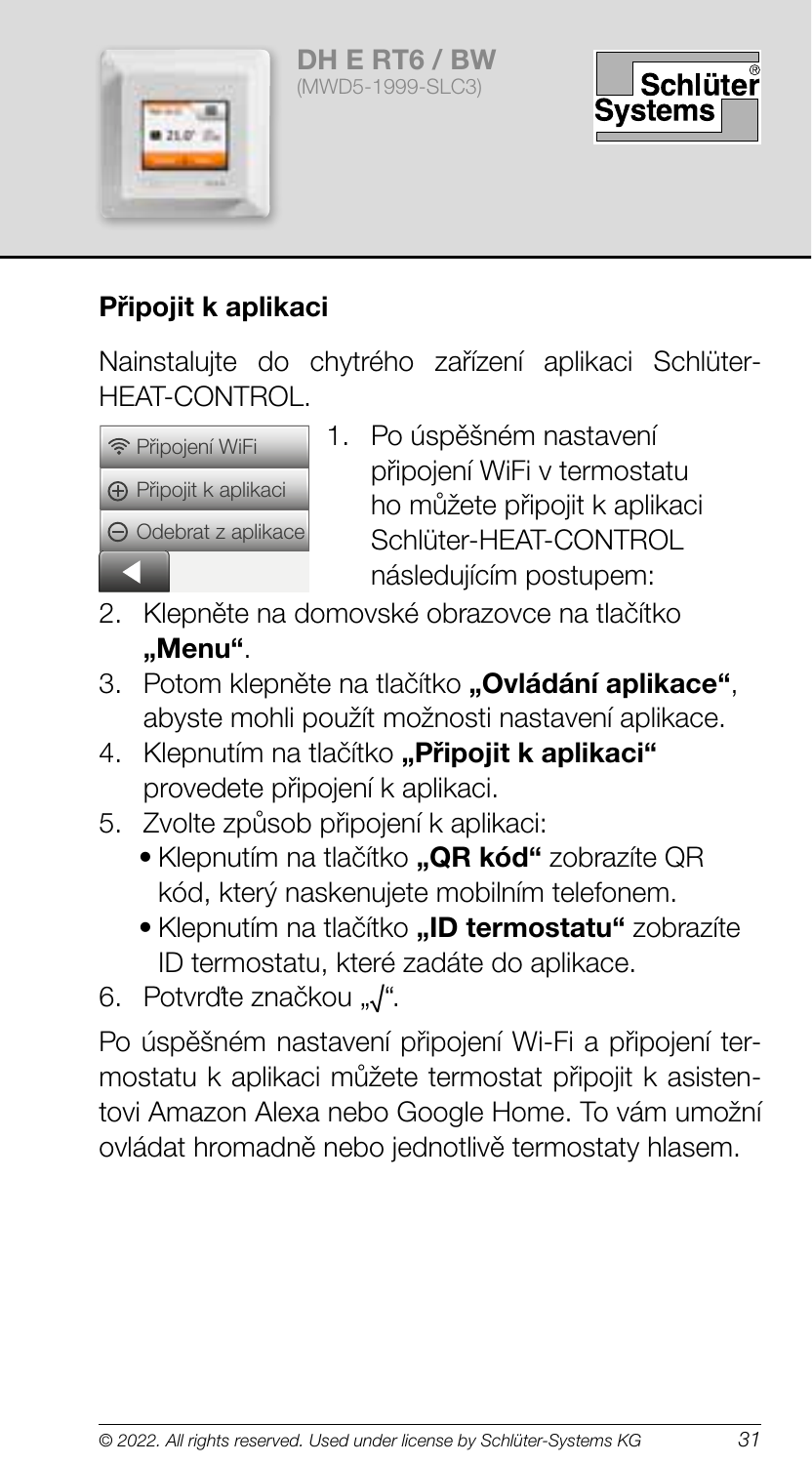# Připojení k domácímu systému Amazon

- 1. Požadavky před nastavením: Účet Amazon propojený s aplikací Amazon Alexa.
- 2. Na svém chytrém telefonu/tabletu otevřete aplikaci Amazon Alexa.
- 3. Ve spodní části obrazovky klepněte v nabídce na tlačítko "Zařízení".
- 4. Přejděte dolů a klepněte na text "YOUR SMART HOME SKILLS" (Vaše SMART HOME SKILLS).
- 5. Klepněte na tlačítko "ENABLE SMART HOME SKILLS" (Povolit SMART HOME SKILLS).
- 6. Vyhledejte možnost "DITRA" a vyberte možnost "DITRA-HEAT-E-R6".
- 7. Klepněte na tlačítko "Enable to use" (Povolit používání). Budete přesměrováni na přihlašovací stránku termostatu.
- 8. Použijte své přihlašovací údaje pro aplikaci Schlüter-HEAT-CONTROL – po vložení účtu vás Alexa požádá o povolení. Klepněte na tlačítko "Yes – Allow" (Ano – povolit).
- 9. Jakmile Alexa vytvoří odkaz na aplikaci Schlüter-HEAT-CONTROL, klepněte na tlačítko "Close" (Zavřít).
- 10. Klepněte na tlačítko Discover devices (Vyhledat zařízení) – Alexa začne vyhledávat termostaty spojené s vaším účtem.
- 11. Jakmile Alexa dokončí vyhledávání, klepněte na tlačítko "SET UP DEVICE" (Nastavit zařízení) a vyberte skupinu pro termostat. Klepněte na tlačítko "ADD TO GROUP" a "CONTINUE" (Přidat do skupiny > Pokračovat)

12. Klepněte na tlačítko "DONE" (Hotovo).

Tímto je vytvořeno připojení k vašemu domácímu systému Amazon Alexa.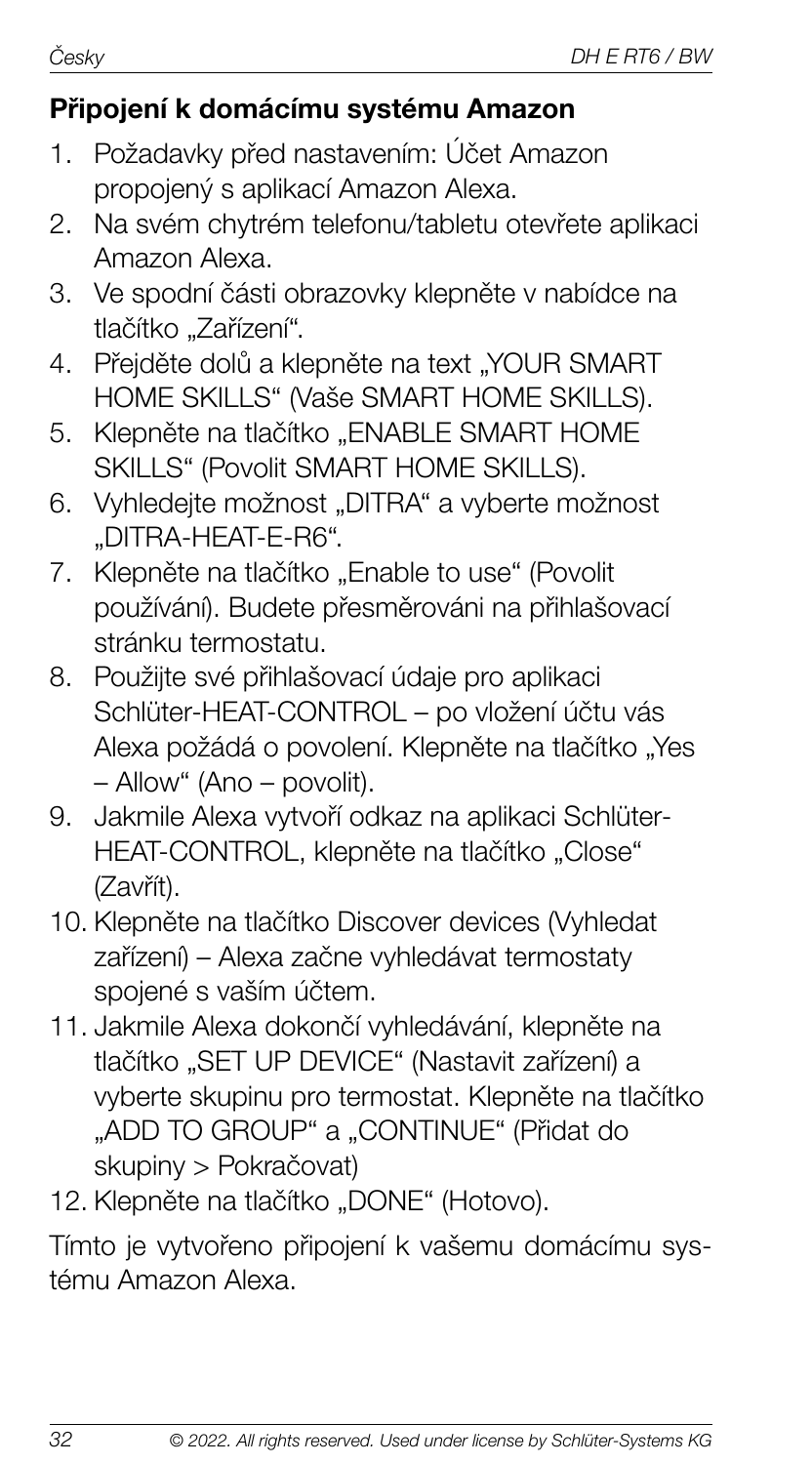Jakmile je termostat připojen k domácímu systému Amazon Alexa, můžete je společně nebo jednotlivě ovládat hlasem.

Následuje několik příkladů hlasových příkazů:

## Nastavení přesné teploty:

• "Alexa, nastav teplotu v místnosti \*obývací pokoj\* na 20 stupňů"

## Informace o teplotě:

• "Alexa, jaká je teplota v místnosti \*kancelář\*?"

## Zvýšení/snížení teploty:

- "Alexa, zvyš/sniž teplotu v místnosti \*ložnice\* o 4 stupně"
- "Alexa, zvyš/sniž teplotu na \*všech termostatech\*"

## Připojení k domácímu systému Google:

- 1. Požadavky před nastavením: Účet Google propojený s aplikací Google Home.
- 2. Na svém chytrém telefonu/tabletu otevřete aplikaci Google Home.
- 3. Vlevo nahoře klepněte na tlačítko "Add" "Set up device" – "Works with Google" (Přidat – Nastavit zařízení – Funguje s Google).
- 4. Ze seznamu vyberte výrobce zařízení. Vyhledejte možnost "DITRA" a vyberte položku "DITRA-HEAT".
- 5. Podle pokynů v aplikaci dokončete nastavení. a. Přihlaste se do aplikace pomocí přihlašovacích
	- údajů.
	- b. Přečtěte si a potvrďte informace na stránce s granty.
	- c. Váš termostat by měl být nově vidět jako dostupný pro systém Google Home.
	- d. Vyberte termostat a klikněte na tlačítko "Next" (Další) v pravém dolním rohu.
	- e. Vyberte název/umístění termostatu a klikněte na tlačítko "Next" (Další).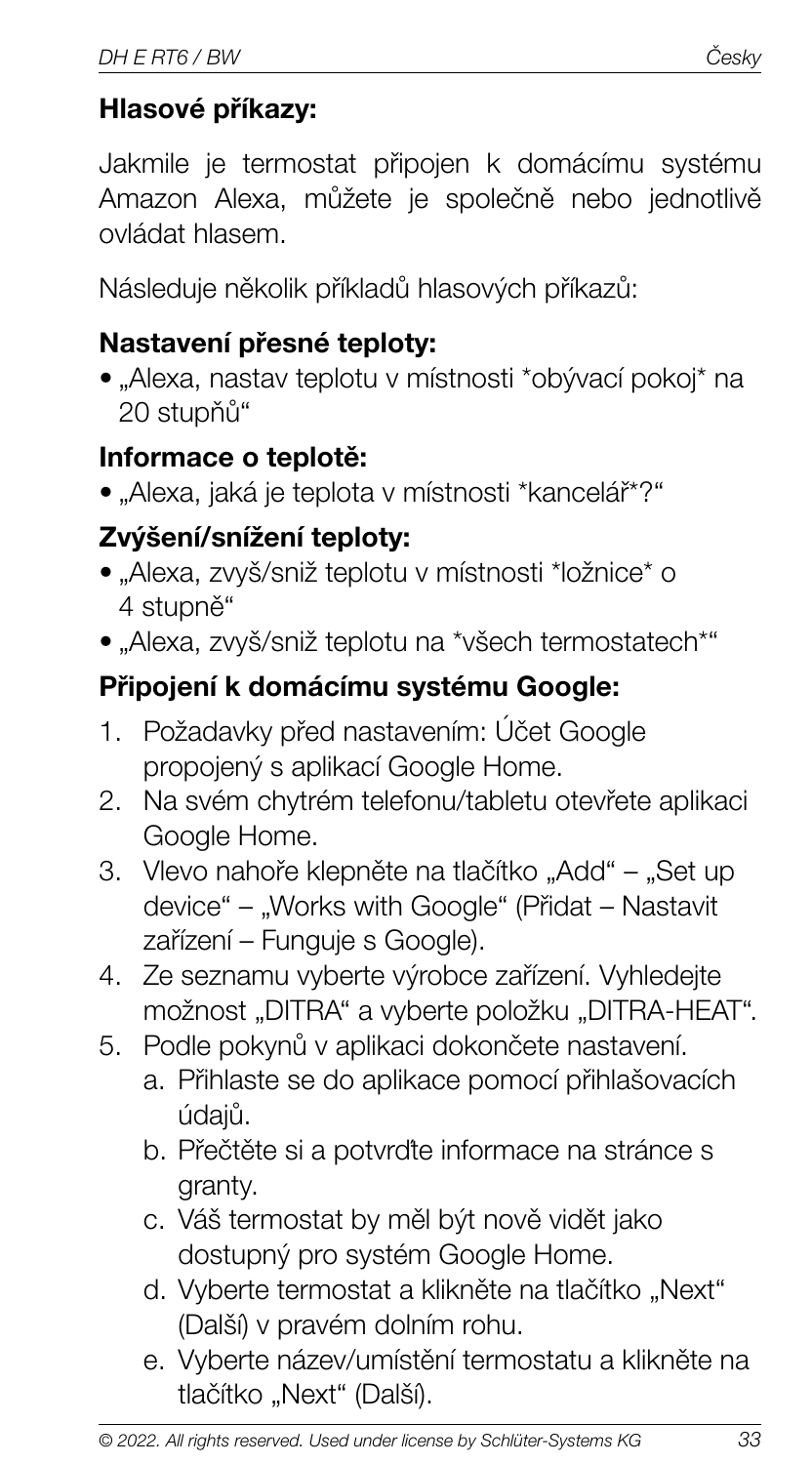Váš termostat je tímto nastaven a vy si můžete vyzkoušet různé příkazy zahrnující název/umístění termostatu, které jste vybrali v aplikaci Google Home.

## Hlasové příkazy:

Jakmile je termostat připojen k vašemu domácímu systému Google, můžete je společně nebo jednotlivě nyní ovládat hlasem. Následuje několik příkladů hlasových příkazů:

# Nastavení přesné teploty:

- "Hej Google, nastav teplotu v místnosti \*obývací pokoj\* na 20 stupňů"
- "Hej Google, nastav teplotu na \*všech termostatech\* na 20 stupňů"

# Informace o teplotě:

- "Hei Google, jaká je teplota v místnosti \*kancelář\*?"
- "Hej Google, jaká je teplota na \*všech termostatech\*?"

# Zvýšení/snížení teploty:

- "Hey Google, zvyš/sniž teplotu v místnosti \*ložnice\* o 4 stupně"
- "Hej Google, zvyš teplotu v místnosti \*ložnice\*"
- "Hej Google, zvyš/sniž teplotu na \*všech termostatech\*"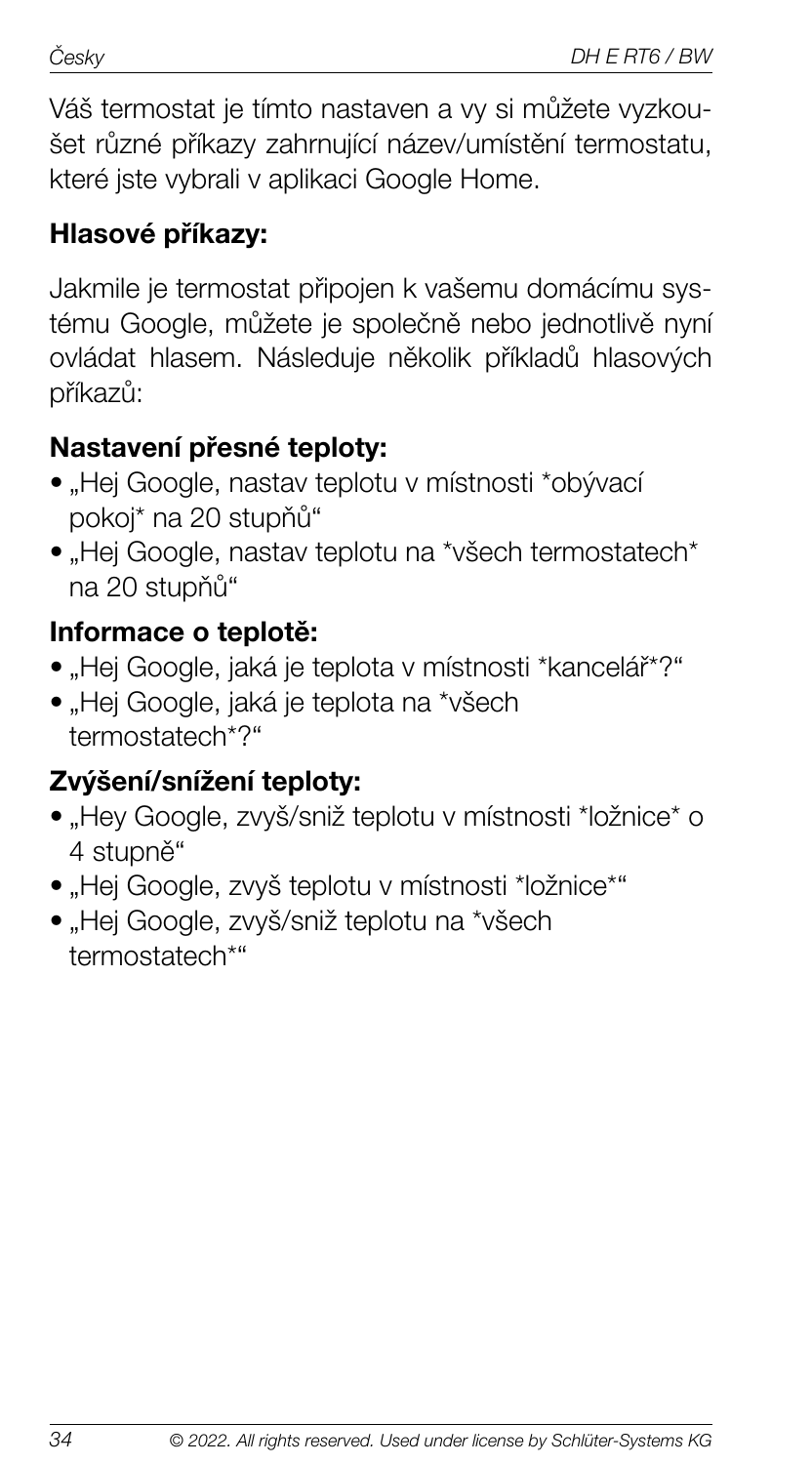<span id="page-34-0"></span>

#### Wifi-verbinding

U kunt op de volgende manier verbinding maken met wifi:



- 1. Tik op de knop 'Menu' op het startscherm.
- 2. Tik vervolgens op de knop 'App Control' om de app-instellingen te openen.
- 3. Tik op de knop 'WiFi Connection' om de wifiverbinding in te stellen.

Let op: als er op de thermostaat al een wifi-configuratie is ingesteld, dan wordt het scherm 'Status' met de huidige status van de wifi-verbinding weergegeven. Als dit het geval is, tikt u op de pijltjesknop 'Rechts' om verder te gaan of de pijltjesknop 'Links' om terug te keren naar het hoofdmenu.

- 4. Kies het gewenste type verbinding in het scherm 'Connection type':
	- Tik op 'WPS' om de netwerkverbinding automatisch in te stellen. Ga door naar stap 5 en 6.
	- Tik op 'Manual' om de netwerkverbinding handmatig in te stellen. Ga door naar stap 7 en 9.

Om de netwerkverbinding automatisch in te stellen, is het noodzakelijk dat WPS op de router kan worden geactiveerd. Raadpleeg de handleiding van uw router om te zien waar de WPS-knop zich bevindt op uw router.

- 5. Ga naar uw wifi-router en activeer WPS.
- 6. Tik op uw thermostaat op de pijltjesknop 'Rechts' om de thermostaat te verbinden.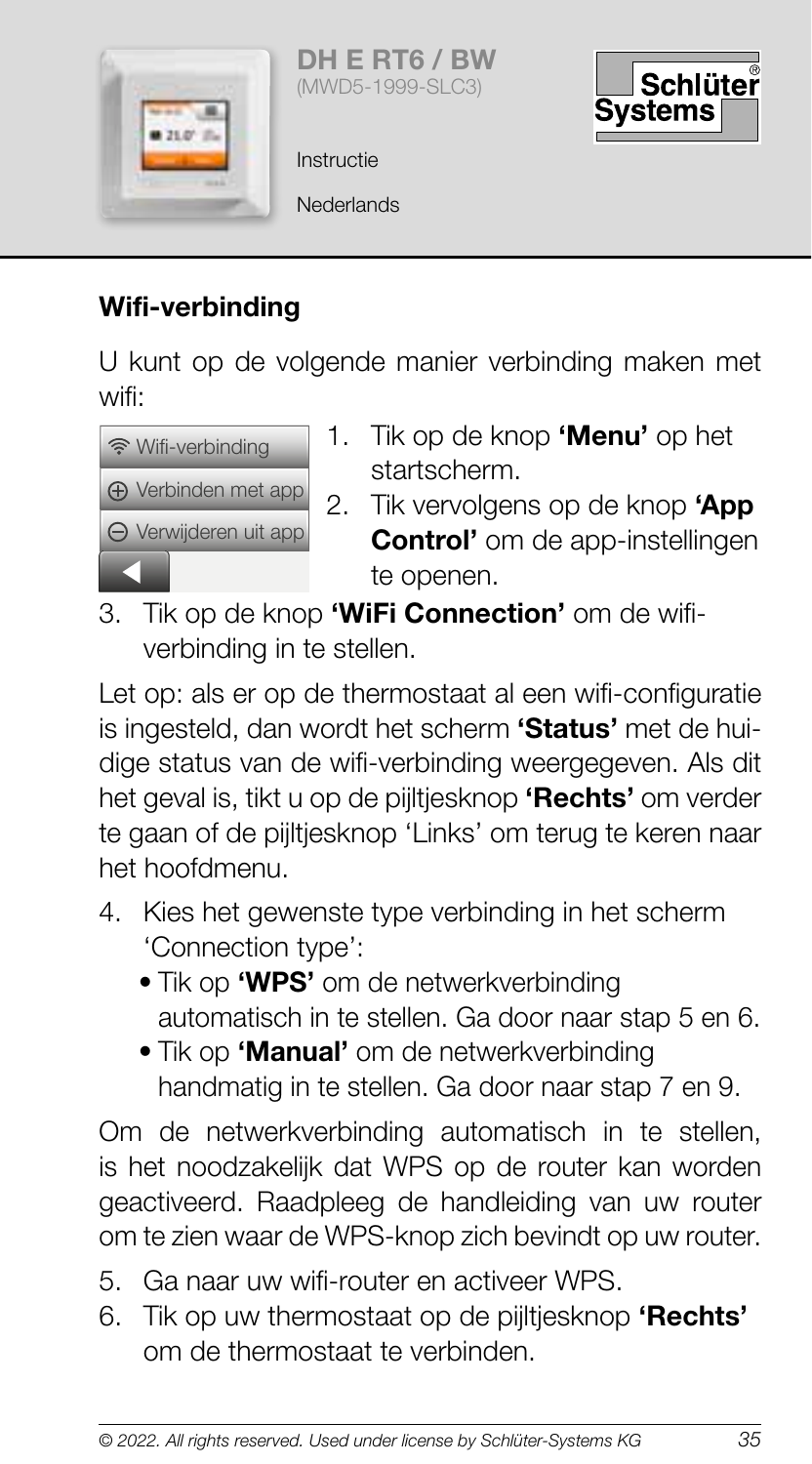Handmatige verbinding:

Het scherm 'Searching networks' wordt weergegeven terwijl de thermostaat naar beschikbare netwerken zoekt. De gedetecteerde netwerken worden vervolgens in een lijst weergegeven.

7. Tik op de naam van het gewenste netwerk uit de lijst.

Als de naam van uw netwerk niet in de lijst wordt weergegeven, dient u de netwerknaam handmatig in te voeren. Dit doet u als volgt:

- Tik op 'Other' onderaan de lijst met netwerken.
- U wordt nu gevraagd om de netwerknaam (SSID) in te voeren. Tik op de pijltjesknop 'Rechts' om door te gaan.
- Voer aan de bovenzijde van het scherm de netwerknaam (SSID) van uw draadloze netwerk in.
- Bevestig de netwerknaam met '√'
- 8. U wordt nu gevraagd om de netwerksleutel (het wachtwoord) in te voeren. Tik op de pijltjesknop 'Rechts' om door te gaan.
- 9. Bevestig de netwerksleutel met '√' om de thermostaat te verbinden.

De thermostaat probeert nu verbinding te maken met uw draadloze netwerk. Een ogenblik geduld, a.u.b. Dit kan even duren (enkele minuten).

- Hierna wordt het scherm 'Status' met de huidige status van de wifi-verbinding weergegeven. Tik op de pijltjesknop 'Links' om terug te keren naar het menu.
- Als het verbinden mislukt, wordt dat aangegeven op de thermostaat. Raadpleeg de probleemoplossing indien dit zich voordoet en tik vervolgens op de knop 'X' om terug te keren naar stap 4 en het opnieuw te proberen.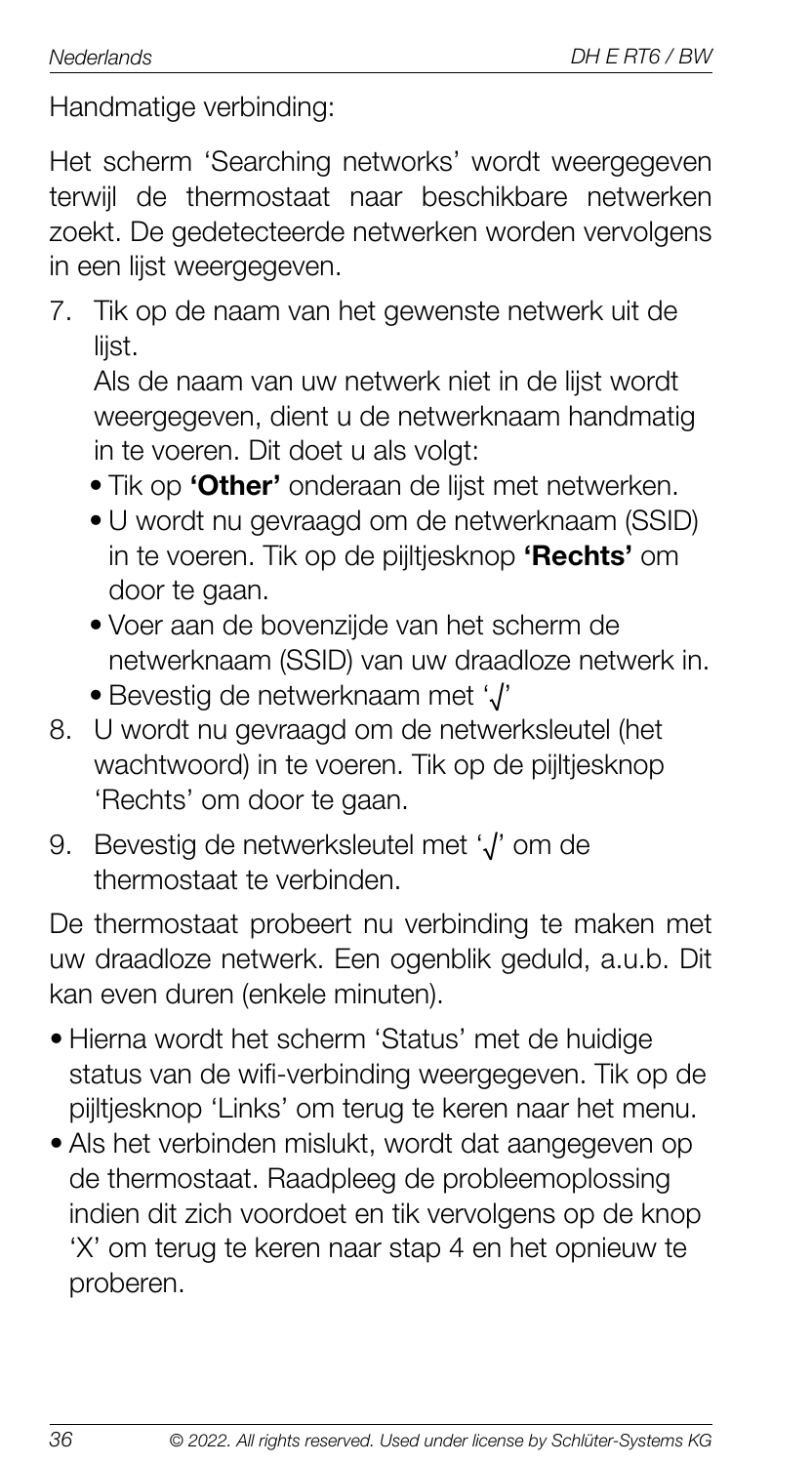Indien het probleem hierdoor niet is opgelost of als er een onverwacht probleem optreedt tijdens het instellen van de wifi-verbinding, raadpleeg dan het gedeelte 'Problemen oplossen' in de online gebruikershandleiding.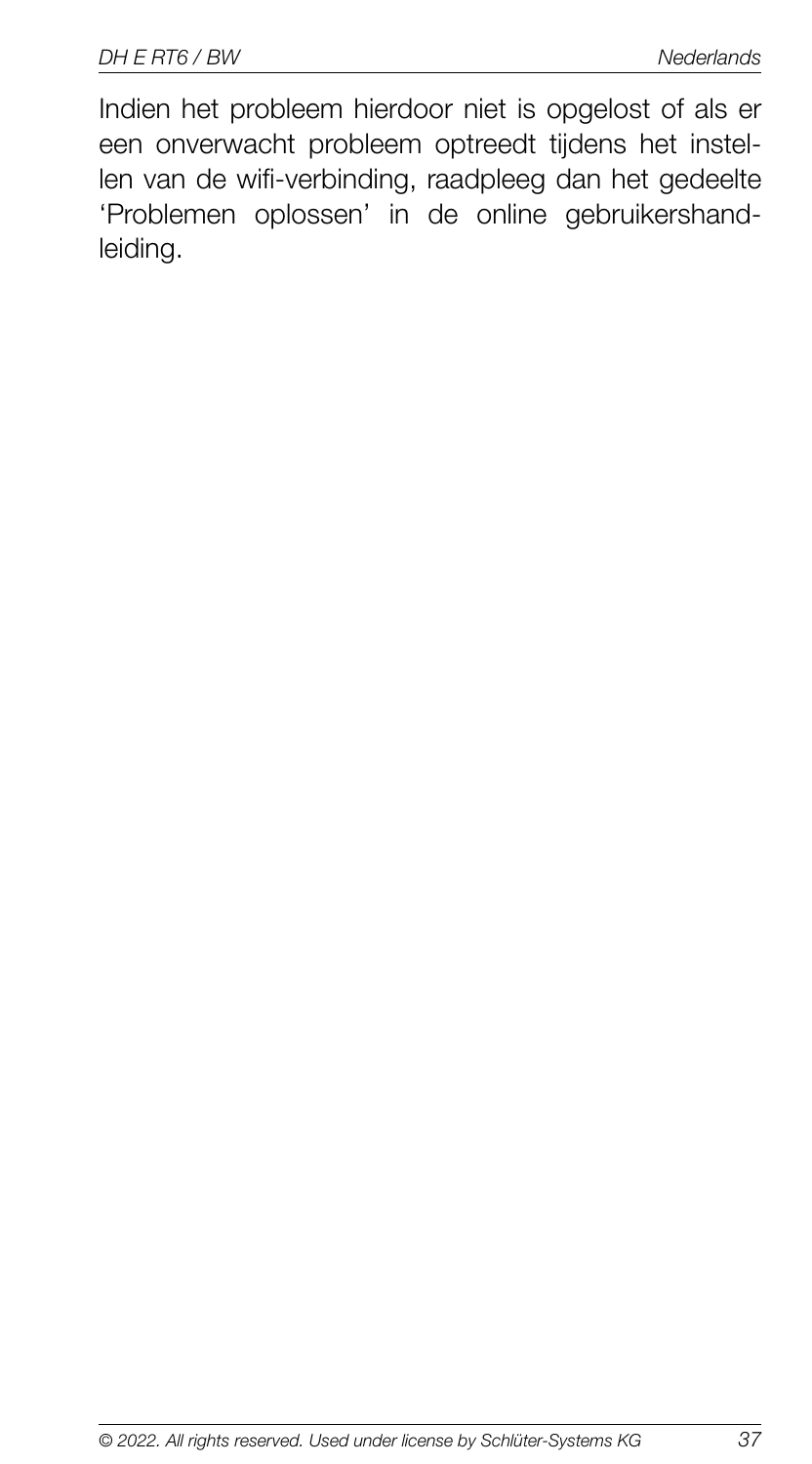



## Verbinden met app

Installeer de Schlüter-HEAT-CONTROL App op uw apparaat.



- 1. Wanneer de wifi-verbinding op uw thermostaat is ingesteld, kunt u deze op de volgende manier koppelen aan de Schlüter-HEAT-CONTROL App:
- 2. Tik op de knop 'Menu' op het startscherm.
- 3. Tik vervolgens op de knop 'App Control' om de app-instellingen te openen.
- 4. Tik op de knop 'Connect to App' om uw app te koppelen.
- 5. Kies de manier waarop u de app wilt koppelen:
	- Tik op 'QR Code' om de QR-code weer te geven. Deze kunt u scannen met uw mobiele telefoon.
	- Tik op 'Thermostat ID' om de ID van de thermostaat weer te geven. Deze kunt u vervolgens invoeren in de app.
- 6. Bevestig met '√'.

Nadat de WiFi-verbinding tot stand is gebracht en de thermostaat met de app is verbonden, kunt u de thermostaat verbinden met een Amazon Alexa of een Google Home systeem. Hiermee kunt u de thermostaten samen of afzonderlijk bedienen met uw stem.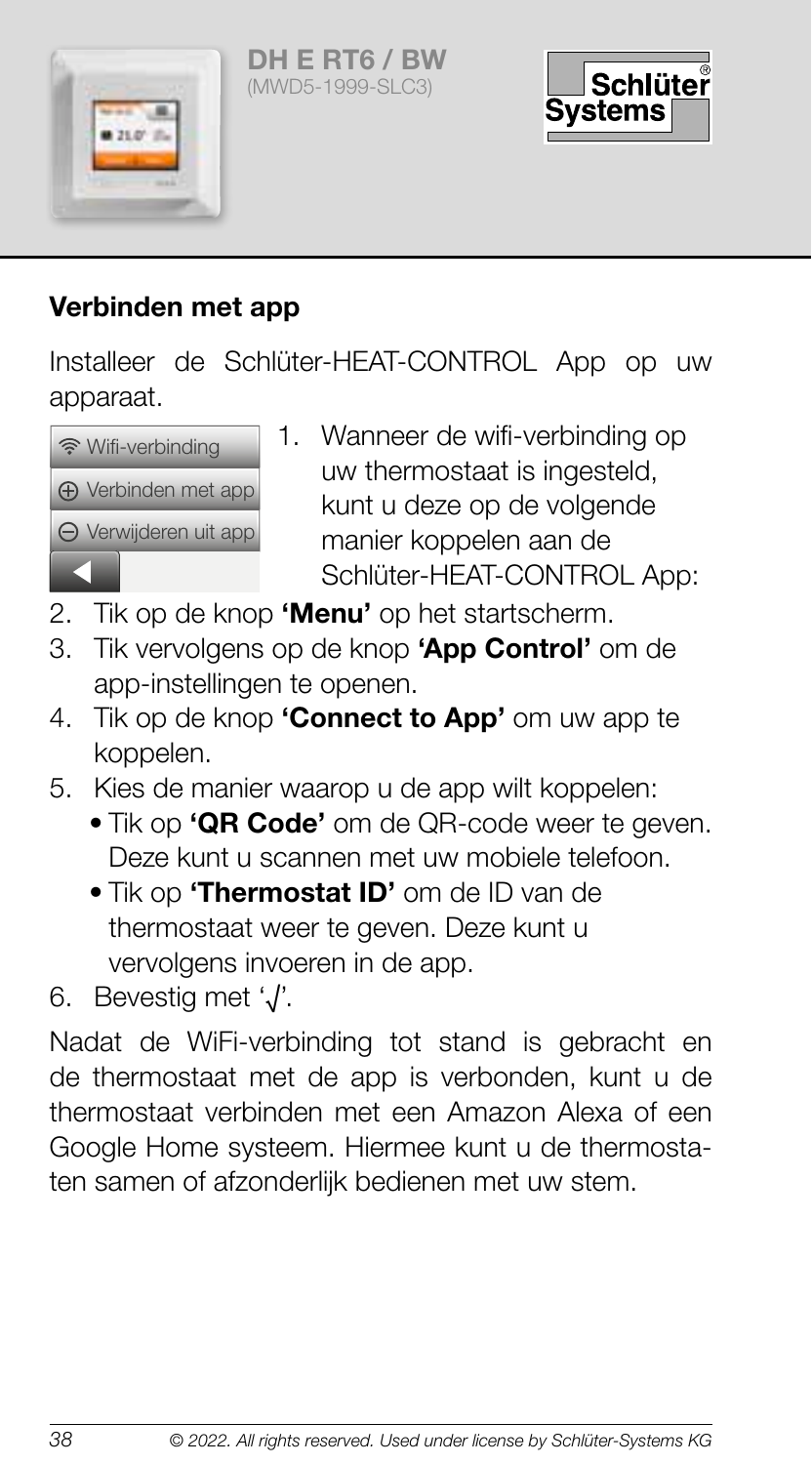## Verbinding maken met uw Amazon Home systeem

- 1. Vereist voor de installatie: een Amazon account verbonden met de Amazon Alexa app.
- 2. Open de Amazon Alexa app op uw smartphone/ tablet.
- 3. Druk op 'Apparaten' in het menutabblad onderaan het scherm.
- 4. Scroll naar beneden en druk op de tekst 'UW SMART HOME VAARDIGHEDEN'
- 5. Druk op de toets 'SMART HOME VAARDIGHEDEN ACTIVEREN'
- 6. Zoek naar 'DITRA' en selecteer 'DITRA-HEAT-E-R6'.
- 7. Druk op 'Inschakelen voor gebruik' U wordt nu doorgestuurd naar de inlogpagina van uw thermostaat.
- 8. Gebruik uw inloginformatie voor de Schlüter-HEAT-CONTROL applicatie – Zodra u uw account heeft ingevoerd, vraagt Alexa om toestemming. Druk op 'Ja – toestaan'.
- 9. Klik op 'Sluiten' nadat Alexa een link heeft gemaakt naar de Schlüter-HEAT-CONTROL applicatie.
- 10. Druk op 'Apparaten zoeken' Alexa zoekt nu naar thermostaten op uw account.
- 11. Druk op 'APPARAAT INSTELLEN' nadat Alexa klaar is met zoeken en kies een groep voor de thermostaat. Druk op 'TOEVOEGEN AAN GROEP' en 'DOORGAAN'
- 12. Druk op 'KLAAR'.

De verbinding met uw Amazon Alexa Home systeem is nu gemaakt.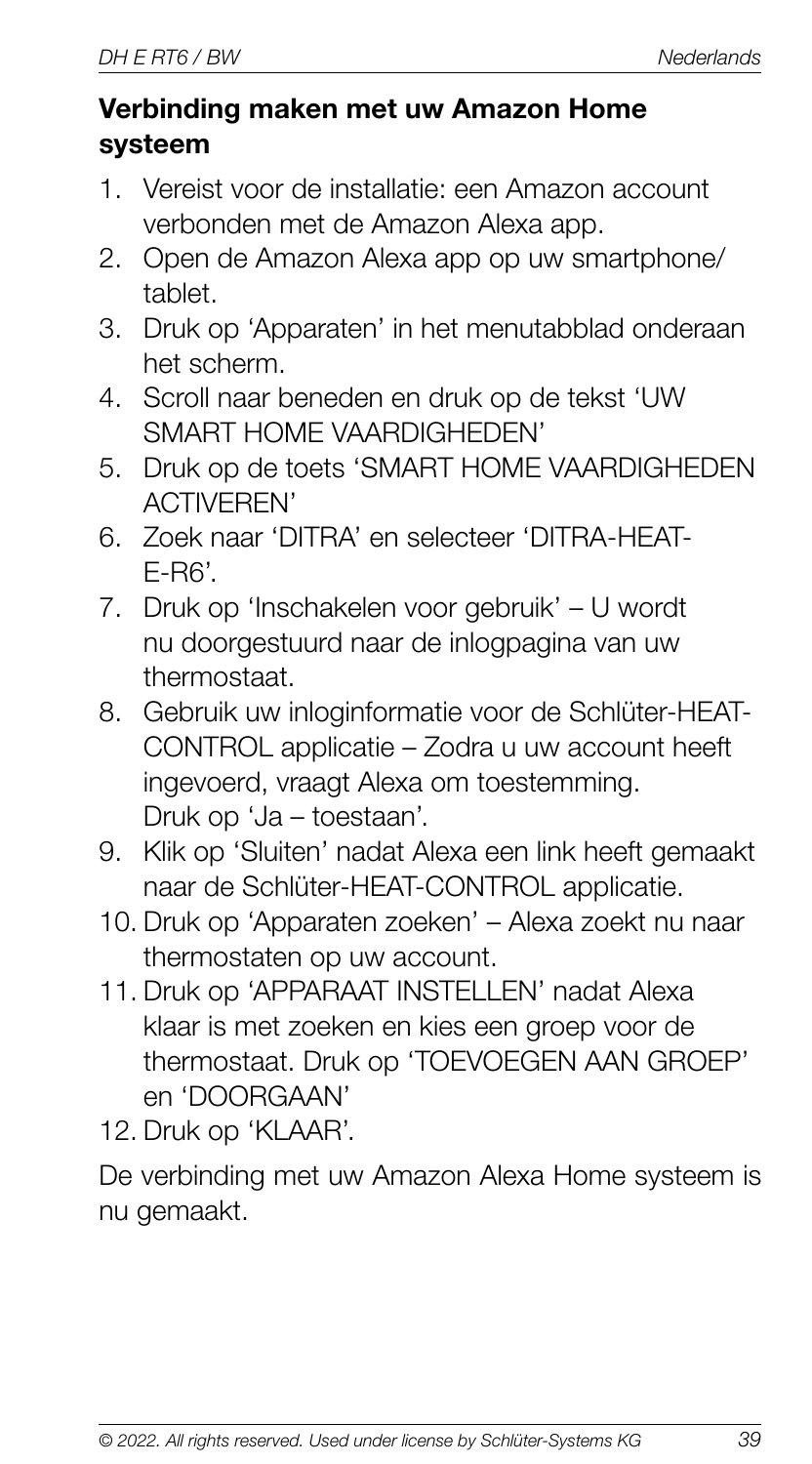## Spraakopdrachten

Wanneer uw thermostaat (thermostaten) is (zijn) verbonden met uw Amazon Alexa Home systeem, kunnen deze nu samen of afzonderlijk worden bediend met uw stem.

Zie hieronder enkele voorbeelden voor spraakopdrachten:

## Juiste temperatuur instellen:

• 'Alexa, zet de temperatuur in de 'woonkamer' op 20 graden'

### Een temperatuur meten:

• 'Alexa, wat is de temperatuur in het 'kantoor'?'

## De temperatuur verhogen/verlagen:

- 'Alexa, verhoog/verlaag de temperatuur in de 'slaapkamer' met 4 graden'
- 'Alexa, verhoog/verlaag de temperatuur van alle thermostaten\*'

## Verbinden met uw Google Home systeem

- 1. Vereist voor de installatie: een Google account verbonden met de Google Home app.
- 2. Open de Google Home app op uw smartphone of tablet.
- 3. Klik linksboven op 'Toevoegen' 'Apparaat instellen' – 'Werkt met Google'
- 4. Kies de fabrikant van het apparaat uit de lijst. Zoek 'DITRA' en kies 'DITRA-HEAT'
- 5. Volg de stappen in de app om de installatie te voltooien.
	- a. Meld u aan op de app met uw inloggegevens.
	- b. Lees en accepteer de toekenningspagina.
	- c. Uw thermostaat moet nu verschijnen als beschikbaar om te worden gekoppeld aan Google Home.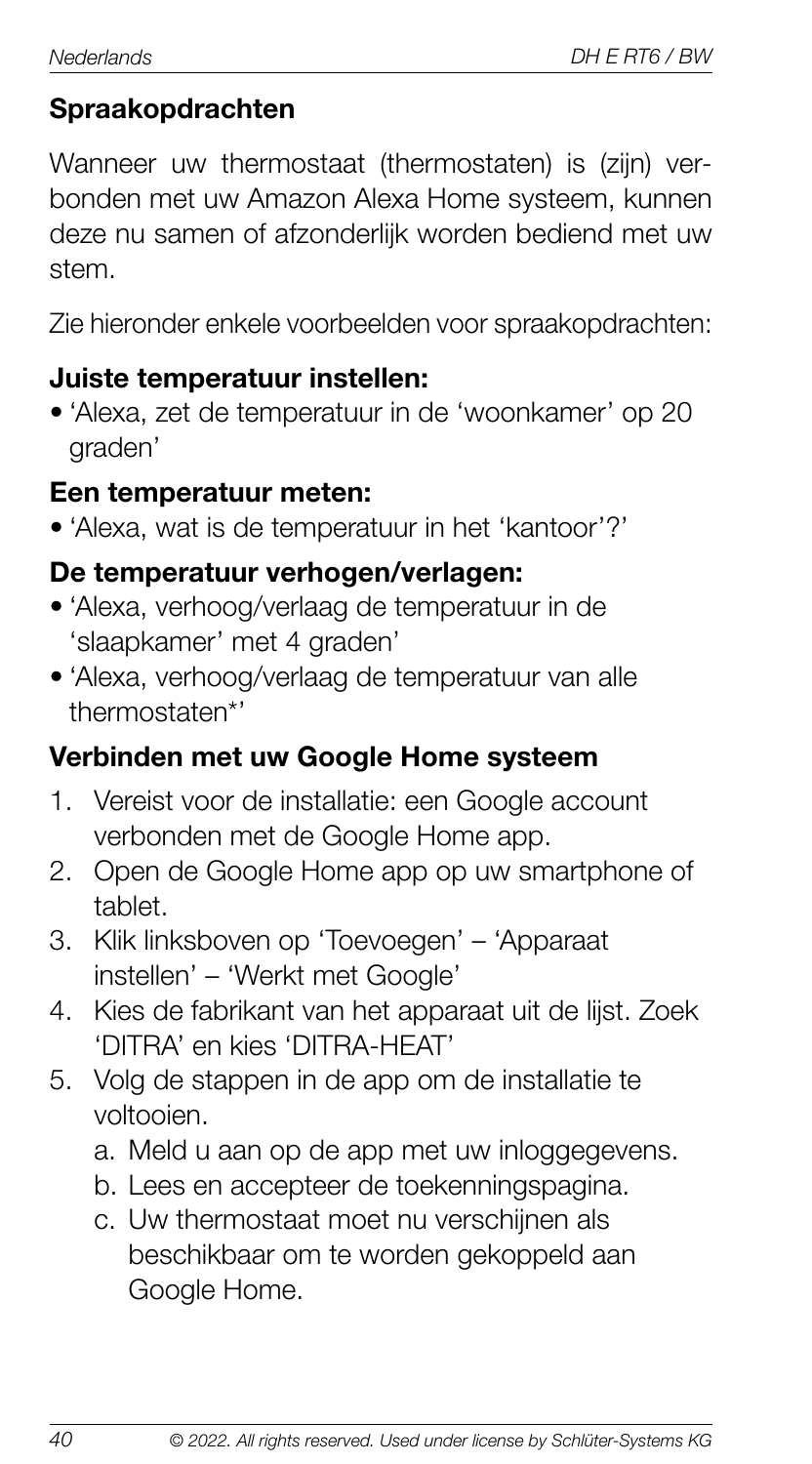- d. Kies de thermostaat en klik op 'Volgende' in de rechter benedenhoek.
- e. Kies een naam/locatie voor uw thermostaat en klik op 'Volgende'.

Uw thermostaat is nu ingericht en u kunt verschillende opdrachten uitproberen met behulp van de naam/locatie van de thermostaat die u heeft gekozen in de Google Home app.

# Spraakopdrachten

Wanneer uw thermostaat (thermostaten) is (zijn) verbonden met uw Google Home systeem, kan (kunnen) deze nu samen of afzonderlijk worden bediend met uw stem. Zie hieronder enkele voorbeelden van spraakopdrachten:

## Juiste temperatuur instellen:

- 'Hé Google, zet de temperatuur in de 'woonkamer' op 20 graden'
- 'Hé Google, zet 'alle thermostaten' op 20 graden'

## Een temperatuur meten:

- 'Hé Google, wat is de temperatuur in het 'kantoor'?'
- 'Hé Google, wat is de temperatuur van 'alle thermostaten'?'

## De temperatuur verhogen/verlagen:

- 'Hé Google, verhoog/verlaag de temperatuur in de 'slaapkamer' met 4 graden'
- 'Hé Google maak de 'slaapkamer' warmer'
- 'Hé Google, verhoog/verlaag de temperatuur van 'alle thermostaten\*'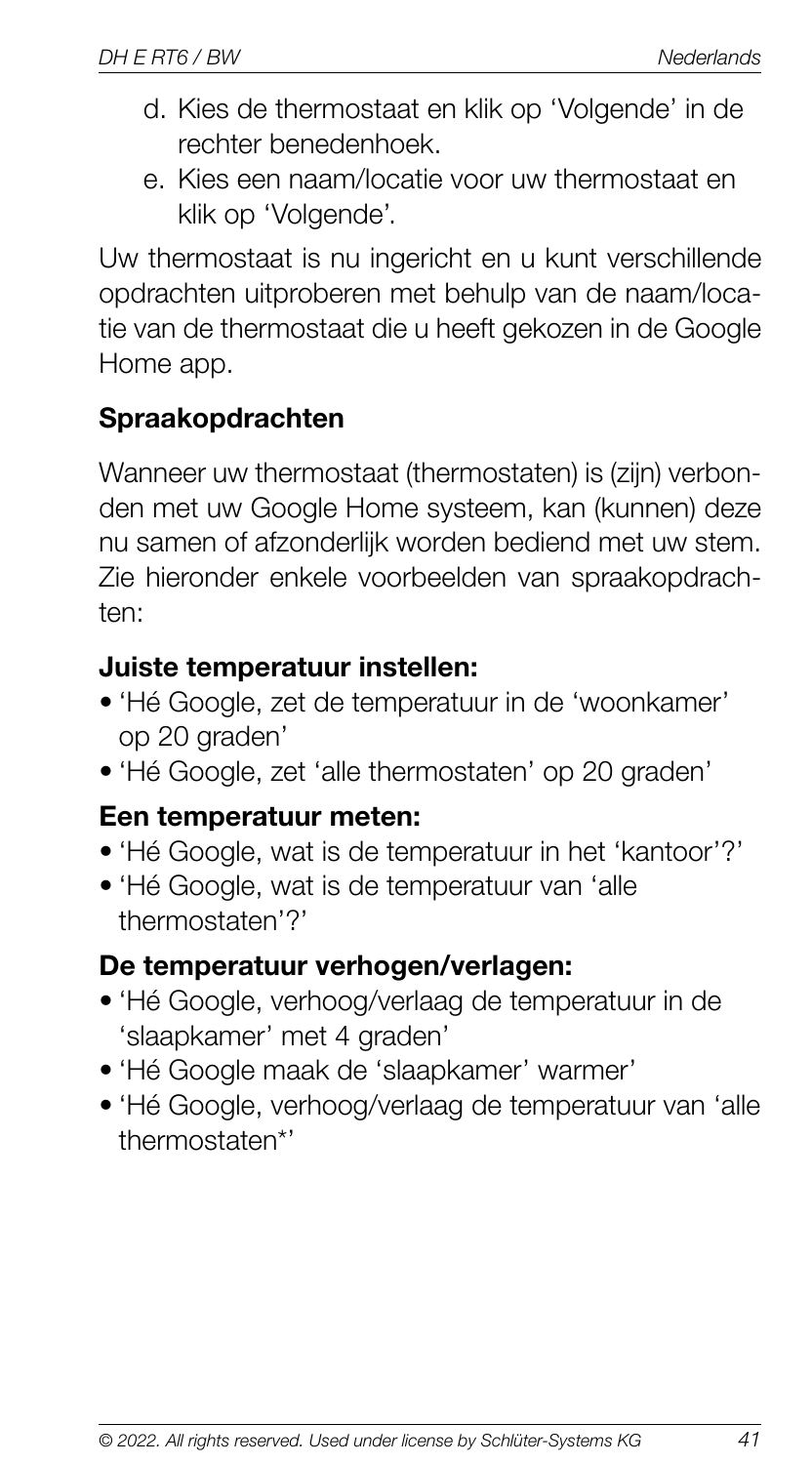

Istruzioni

Italiano



### Connessione WiFi

È possibile configurare la connessione WiFi come segue:



- 1. Toccare il pulsante "Menu" nella schermata iniziale.
- 2. Toccare quindi il pulsante "Controllo dell'app" per accedere alle opzioni di configurazione dell'app.
- 3. Toccare il pulsante "Connessione WiFi" per configurare la connessione WiFi.

Nota: se sul termostato è già stata configurata una connessione WiFi, verrà visualizzata la schermata "Stato" che mostra lo stato attuale della connessione WiFi. In tal caso, toccare il pulsante "Freccia destra" per continuare o il pulsante "Freccia sinistra" per annullare.

- 4. Scegliere il tipo di connessione desiderato nella schermata "Tipo connessione":
	- Toccare "WPS" per la configurazione automatica. Procedere con i passaggi da 5 e 6.
	- Toccare "Manuale" per la configurazione manuale. Procedere con i passaggi da 7 a 9.

La configurazione automatica richiede l'attivazione della funzionalità WPS sul router. Per dettagli sulla posizione del pulsante WPS sul router, consultare il manuale del router.

- 5. Attivare la funzione WPS sul router WiFi.
- 6. Sul termostato, toccare il pulsante "Freccia destra" per connettere il termostato.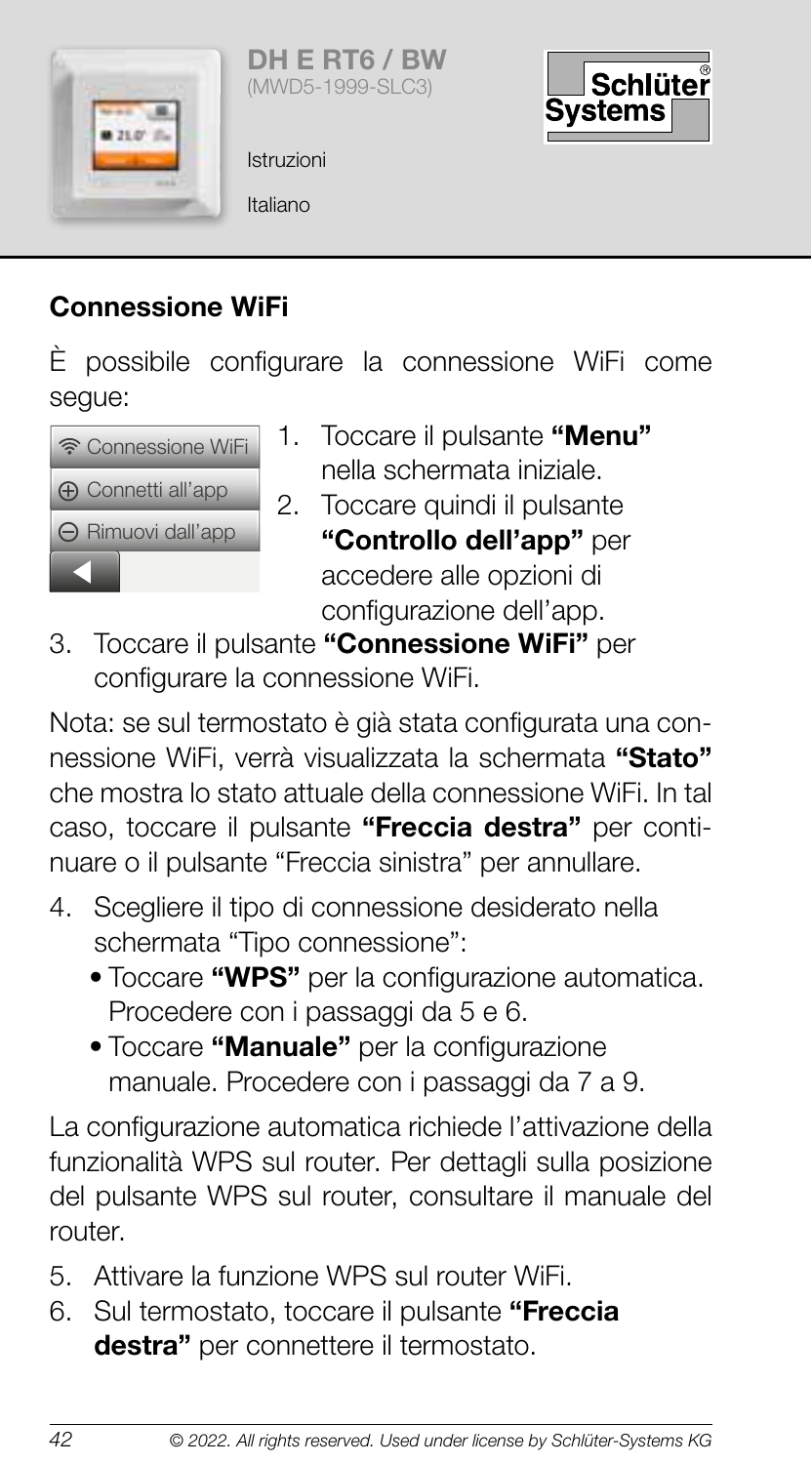Connessione manuale:

Viene visualizzata la schermata "Ricerca reti", mentre il termostato cerca le reti disponibili. Le reti rilevate vengono visualizzate in un elenco.

- 7. Toccare il nome della rete desiderata nell'elenco. Se il nome della rete non appare nell'elenco, è necessario inserirlo manualmente come segue:
	- Toccare "Altro" nella parte inferiore dell'elenco delle reti.
	- Verrà chiesto di inserire il nome della rete (SSID). Toccare il pulsante "Freccia destra" per procedere.
	- Inserire il nome della rete (SSID) wireless nella parte superiore dello schermo.
	- Confermare il nome della rete selezionando "√"
- 8. Verrà chiesto di inserire la chiave di rete (password). Toccare il pulsante "Freccia destra" per procedere.
- 9. Confermare la chiave di rete selezionando "√" per avviare la connessione del termostato.

Il termostato cerca di connettersi alla rete wireless. Attendere (l'operazione potrebbe richiedere diversi minuti).

- A questo punto verrà visualizzata la schermata "Stato" che mostra lo stato della connessione WiFi. Toccare il pulsante "Freccia sinistra" per tornare al menu.
- Se la connessione non viene stabilita, il termostato lo segnala. In questo caso, consultare la sezione dedicata alla risoluzione dei problemi, quindi toccare il pulsante "X" per tornare al passaggio 4 e riprovare.

Se i problemi persistono o se accade qualcosa di imprevisto durante la configurazione della connessione WiFi, consultare la sezione "Risoluzione dei problemi" del manuale online.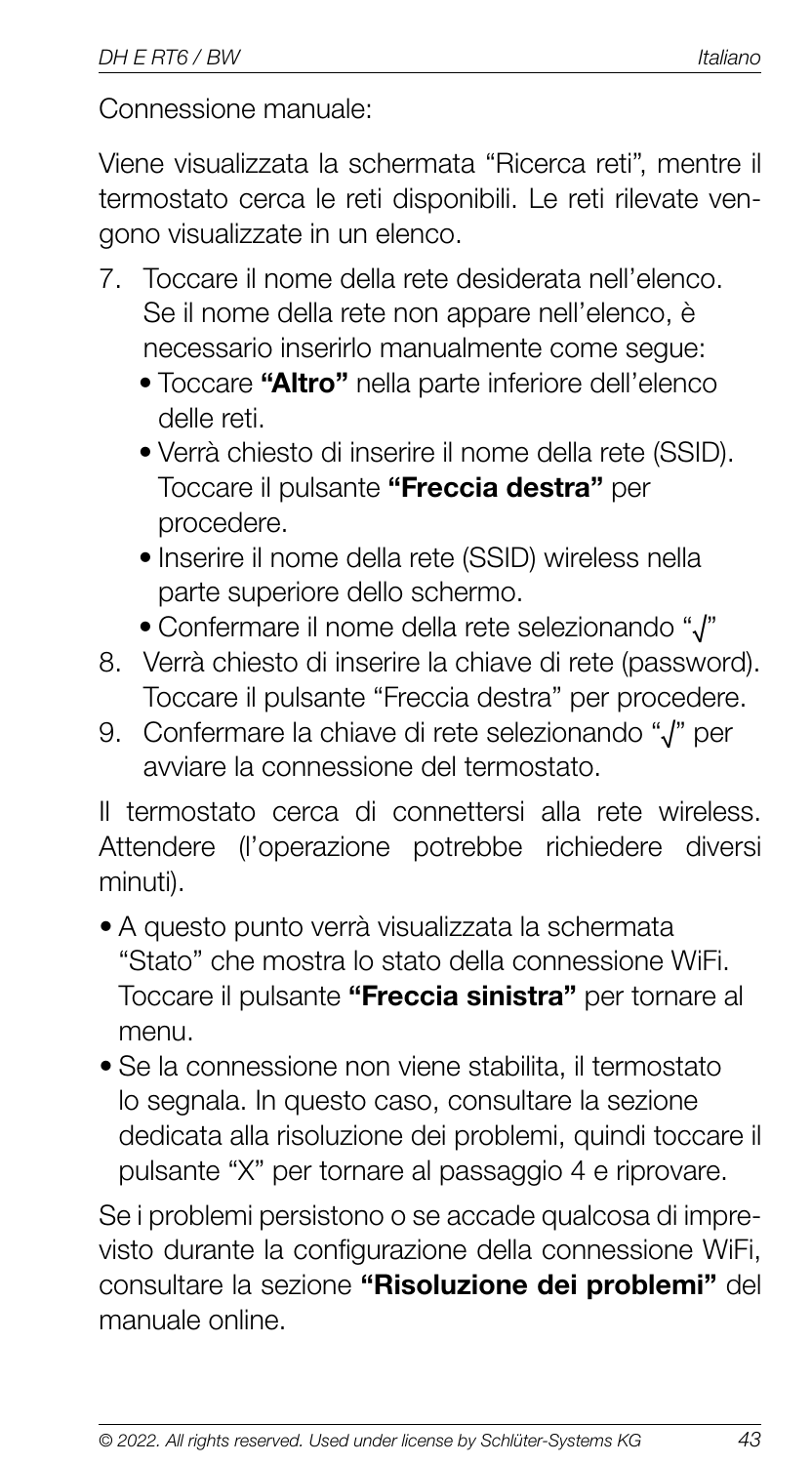



## Abbinamento all'app

Installare l'app Schlüter-HEAT-CONTROL sul dispositivo mobile.



- 1. Una volta configurata correttamente una connessione WiFi sul termostato, è possibile abbinare l'app Schlüter-HEAT-CONTROL procedendo come segue:
- 2. Toccare il pulsante "Menu" nella schermata iniziale.
- 3. Toccare quindi il pulsante "Controllo dell'app" per accedere alle opzioni di configurazione dell'app.
- 4. Toccare il pulsante "Connetti all'app" per connettersi all'app.
- 5. Scegliere come connettersi all'app:
	- Toccare "Codice QR" per visualizzare un codice QR che si potrà scansionare con lo smartphone.
	- Toccare "ID termostato" per visualizzare l'ID del termostato da inserire nell'app.
- 6. Confermare selezionando "√".

Dopo avere effettuato la connessione WiFi e dopo aver collegato il termostato all'App, è possibile connettere il termostato ad Amazon Alexa o al sistema Google Home. In questo modo potrete usare i comandi vocali per comandare i termostati, insieme o individualmente.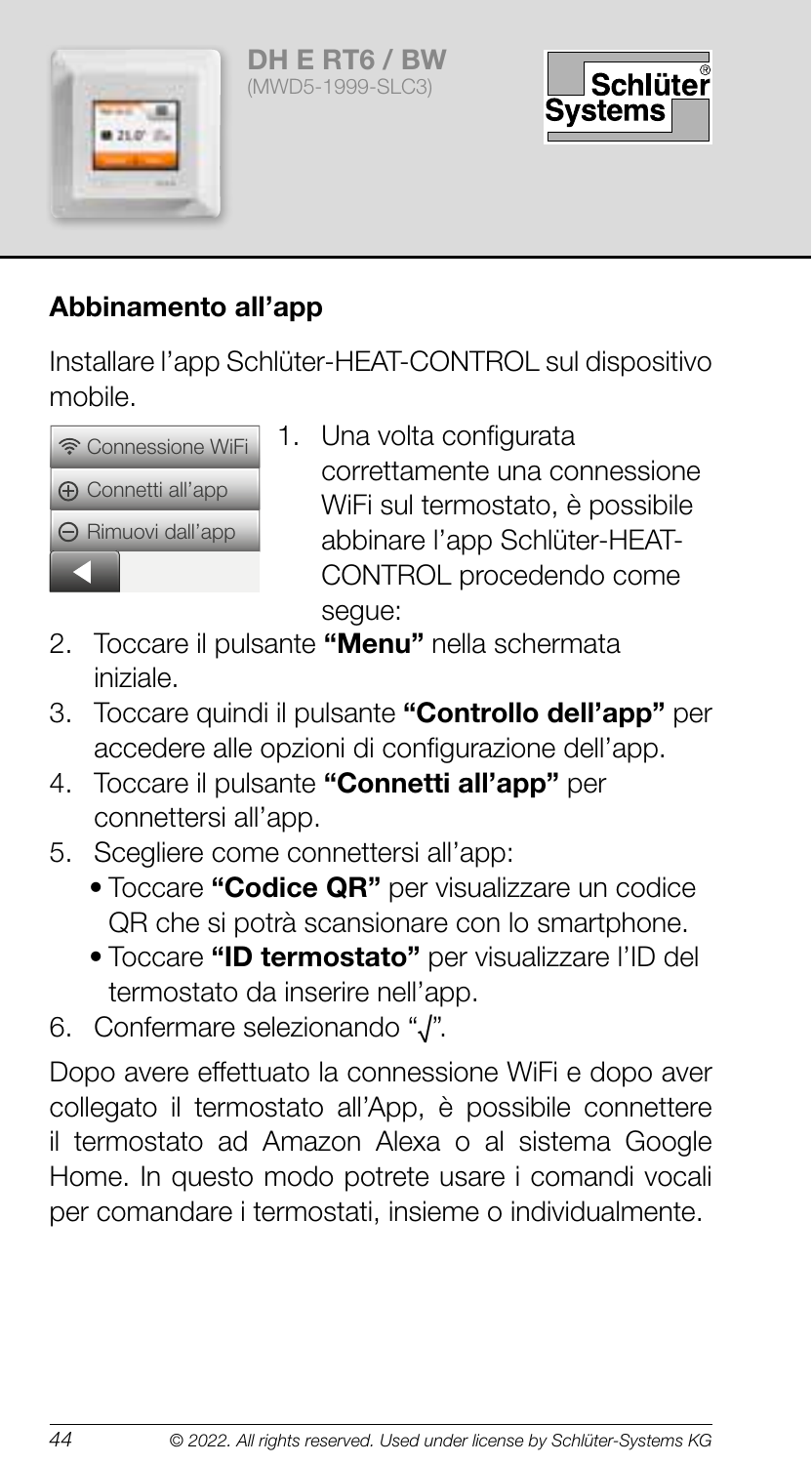## Connessione al sistema Amazon home

- 1. Requisiti prima della configurazione: Un account Amazon connesso all'app Amazon Alexa.
- 2. Aprire l'app Amazon Alexa sullo smartphone/tablet.
- 3. Premere « Dispositivi » dal menu in basso sullo schermo,
- 4. Scorrere verso il basso e premere sul testo « YOUR SMART HOME SKILLS » (funzioni SMART HOME »)
- 5. Premere il tasto « ENABLE SMART HOME SKILLS » (abilita funzioni « SMART HOME »)
- 6. Cercare « DITRA » e scegliere »DITRA-HEAT-E-R6 ».
- 7. Premere « Enable to use » (abilita uso). A questo punto verrete diretti alla pagina di login del termostato.
- 8. Usa le tue credenziali di accesso per l'applicazione Schlüter-HEAT-CONTROL – Dopo essere entrati nell'account, Alexa chiederà il permesso. Premere « Si – consenti »
- 9. Dopo che Alexa avrà creato il link all'applicazione Schlüter-HEAT-CONTROL, premere « Chiudi ».
- 10. Premere « scopri dispositivi » Alexa cercherà i termostati sul vostro account.
- 11. Dopo che Alexa avrà terminato la ricerca, premere « IMPOSTA IL DISPOSITIVO » e scegliere un gruppo per il termostato. Premere « AGGIUNGI AL GRUPPO » e « CONTINUA »

12. Premere « FATTO »

Ora la connessione al vostro sistema Amazon Alexa è completata.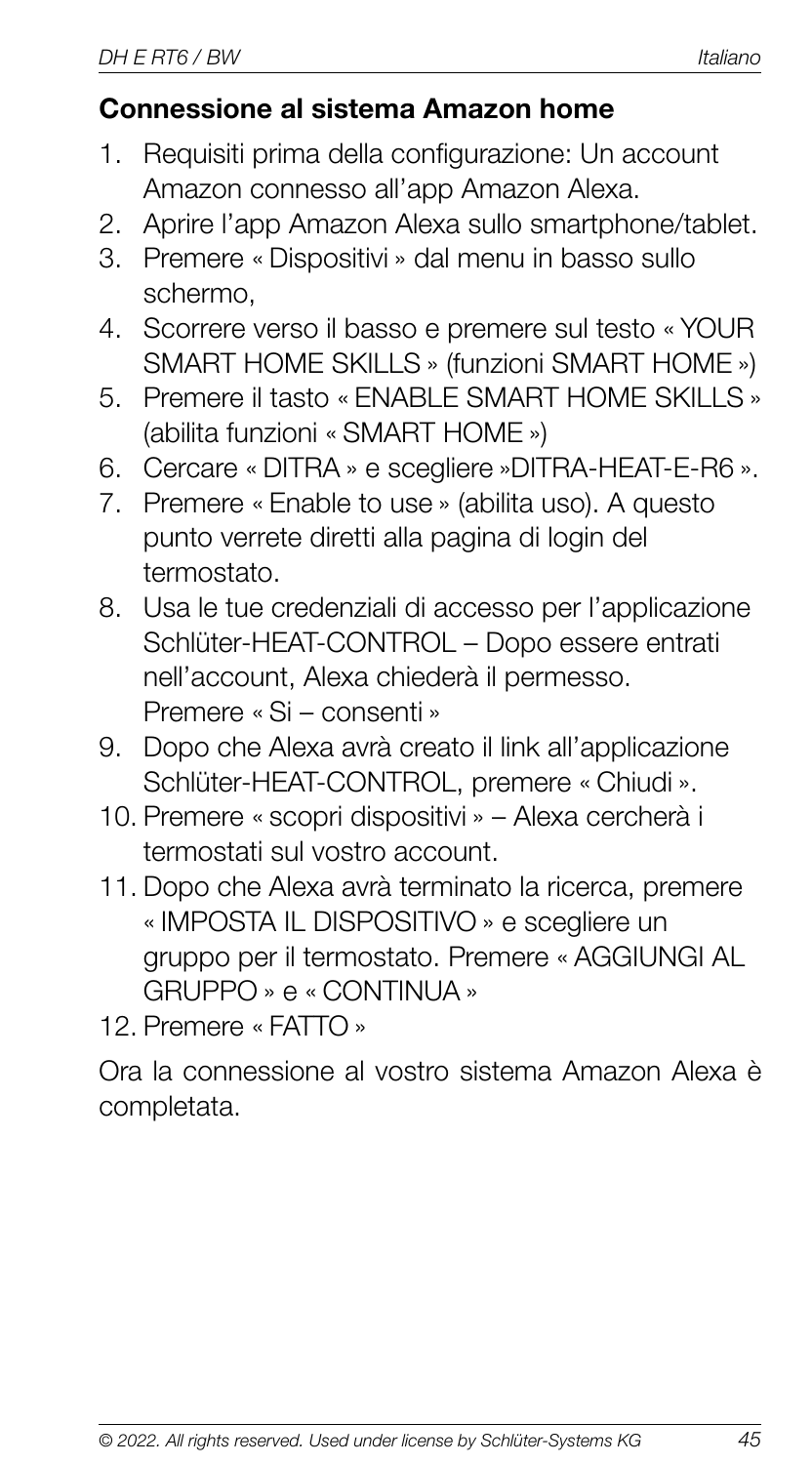## Comandi vocali:

Una volta effettuato il collegamento al vostro sistema Amazon Alexa, i termostati potranno essere azionati con i comandi vocali (sia individualmente che tutti insieme).

Ecco alcuni comandi vocali che si possono utilizzare:

## Imposta temperatura esatta:

• "Alexa, imposta la temperatura del soggiorno a 20 gradi"

# Leggi la temperatura:

• "Alexa, qual è la temperatura dell' \*ufficio\*?"

# Alza/Abbassa la temperatura:

- "Alexa, alza/abbassa la temperatura di 4 gradi in \*camera da letto\*"
- "Alexa, alza/abbassa la temperatura in \*tutti i termostati\*"

# Connessione al vostro sistema Google Home:

- 1. Requisiti prima della configurazione: Un account Google connesso all'app Google Home.
- 2. Aprire l'app Google Home sullo smartphone o sul tablet.
- 3. In alto a sinistra premere « Aggiungi » « Imposta il dispositivo » – « Funziona con Google »
- 4. Selezionare dalla lista il nome del produttore del dispositivo. Cercare « DITRA » e selezionare « DITRA-HEAT »
- 5. Seguire i passaggi in-app per completare la configurazione
	- a. Entrare nell'app con le credenziali per il login.
	- b. Leggere ed accettare i termini e le condizioni d'uso.
	- c. Ora il termostato dovrebbe essere disponibile per la connessione a Google Home.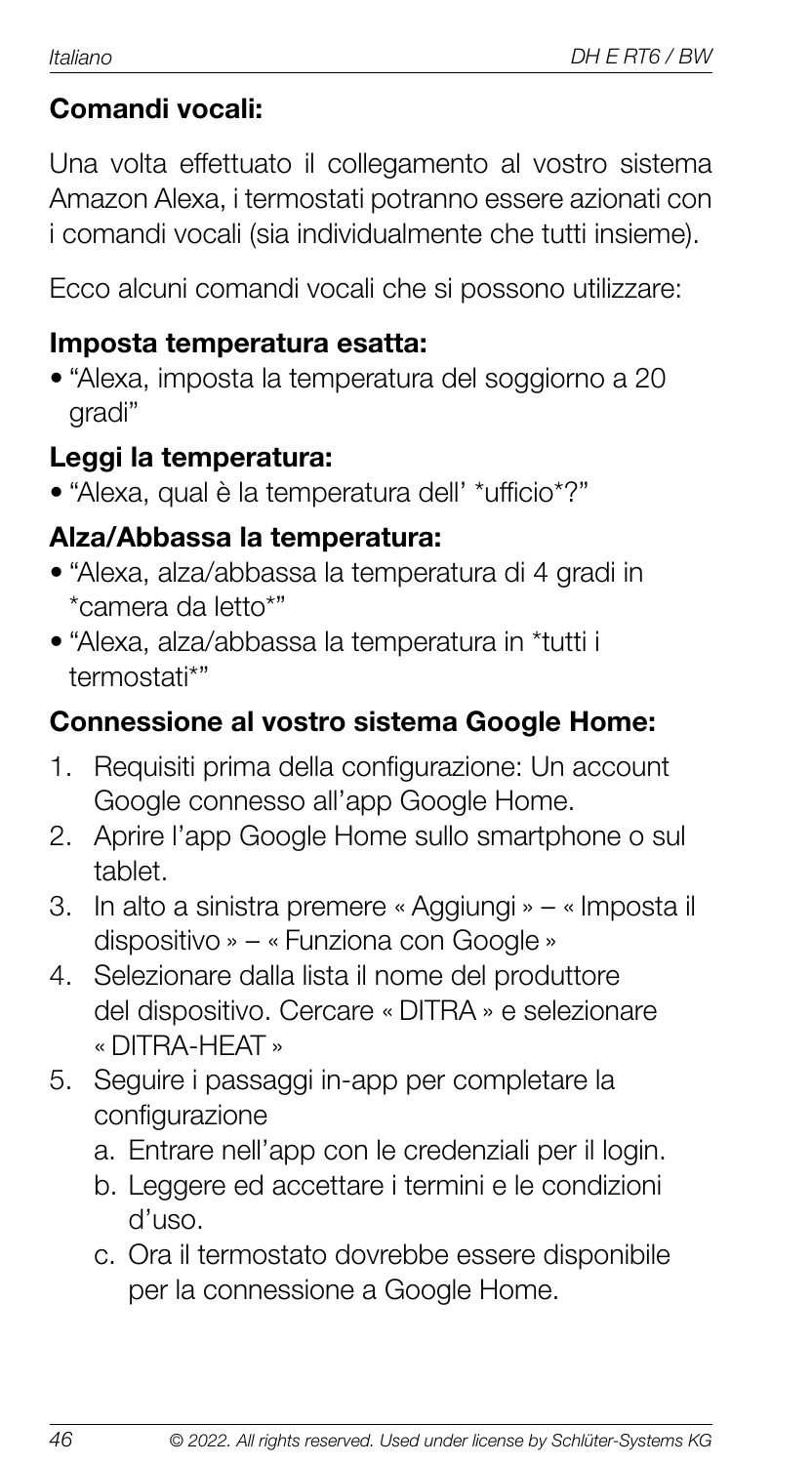- d. Scegliere il termostato e cliccare su « Avanti » in fondo a destra.
- e. Selezionare un nome/posizione per il termostato e cliccare « Avanti ».

Il termostato è ora configurato ed è possibile provare diversi comandi usando il nome/posizione del termostato scelti nell'app Google Home.

## Comandi vocali:

Quando il termostato/i è/sono connesso/i al sistema Google Home, può/possono essere controllato/i con comandi vocali, sia singolarmente che tutti insieme. Ecco alcuni esempi di comandi vocali:

## Imposta temperatura esatta:

- "Ehi Google, imposta il \*soggiorno\* a 20 gradi"
- "Ehi Google, imposta \*Tutti i termostati\* a 20 gradi"

## Leggi la temperatura:

- "Ehi Google, qual è la temperatura in \*ufficio\*?"
- "Ehi Google, qual è la temperatura in \*tutti i termostati\*?"

# Alza/Abbassa la temperatura:

- "Ehi Google alza/abbassa la temperatura di 4 gradi in \*camera da letto\*"
- "Ehi Google, rendi la \*camera da letto\* più calda"
- "Ehi Google, aumenta/diminuisci la temperatura su \*tutti i termostati\*"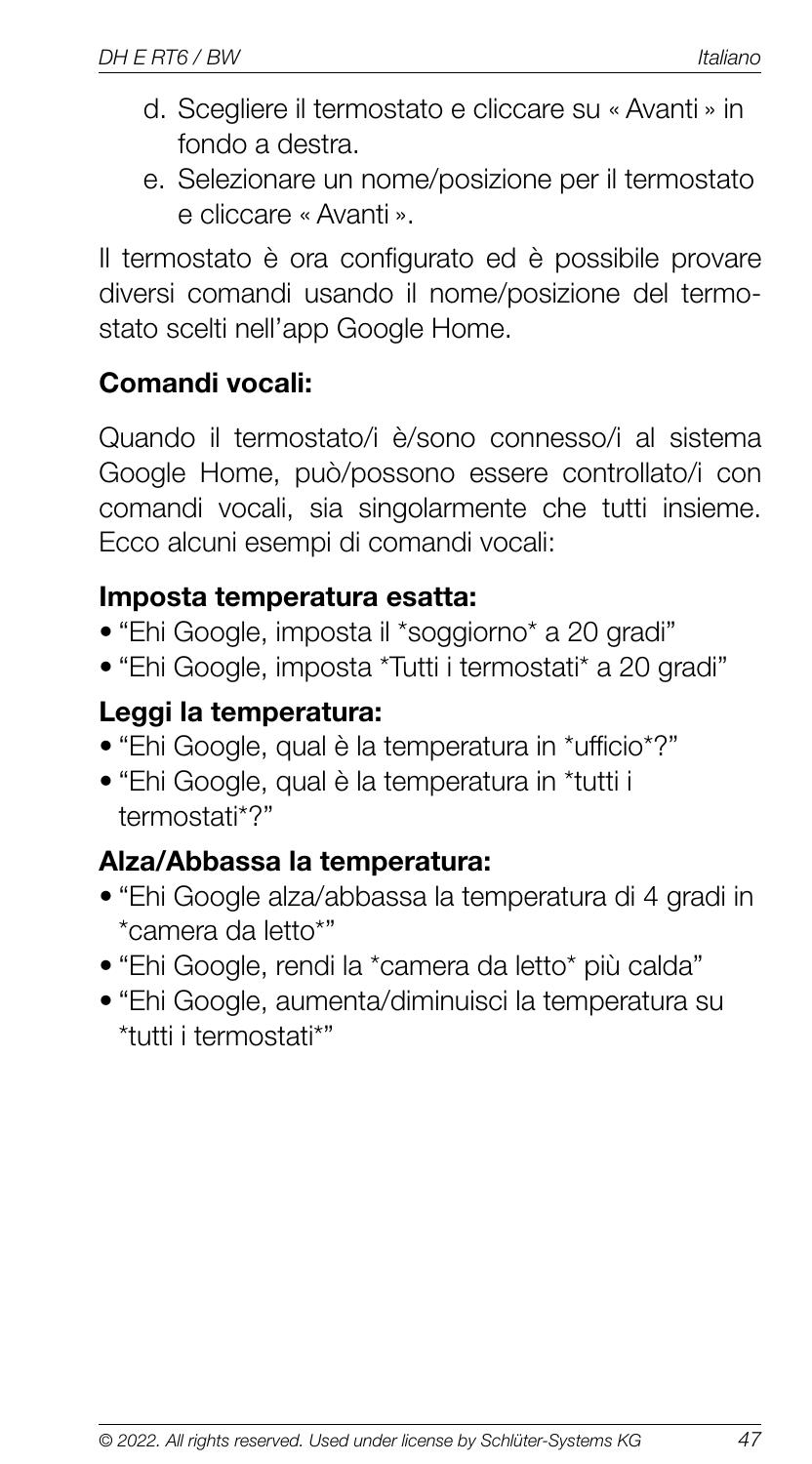



Español



## Conexión WiFi

Puede configurar una conexión WiFi como se expone a continuación:



- 1. Toque el botón "Menú" de la pantalla de inicio.
- 2. A continuación, toque el botón "Control de aplicación" para acceder a las opciones de configuración de la aplicación.
- 3. Toque el botón "Conexión WiFi" para configurar la conexión WiFi.

Tenga en cuenta que si ya se ha realizado una conexión WiFi, aparecerá la pantalla "Estado" con el estado actual de la conexión WiFi. Si es el caso, toque el botón "Flecha derecha" para continuar, o bien toque el botón "Flecha izquierda" para regresar al menú principal.

- 4. Escoja el tipo de conexión deseado en la pantalla "Tipo de conexión":
	- Toque "WPS" para realizar la configuración automática. Vaya a los pasos 5 e 6.
	- Toque "Manual" para realizar la configuración manual. Vaya a los pasos 7 y 9.

Para realizar la configuración automática, es necesario que active el WPS en el router. Para obtener información sobre la ubicación del botón WPS en el router, consulte el manual de su router.

- 5. Vaya a su router WiFi y active el WPS.
- 6. En el termostato, toque el botón "Flecha derecha" para iniciar la conexión del termostato.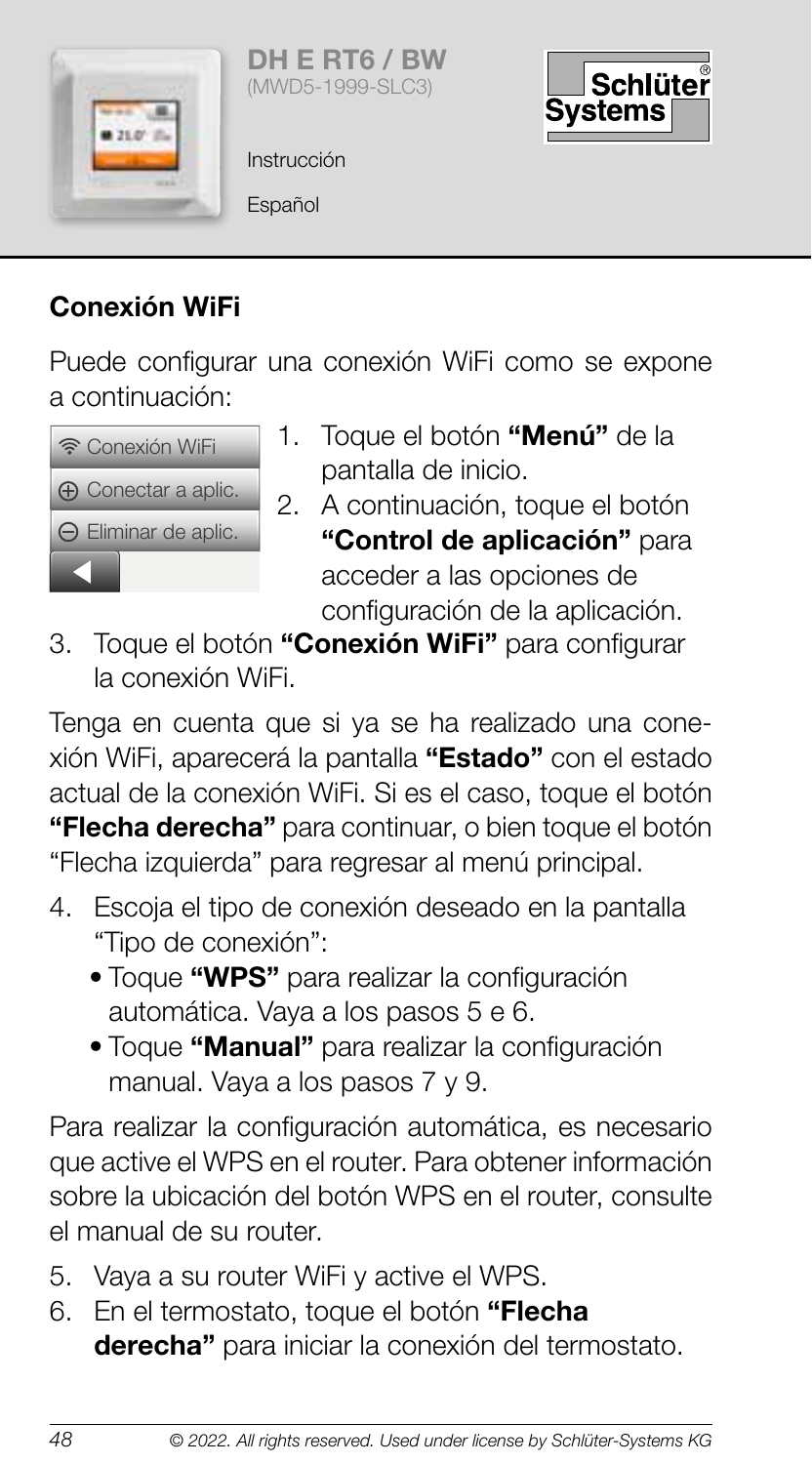Conexión manual:

Mientras el termostato está buscando la redes disponibles, aparece la pantalla "Buscando redes". A continuación, se muestran las redes detectadas en una lista.

- 7. Toque el nombre de la red deseada en la lista. Si no ve el nombre de su red en la lista, deberá introducir el nombre de la red manualmente como se expone a continuación:
	- Toque "Otros" en la parte inferior de la lista de redes.
	- Ahora se le pedirá que introduzca el nombre de la red (SSID). Toque el botón "Flecha derecha" para continuar.
	- Introduzca el nombre de la red inalámbrica (SSID) en la parte superior de la pantalla.
	- Confirme el nombre de la red con "√"
- 8. Ahora se le pedirá que introduzca la clave de la red (contraseña). Toque el botón "Flecha derecha" para continuar.
- 9. Confirme la clave de la red con "√" para iniciar la conexión del termostato.

Ahora, el termostato intentará conectarse a la red inalámbrica. Sea paciente, ya que esto puede tardar algunos minutos.

- Después, aparecerá la pantalla "Estado" con el estado actual de la conexión WiFi. Toque el botón "Flecha izquierda" para regresar al menú.
- Si la conexión falla, se lo indicará el termostato. En tal caso, consulte el apartado de resolución de fallos y, a continuación, toque el botón "X" para regresar al paso 4 y volver a intentarlo.

Si el problema persiste, o si se produce cualquier evento inesperado durante la configuración de la conexión WiFi, consulte el apartado "Resolución de fallos" el manual de usuario en línea.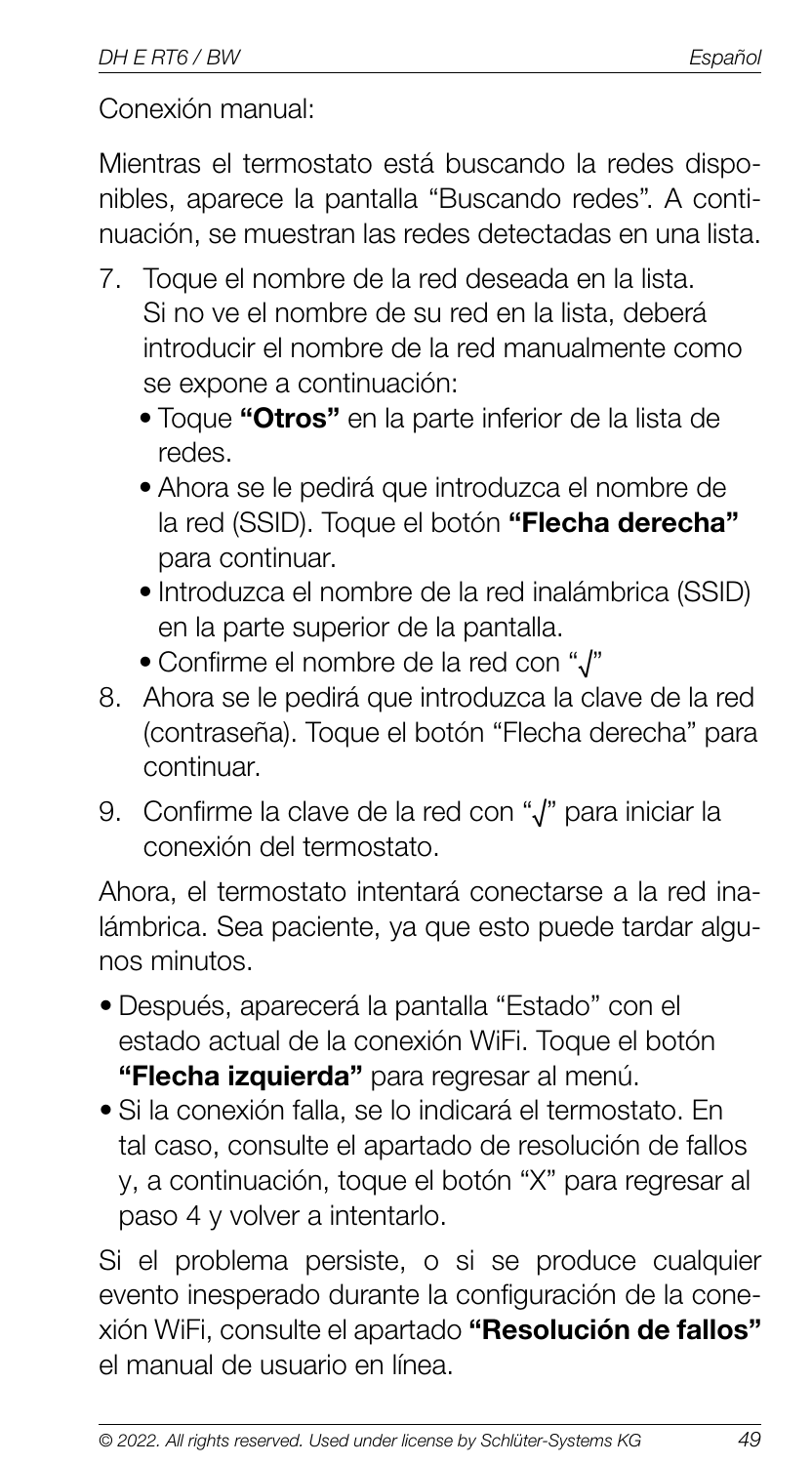



## Conectar a la App

Instale la aplicación Schlüter-HEAT-CONTROL en su dispositivo inteligente.



- 1. Una vez que haya configurado correctamente una conexión WiFi en su termostato, podrá conectarlo a la aplicación Schlüter-HEAT-CONTROL como se expone a continuación:
- 2. Toque el botón "Menú" de la pantalla de inicio.
- 3. A continuación, toque el botón "Control de aplicación" para acceder a las opciones de configuración de la aplicación.
- 4. Toque el botón "Conectar a de App." para conectarse a la aplicación.
- 5. Escoja cómo desea conectarse a la aplicación:
	- Toque "Código QR" para visualizar un código QR que puede escanear con su teléfono móvil.
	- Toque "ID de termostato" para visualizar la ID del termostato, que puede introducir en la aplicación.
- 6. Confirme con "√".

Si ha configurado correctamente una conexión WiFi y ha conectado su termostato con la aplicación, puede conectarlo a un sistema Alexa de Amazon o Google Home. Esto le permite controlar su termostato mediante la voz de forma conjunta o individual.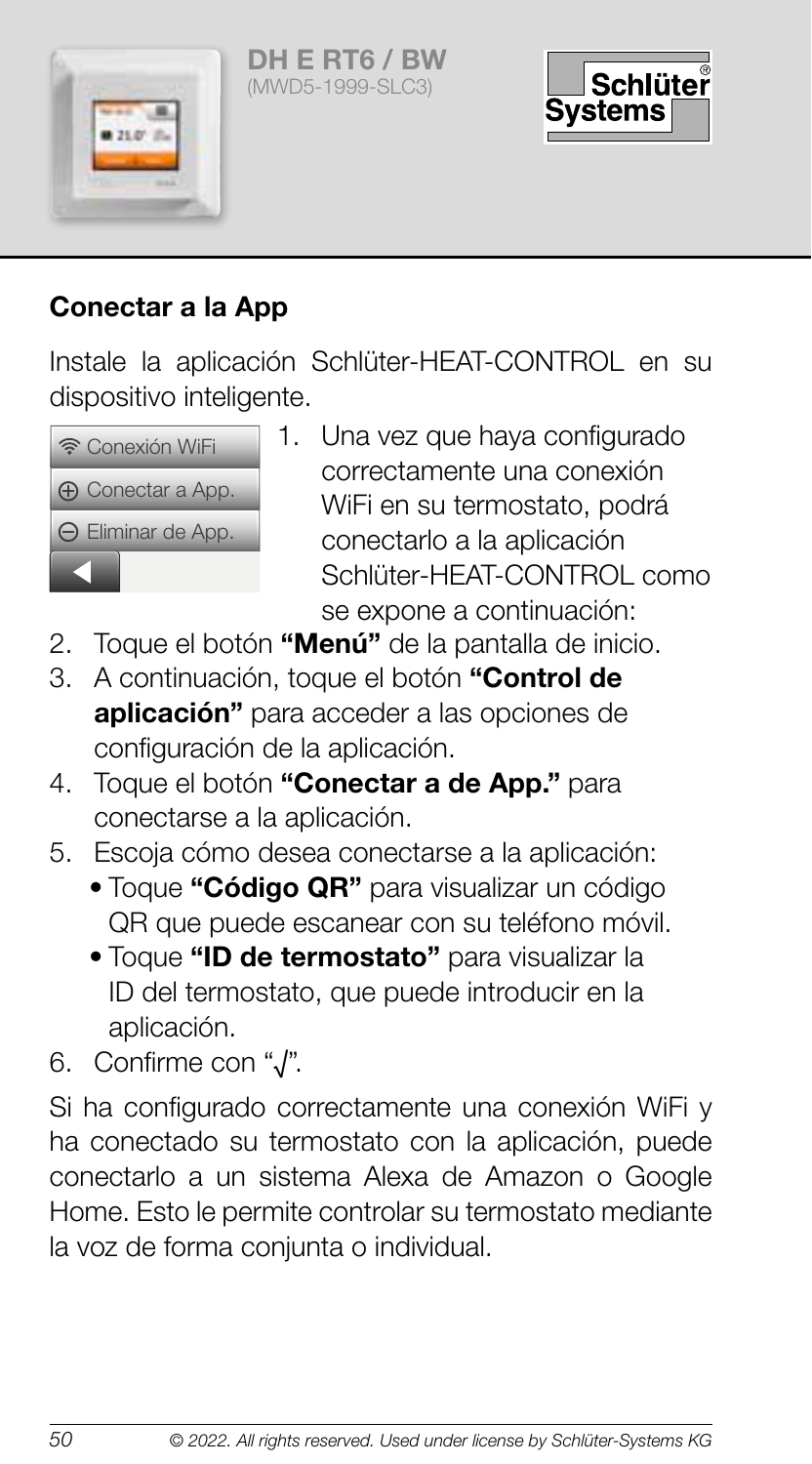## Conexión a su sistema doméstico Amazon

- 1. Requisitos antes de la configuración: crear una cuenta Amazon conectada a la aplicación Alexa de Amazon.
- 2. Abra la aplicación Alexa de Amazon en su smartphone/tablet.
- 3. Pulse "Dispositivos" en la pestaña de menú en la parte inferior de la pantalla.
- 4. Desplácese hacia abajo y pulse el botón "CAPACIDADES DE SU HOGAR INTELIGENTE"
- 5. Pulse el botón "HABILITAR CAPACIDADES DEL HOGAR INTELIGENTE"
- 6. Busque "DITRA" y seleccione "DITRA-HEAT-E-R6".
- 7. Pulse "Habilitar uso" Se le dirigirá a la página de inicio de sesión de su termostato.
- 8. Utilice su información de inicio de sesión de la aplicación Schlüter-HEAT-CONTROL – Una vez que haya accedido a su cuenta, Alexa pedirá autorización.

Pulse "Sí , permitir".

- 9. Una vez que Alexa haya creado un enlace a la aplicación Schlüter-HEAT-CONTROL, pulse "Cerrar".
- 10. Pulse "Descubrir dispositivos" Alexa buscará termostatos en su cuenta.
- 11. Una vez que Alexa haya concluido la búsqueda, pulse "CONFIGURAR DISPOSITIVO" y seleccione un grupo para el termostato. Pulse "AGREGAR AL GRUPO" y "CONTINUAR"

12. Pulse "HECHO".

La conexión a su sistema doméstico Alexa de Amazon ha sido establecida.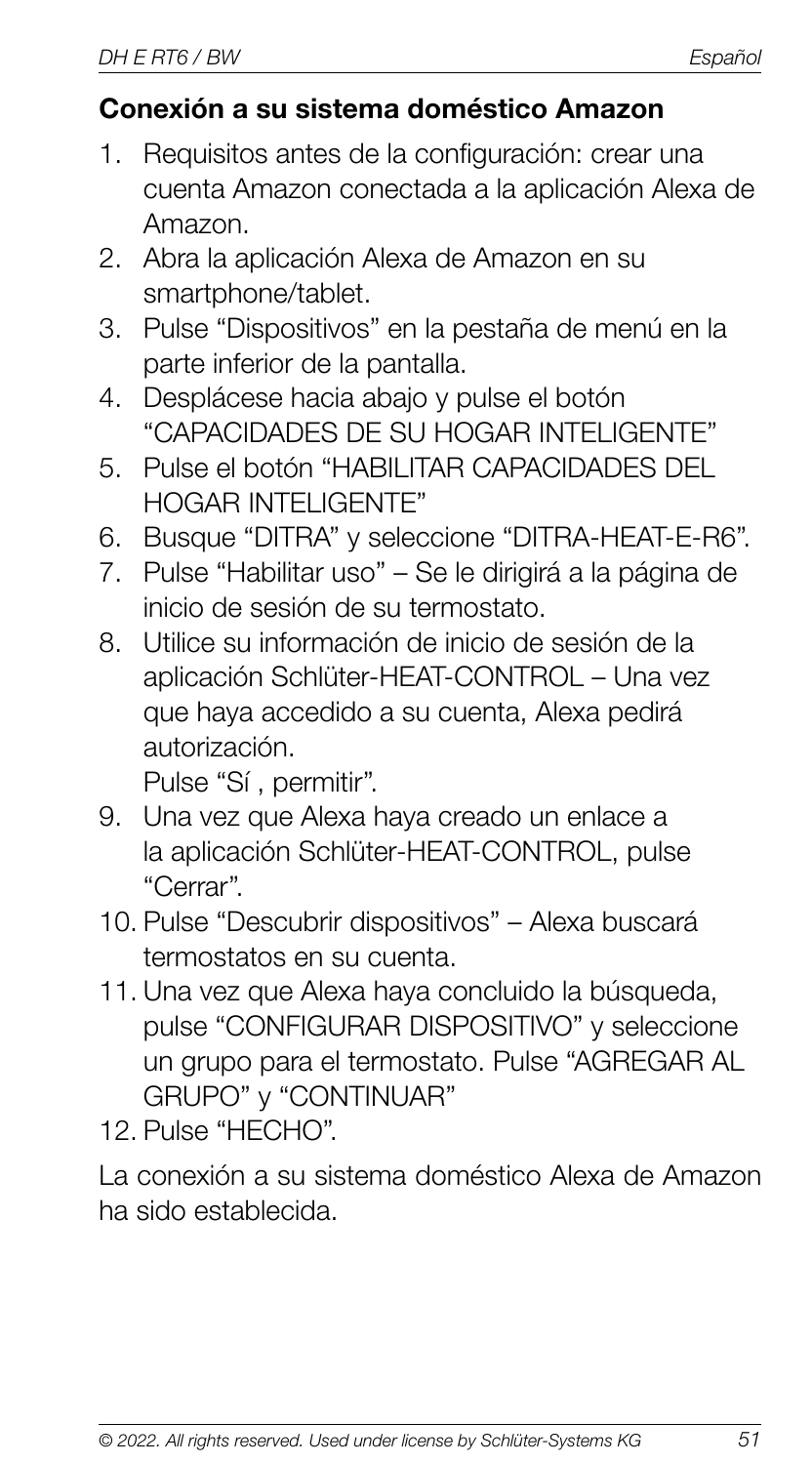# Comandos de voz:

Cuando su(s) termostato(s) está(n) conectado(s) a su sistema doméstico Alexa de Amazon, puede(n) controlarse mediante la voz, tanto de forma conjunta como individual.

Lea más abajo algunos ejemplos de comandos de voz:

## Ajustar la temperatura exacta:

• "Alexa, pon la \*Sala de estar\* a 20 grados"

## Leer una temperatura:

• "Alexa, ¿cuál es la temperatura en la \*Oficina\*?"

## Aumentar/reducir la temperatura:

- "Alexa, aumenta/reduce la temperatura del \*Dormitorio\* en 4 grados"
- "Alexa, aumenta/reduce la temperatura de \*todos los termostatos\*"

# Conexión a su sistema doméstico Google:

- 1. Requisitos antes de la configuración: crear una cuenta Google conectada a la aplicación Google Home.
- 2. Abra la aplicación Google Home en su smartphone/tablet.
- 3. En la parte superior izquierda, pulse "Agregar" "Configurar dispositivo" – "Funcionamiento con Google"
- 4. Seleccione el fabricante del dispositivo en la lista. Busque "DITRA" y seleccione "DITRA-HEAT"
- 5. Siga los pasos en la aplicación para completar la configuración
	- a. Inicie sesión en la aplicación con su información de inicio de sesión.
	- b. Lea y acepte la página de ayudas.
	- c. Su termostato debería aparecer como disponible para conectarse a Google Home.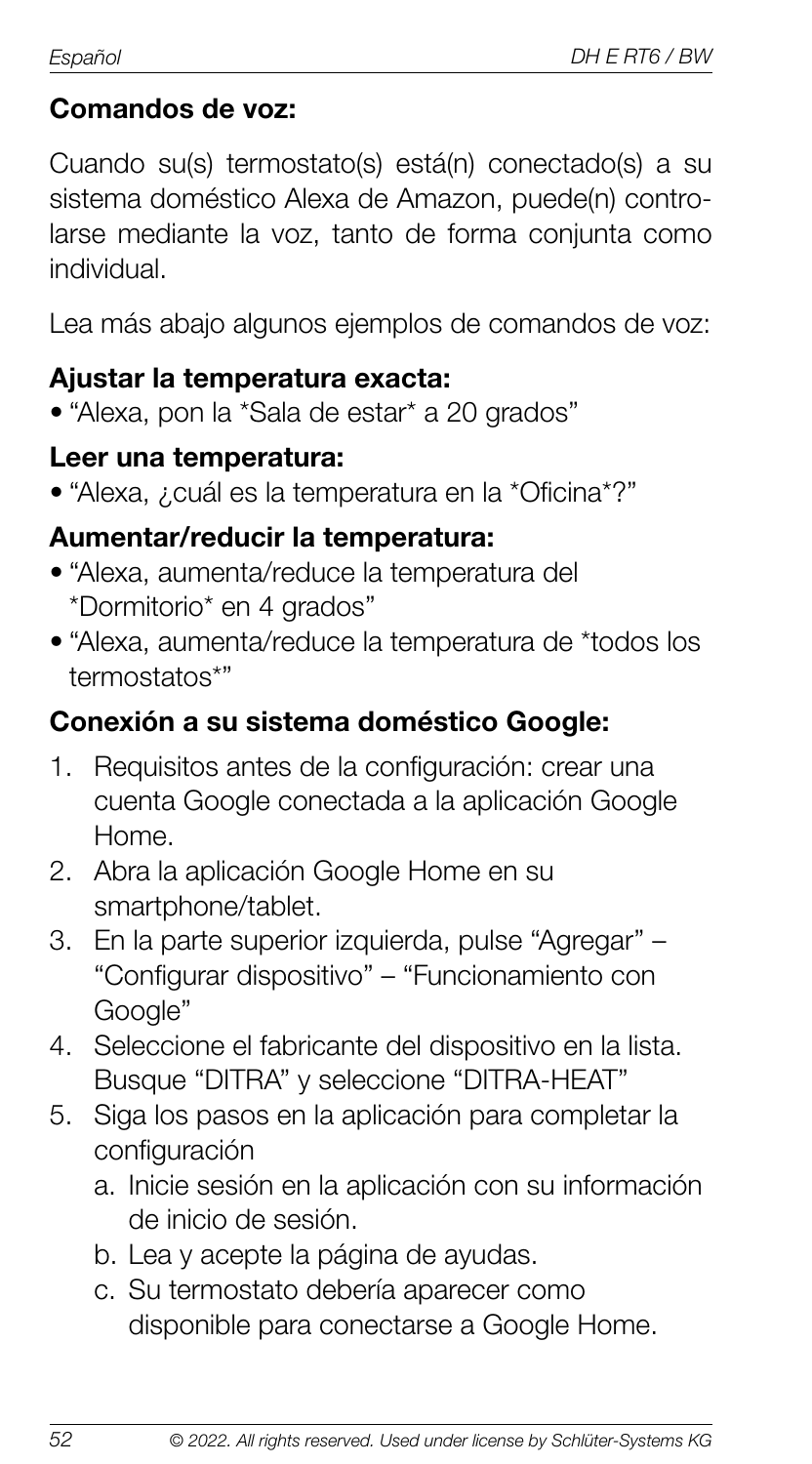- d. Seleccione el termostato y haga clic en "Siguiente" en la esquina inferior derecha.
- e. Seleccione un nombre o ubicación para su termostato y haga clic en "Siguiente".

Ahora su termostato está configurado y puede probar diferentes comandos utilizando el nombre o la ubicación de su elección en la aplicación Google Home.

## Comandos de voz:

Cuando su(s) termostato(s) está(n) conectado(s) a su sistema Google Home, puede(n) controlarse mediante la voz, tanto de forma conjunta como individual. Lea más abajo algunos ejemplos de comandos de voz:

## Ajustar la temperatura exacta:

- "Hola Google, pon la \*Sala de estar\* a 20 grados"
- "Hola Google, pon \*Todos los termostatos\* a 20 grados"

### Leer una temperatura:

- "Hola Google, ¿cuál es la temperatura en la \*Oficina\*?"
- "Hola Google, ¿cuál es la temperatura de \*todos los termostatos\*?"

### Aumentar/reducir la temperatura:

- "Hola Google, aumenta/reduce la temperatura del \*Dormitorio\* en 4 grados"
- "Hola Google, calienta el \*Dormitorio\*"
- "Hola Google, aumenta/reduce la temperatura de \*todos los termostatos\*"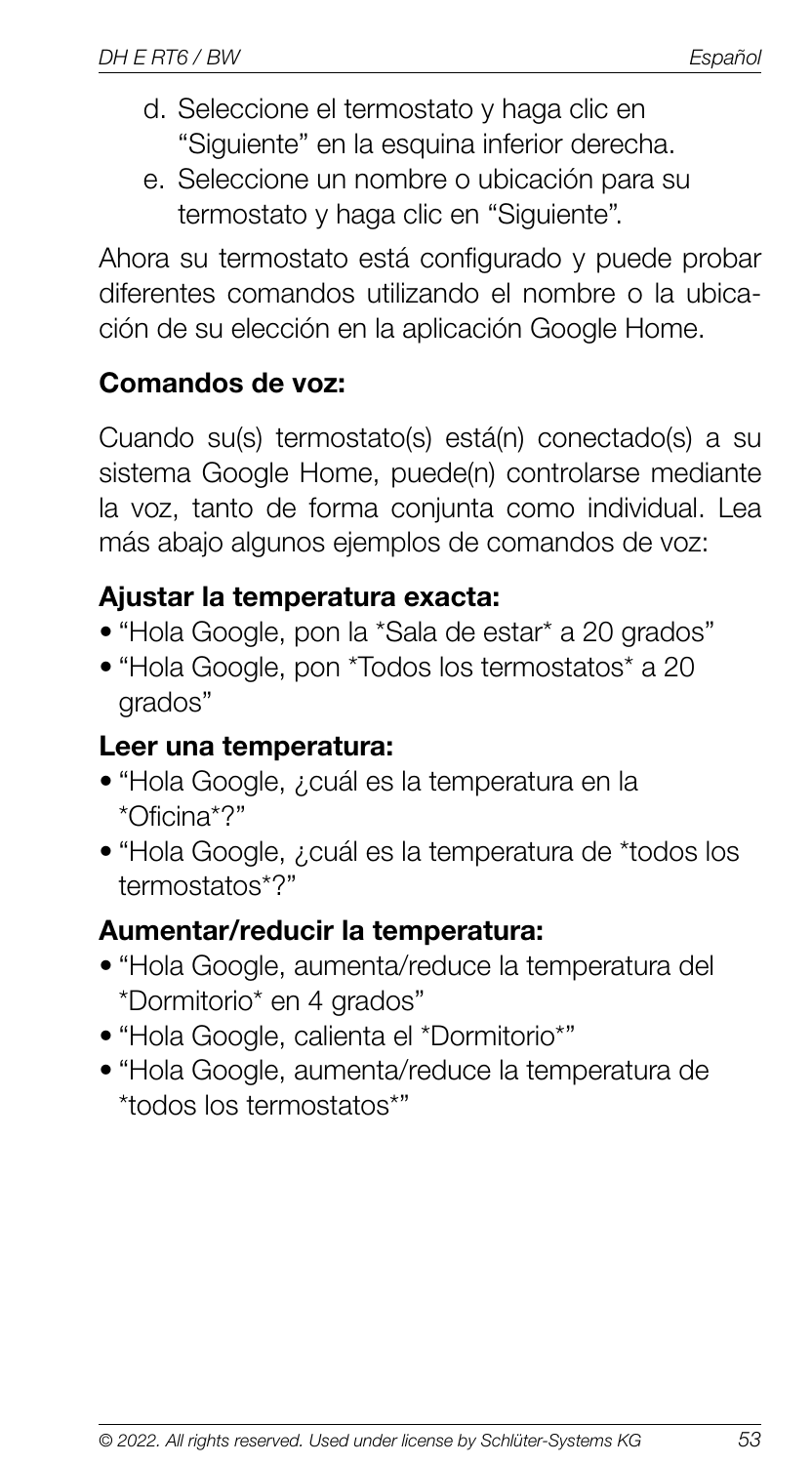

ИНСТРУКІ ІИЯ

Русский



#### Соединение WiFi

Настроить соединение WiFi можно следующим образом:



- 1. Нажмите кнопку « Меню » на главном экране.
- 2. Теперь нажмите кнопку « Упр. через прил. » для доступа к настройке параметров приложения.
- 3. Нажмите кнопку « Соединение WiFi » для настройки соединения WiFi.

Обратите внимание на то, что если конфигурация WiFi уже настроена, то откроется экран « Состояние », на котором отображается текущее состояние соединения WiFi. В этом случае нажмите кнопку со стрелкой вправо, чтобы продолжить работу, или кнопку со стрелкой влево, чтобы вернуться в главное меню.

- 4. Выберите желаемый тип соединения на экране
	- « Тип соединения ».
	- Для автоматической настройки нажмите « WPS ». Перейдите к шагам 5 и 6.
	- Для настройки вручную нажмите «Вручную». Перейдите к шагам 7 и 9.

Для автоматической настройки необходимо активировать WPS на маршрутизаторе. Информация о размещении кнопки WPS на вашем маршрутизаторе представлена в руководстве к маршрутизатору.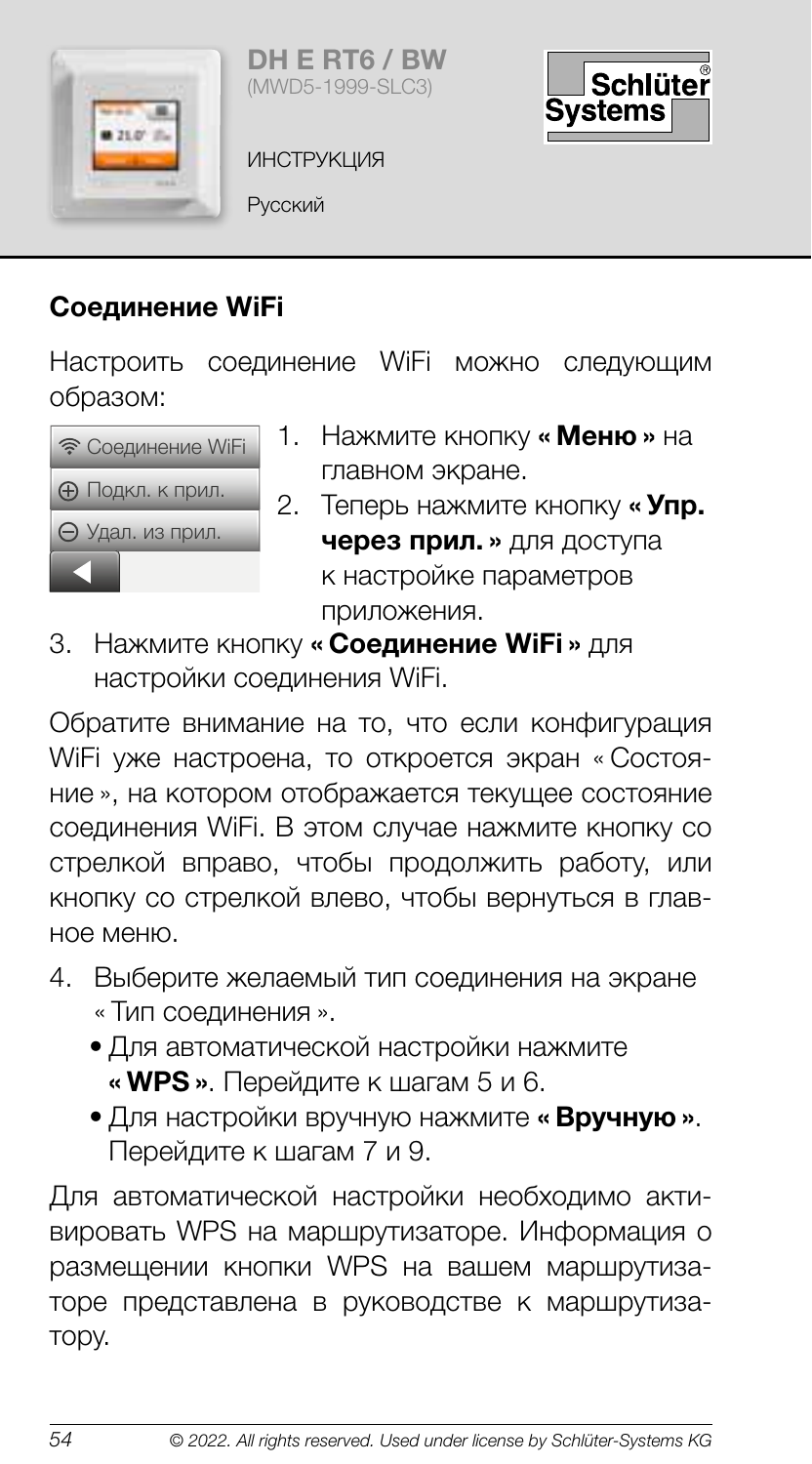- 5. Подойдите к своему маршрутизатору WiFi и активируйте WPS.
- 6. Нажмите на термостате кнопку со стрелкой вправо, чтобы начать подключение термостата.

Подключение вручную:

во время поиска термостатом доступных сетей отображается экран « Поиск сетей ». Затем обнаруженные сети отображаются в виде списка.

- 7. Нажмите название нужной сети в списке. Если вы не видите в списке название нужной сети, необходимо ввести его вручную следующим способом.
	- Нажмите « Другое » в нижней части списка сетей.
	- Теперь вам необходимо ввести имя сети (SSID). Для продолжения нажмите кнопку со стрелкой вправо.
	- Введите имя (SSID) вашей беспроводной сети вверху экрана.
	- Подтвердите введенное имя сети, нажав « √ ».
- 8. Теперь вам необходимо ввести ключ сети (пароль). Для продолжения нажмите кнопку со стрелкой вправо.
- 9. Подтвердите ключ сети с помощью « √ » для начала подключения термостата.

Сейчас термостат попытается подключиться к вашей беспроводной сети. Подождите, это может занять некоторое время (несколько минут).

- Затем откроется экран « Состояние », на котором отображается текущее состояние соединения WiFi. Нажмите кнопку со стрелкой влево для возврата в меню.
- Если произошел сбой подключения, термостат сообщит об этом. В этом случае см. раздел « Поиск неисправностей », а затем нажмите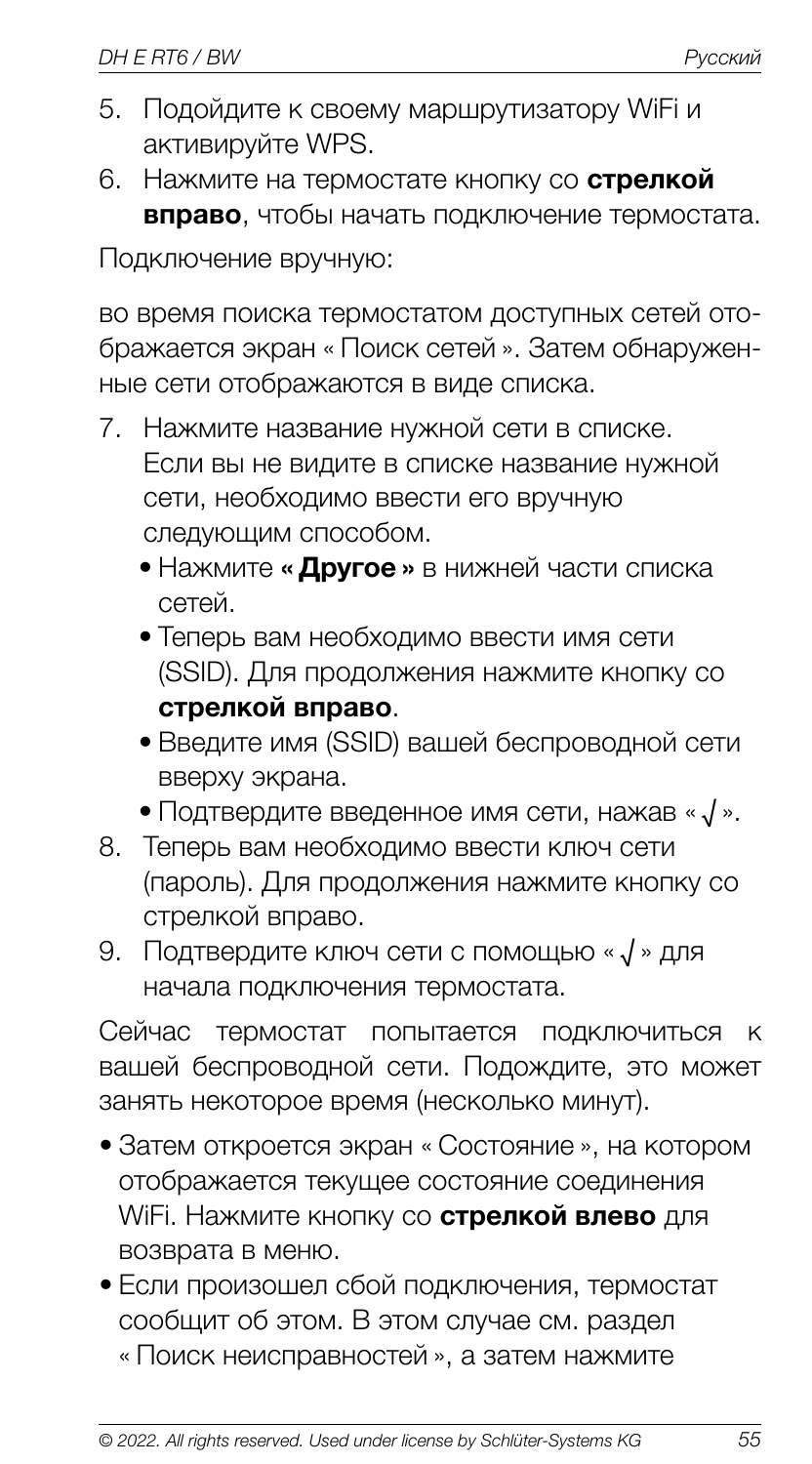кнопку « X » для возврата к шагу 4 и повторите попытку.

Если проблема не исчезла или во время настройки соединения WiFi произошло что-то неожиданное, обратитесь к разделу « Поиск неисправностей » этого онлайн руководства.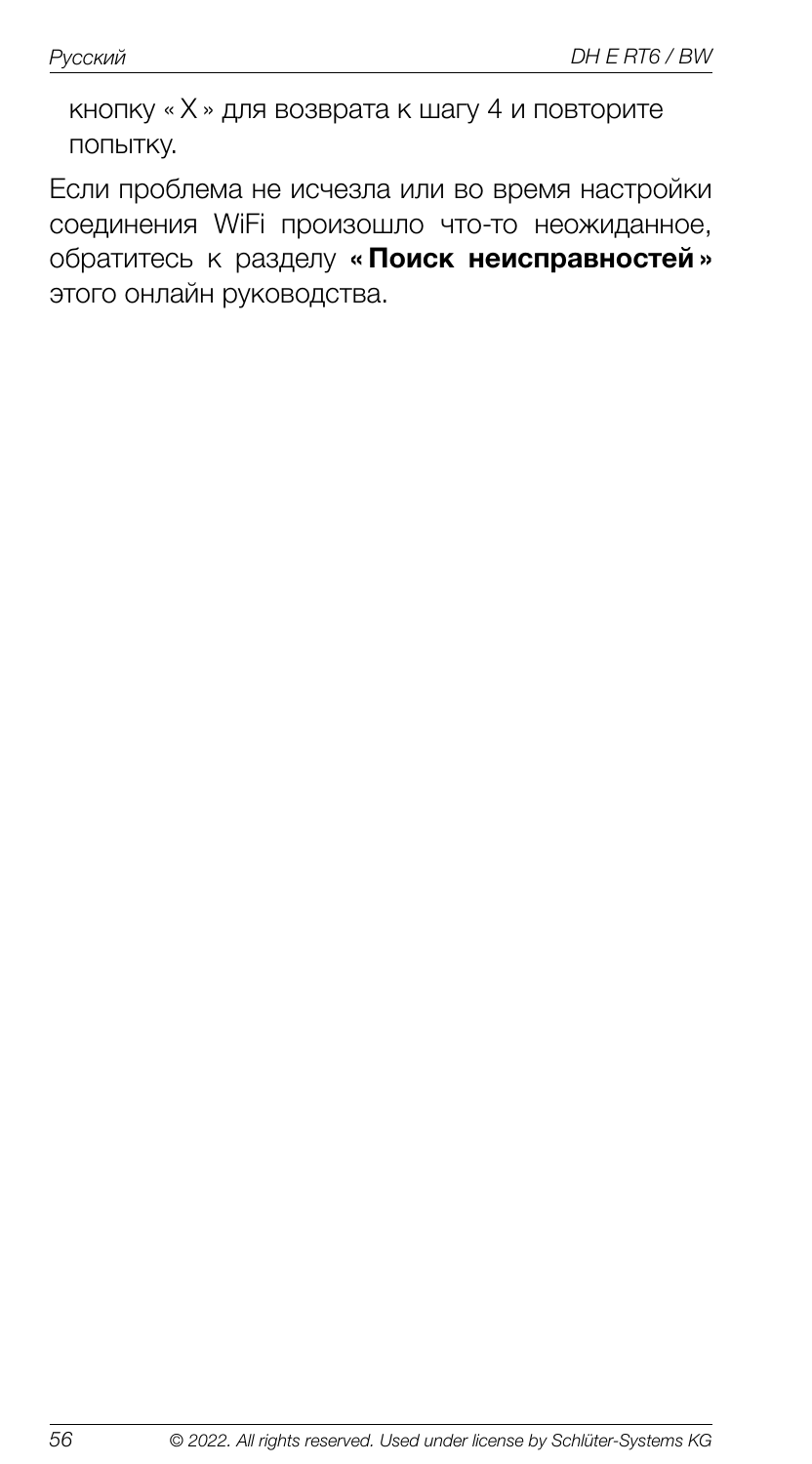





#### Подключение к приложению

Установите на свое мобильное устройство приложение Schlüter-HEATCONTROL.



1. После успешной настройки соединения WiFi на вашем термостате его можно будет подключить к приложению Schlüter-HEAT-CONTROL, как

описано далее.

- 2. Нажмите кнопку « Меню » на главном экране.
- 3. Теперь нажмите кнопку « Упр. через прил. » для доступа к настройке параметров приложения.
- 4. Нажмите кнопку « Подкл. к прил. » для подключения к вашему приложению.
- 5. Выберите способ подключения к вашему приложению.
	- Нажмите « QR-код », чтобы отобразился QR-код, который можно будет сканировать мобильным телефоном.
	- Нажмите « Идентиф. термост. », чтобы отобразился идентификатор термостата, который можно ввести в приложение.
- 6. Подтвердите с помощью « √ ».

После успешной настройки соединения Wi-Fi и подключения термостата к приложению вы можете подключить термостат к системе Amazon Alexa или Google Home. Это делает возможным голосовое управление вашими термостатами вместе или по отдельности.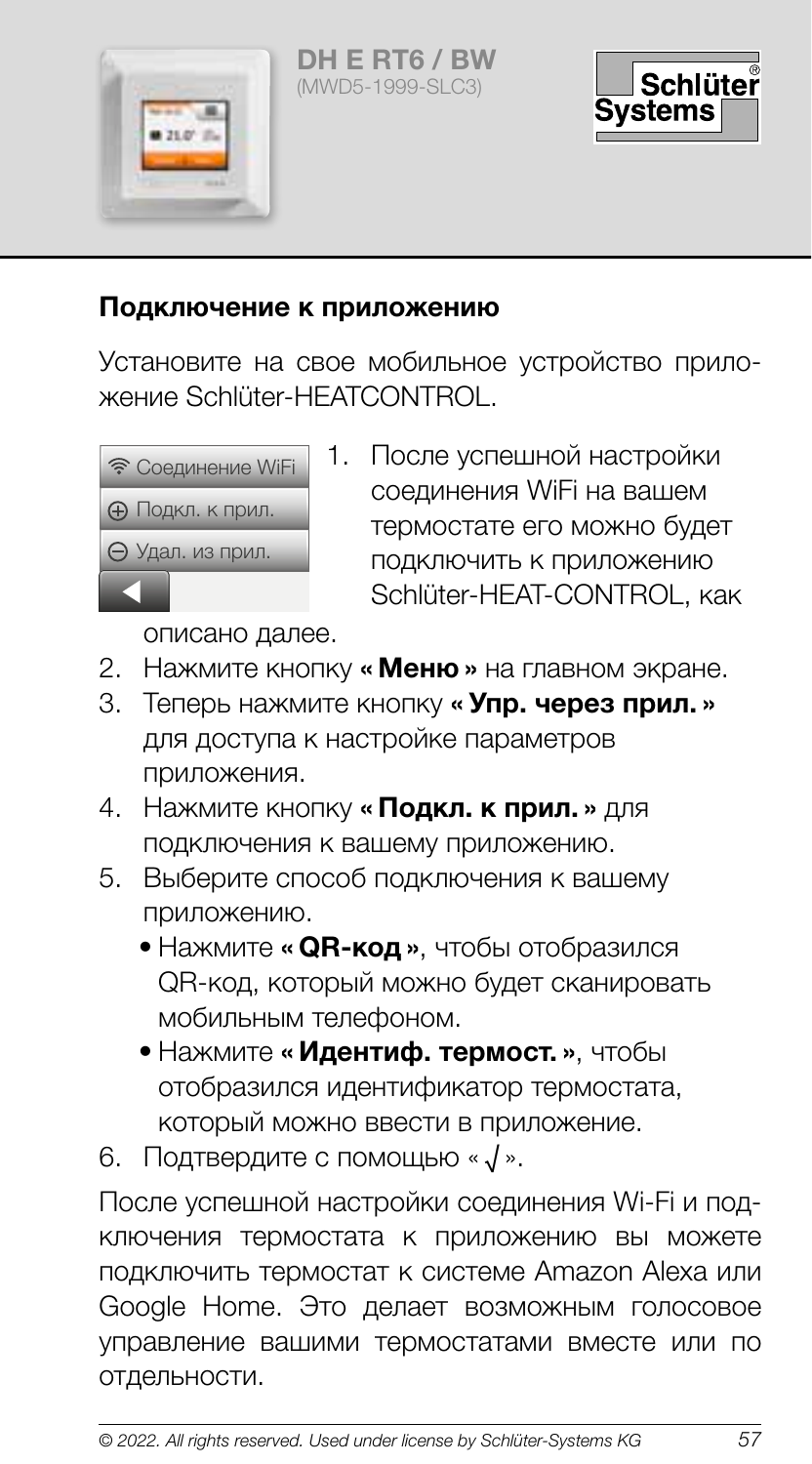## Соединение с системой Amazon home

- 1. Требования перед настройкой: учетная запись Amazon, подключенная к приложению Amazon Alexa.
- 2. Открыть приложение Amazon Alexa на своем смартфоне/планшете.
- 3. Нажать « Устройства » на вкладке меню в нижней части экрана.
- 4. Прокрутить вниз и нажать текст « YOUR SMART HOME SKILLS »
- 5. Нажать кнопку « ENABLE SMART HOME SKILLS »
- 6. Искать « DITRA » и выбрать « DITRA-HEAT-E-R6 ».
- 7. Нажать « Enable to use » Теперь вы будете перенаправлены на страницу входа в систему термостата.
- 8. Используйте свою информацию для входа в приложение Schluter-HEAT-CONTROL. После того, как вы войдете в свою учетную запись, Alexa запросит разрешение. Нажать « Yes – allow ».
- 9. Когда Alexa создаст ссылку на приложение Schluter-HEAT-CONTROL, нажмите « Close ».
- 10. Нажать « discover devices » теперь Alexa будет искать термостаты в вашей учетной записи.
- 11. Когда Alexa закончит поиск, нажмите « SET UP DEVICE » и выберите группу для термостата. Нажать « ADD TO GROUP » и « CONTINUE »
- 12. Нажать « DONE ».

Соединение с домашней системой Amazon Alexa установлено.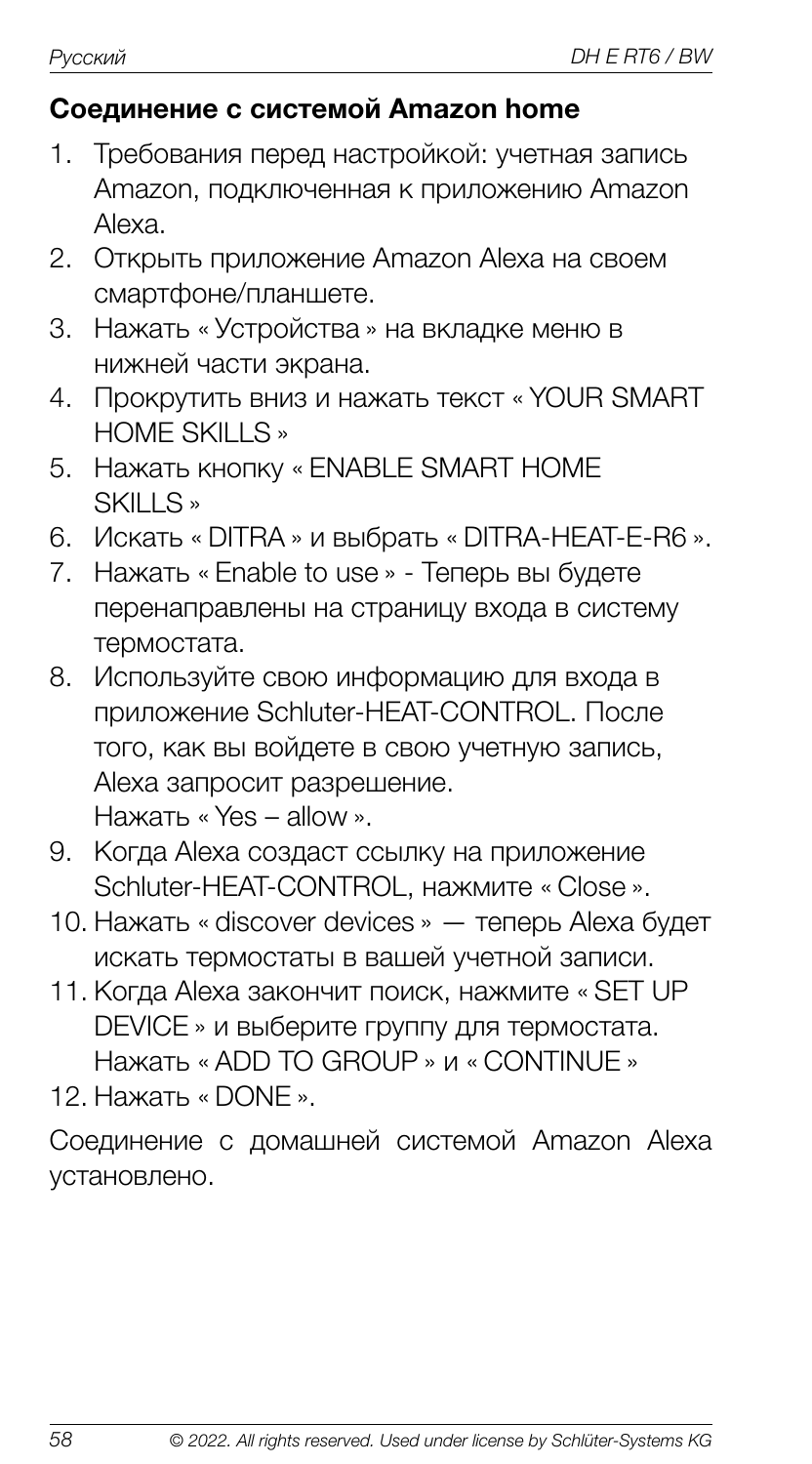#### Голосовые команды:

Когда термостаты подключены к домашней системе Amazon Alexa, ими теперь можно управлять голосом, вместе или по отдельности.

Ниже приведены некоторые примеры голосовых команд:

#### Установить точную температуру:

• « Алекса, установи \*гостиную\* на 20 градусов »

#### Считать температуру:

• «Алекса, какая температура в \*офисе\*? »

#### Увеличение/уменьшение температуры:

- « Алекса, увеличь/уменьши температуру в \*спальне\* на 4 градуса »
- «Алекса, увеличь/уменьши температуру на \*всех термостатах\* »

### Соединение с системой Google Home:

- 1. Требования перед настройкой: учетная запись Google, подключенная к приложению Google Home.
- 2. Откройте приложение Google Home на своем смартфоне или планшете.
- 3. В левом верхнем углу нажать « Add » « Set up device » – « Works with Google »
- 4. Выбрать производителя устройства из списка. Искать « DITRA » и выбрать « DITRA-HEAT »
- 5. Следовать инструкциям в приложении, чтобы завершить настройку
	- a. Войдите в приложение с вашими данными для входа.
	- b. Прочитать и принять страницу грантов.
	- c. Теперь ваш термостат должен отображаться как доступный для подключения к Google Home.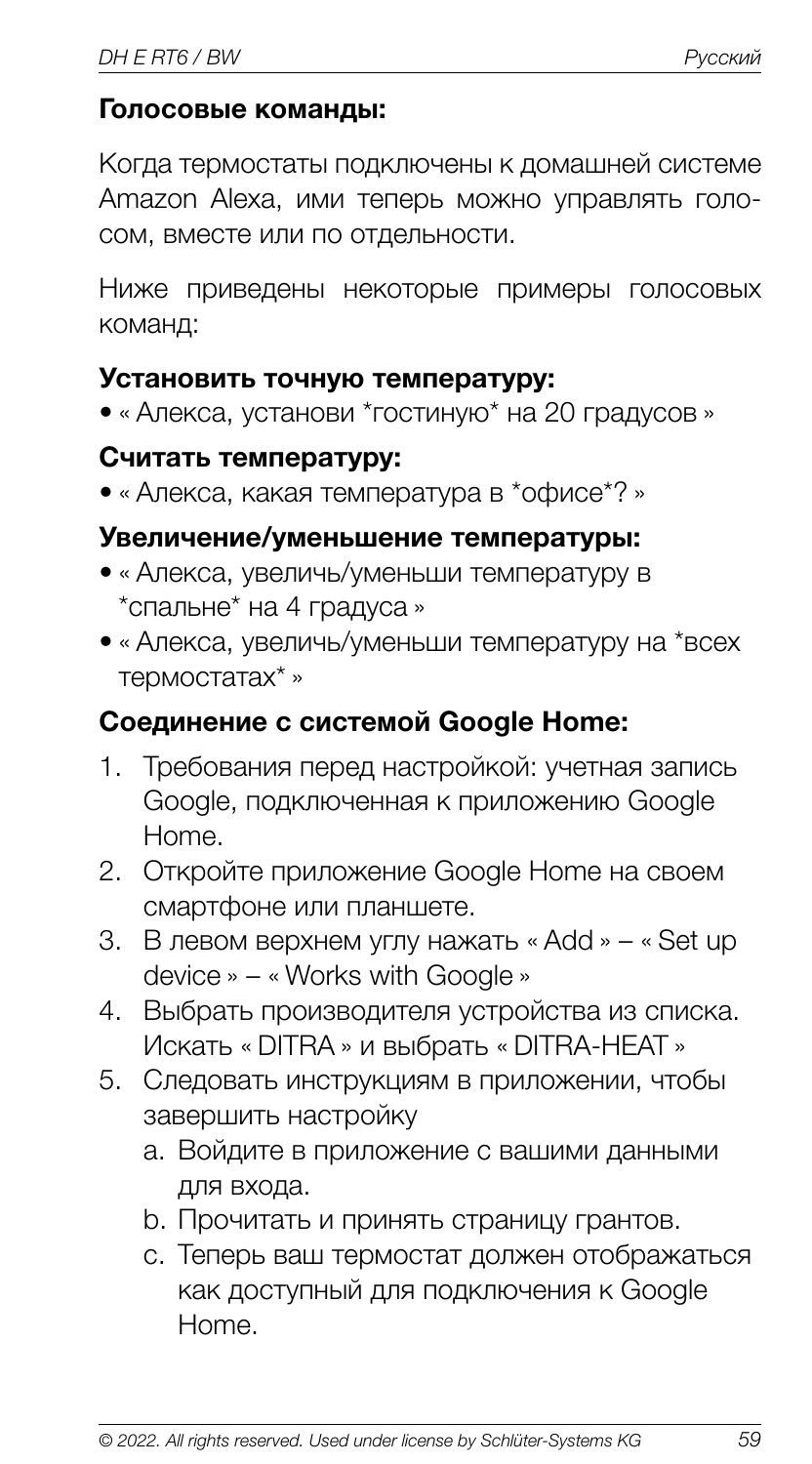- d. Выбрать термостат и нажать « Next » в правом нижнем углу.
- e. Выбрать имя/местоположение для вашего термостата и нажать « Next ».

Теперь ваш термостат настроен, и вы можете попробовать различные команды, используя имя/местоположение термостата, которое вы выбрали в приложении Google Home.

#### Голосовые команды:

Когда ваши термостаты подключены к системе Google Home, ими теперь можно управлять голосом вместе или по отдельности. Ниже приведены некоторые примеры голосовых команд:

### Установить точную температуру:

- « Окей, Google, установи \*гостиную\* на 20 градусов »
- « Окей, Google, установи \*Все термостаты\* на 20 градусов »

#### Считать температуру:

- « Окей, Google, какая температура в \*офисе\*? »
- « Окей, Google, какая температура на \*всех термостатах\*? »

#### Увеличение/уменьшение температуры:

- « Окей, Google, увеличь/уменьши температуру в \*спальне\* на 4 градуса »
- « Окей, Google, сделай \*спальню\* теплее »
- « Окей, Google, увеличь/уменьши температуру на \*всех термостатах\* »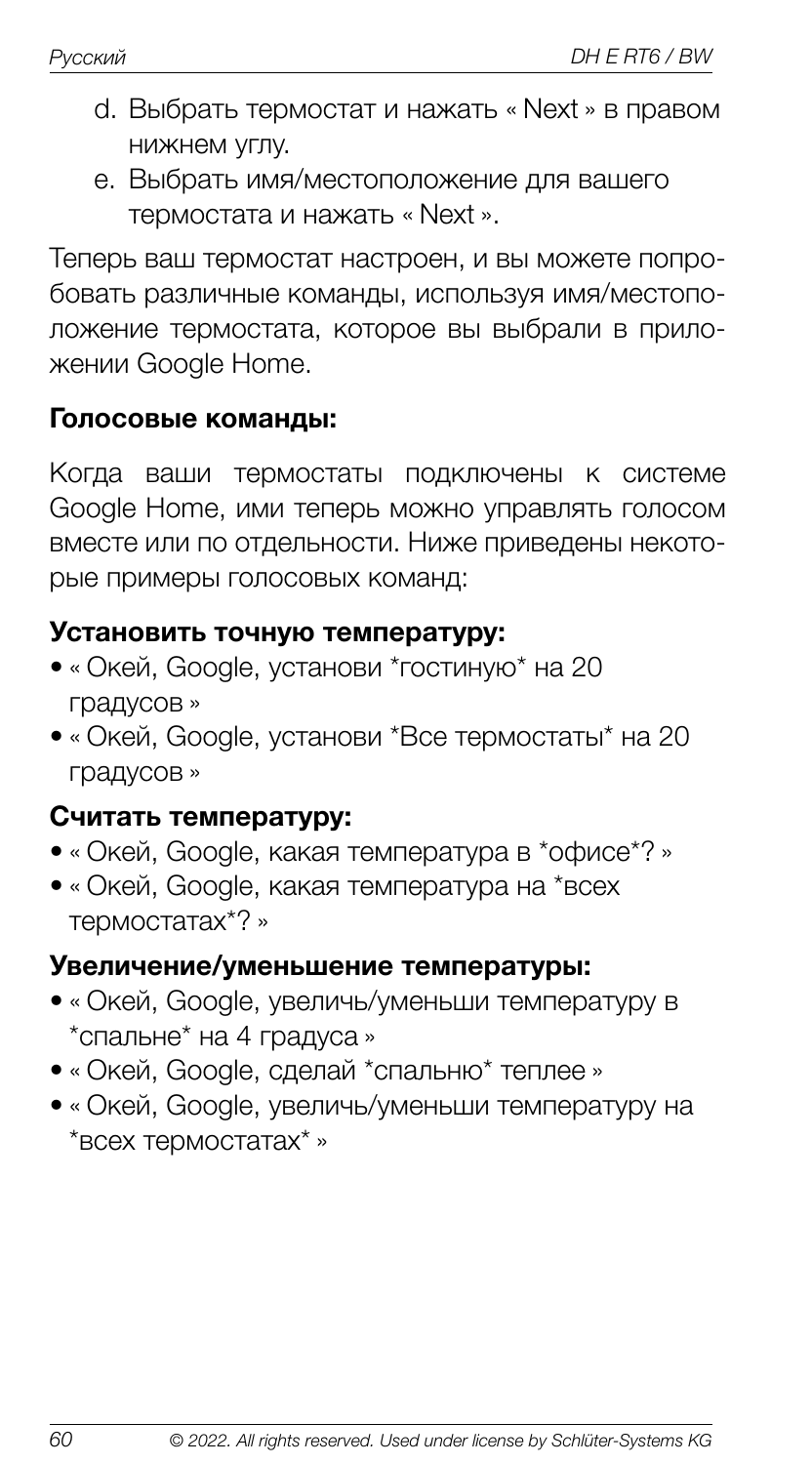



Instruções

**Português** 

# Ligação WiFi

Pode configurar uma ligação WiFi da seguinte forma:



- 1. Toque no botão "Menu" no ecrã inicial.
- 2. Em seguida, toque no botão "Contr. da aplicação" para aceder às opções de configuração da aplicação.
- 3. Toque no botão "Ligação WiFi" para configurar a ligação WiFi.

Note que se já tiver sido efetuada uma configuração de WiFi, o ecrã "Estado" irá ser exibido e irá apresentar o estado atual da ligação WiFi. Neste caso, toque no botão "Seta para a Direita" para avançar ou no botão "Seta para a Esquerda" para voltar ao menu principal.

- 4. Escolha o tipo de ligação pretendida no ecrã "Tipo de ligação":
	- Toque em "WPS" para uma configuração automática. Avance para os passos 5 e 6.
	- Toque em "Manual" para uma configuração manual. Avance para os passos 7 e 9.

A configuração automática requer a ativação do WPS no router. Para mais detalhes sobre a localização do botão WPS no seu router, consulte o seu manual de router.

- 5. No seu router WiFi, ative o WPS.
- 6. No seu termóstato, toque no botão "Seta para a Direita" para iniciar a ligação do termóstato.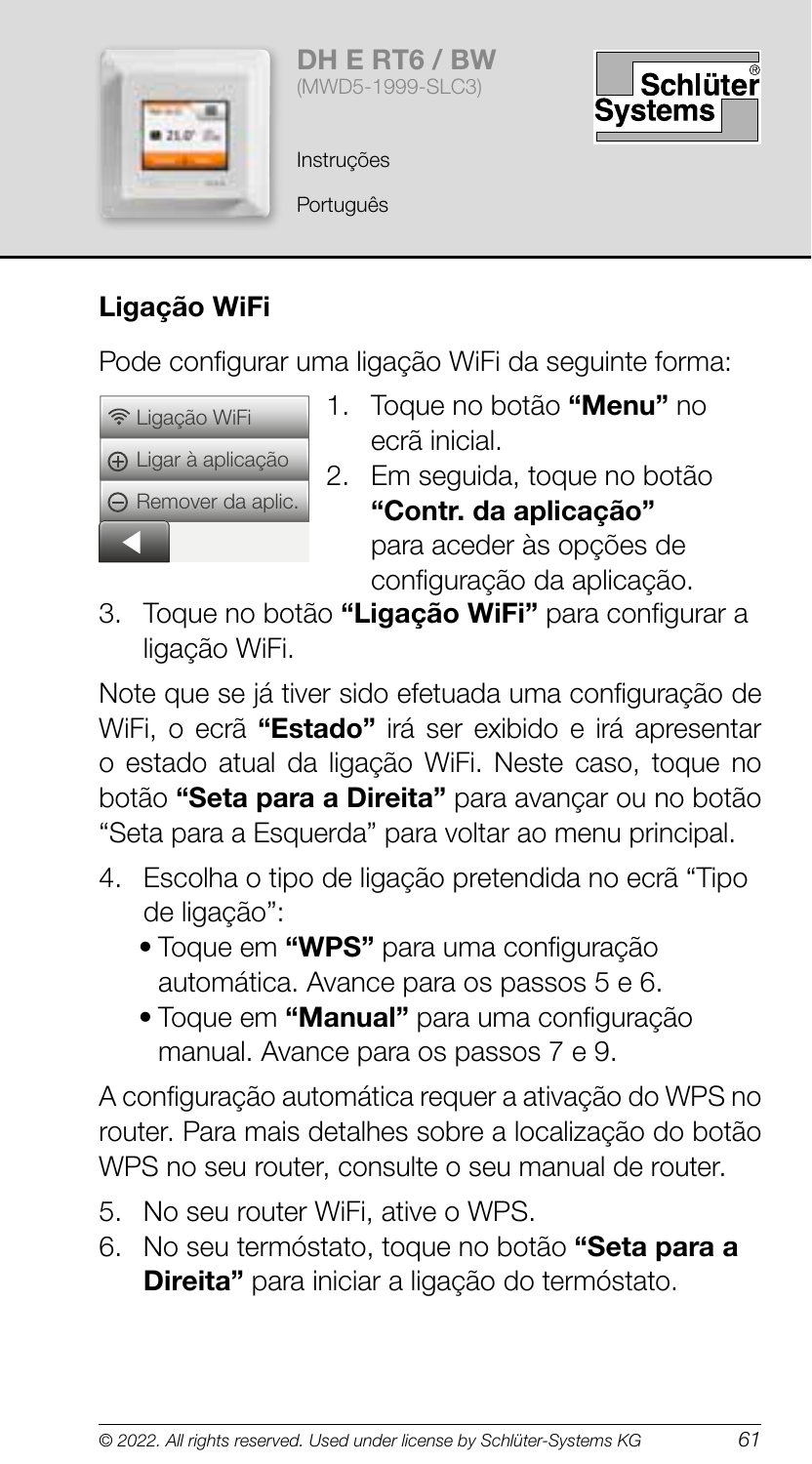Ligação manual:

O ecrã "À procura de redes" é exibido quando o termóstato estiver à procura de redes disponíveis. As redes detetadas são então exibidas numa lista.

- 7. Toque no nome da rede pretendida na lista. Se não conseguir visualizar o nome da sua rede na lista, tem de introduzir o nome da rede manualmente da seguinte forma:
	- Toque em "Outra" no fundo da lista de redes.
	- É-lhe agora solicitado que introduza o nome da rede (SSID). Toque no botão "Seta para a Direita" para avancar.
	- Introduza o nome da rede (SSID) para a sua rede sem fios na parte superior do ecrã.
	- Confirme o nome da rede com "√"
- 8. É-lhe agora solicitado que introduza a chave de rede (palavra-passe). Toque no botão "Seta para a Direita" para avançar.
- 9. Confirme a chave de rede com "√" para iniciar a ligação do termóstato.

O termóstato irá agora tentar a ligação à sua rede sem fios. Seja paciente, uma vez que esta operação poderá demorar algum tempo (alguns minutos).

- Depois, o ecrã "Estado" irá ser exibido e irá apresentar o estado atual da ligação WiFi. Toque no botão "Seta para a Esquerda" para voltar ao menu.
- Se a ligação falhar, o termóstato irá avisá-lo de tal. Neste caso, verifique a resolução de problemas e, em seguida, toque no botão "X" para voltar ao passo 4 e voltar a tentar.

Se o problema persistir ou se algo de inesperado acontecer durante a configuração da ligação WiFi, consulte a secção "Resolucão de problemas" no manual do usuário on-line.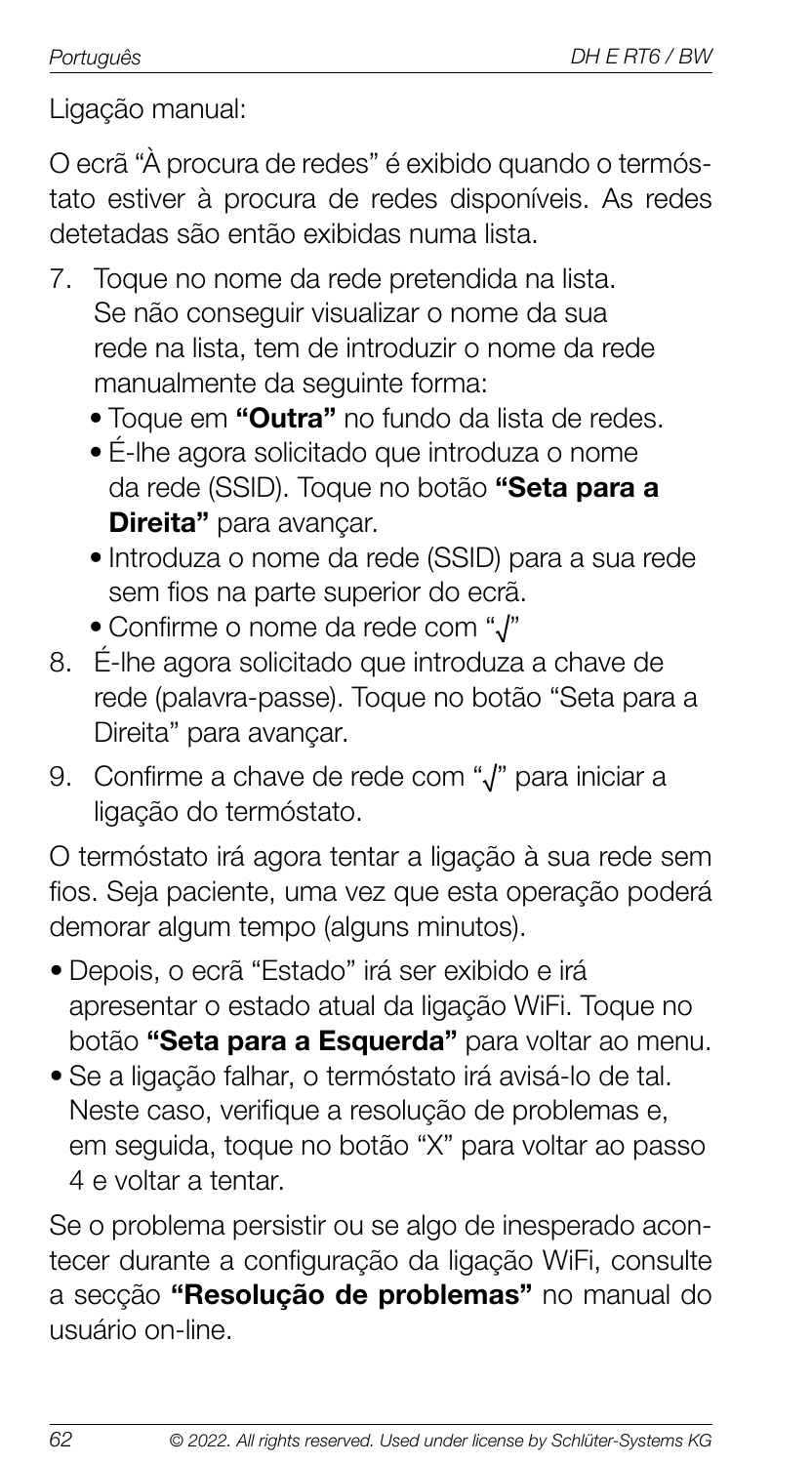



# Ligar à aplicação

Instale a aplicação Schlüter-HEAT-CONTROL no seu dispositivo inteligente.

DH E RT6 / BW (MWD5-1999-SLC3)



- 1. Quando tiver configurado com êxito uma ligação WiFi no seu termóstato, pode ligá-la à aplicação Schlüter-HEAT-CONTROL da seguinte forma:
- 2. Toque no botão "Menu" no ecrã inicial.
- 3. Em seguida, toque no botão "Contr. da aplicação" para aceder às opções de configuração da aplicação.
- 4. Toque no botão "Ligar à aplicação" para ligar à sua aplicação.
- 5. Selecione como efetuar a ligação à sua aplicação:
	- Toque em "Código QR" para exibir um código QR que possa ler com o seu telemóvel.
	- Toque em "ID de termostato" para exibir o ID de termóstato que possa introduzir na sua aplicação.
- 6. Confirmar com "√".

Depois de ter configurado com êxito uma ligação wi-fi e ter ligado o seu termostato à App, pode ligar o seu termostato a um sistema Amazon Alexa ou Google Home. Isto permite-lhe comandar por voz os seus termostatos, em conjunto ou individualmente.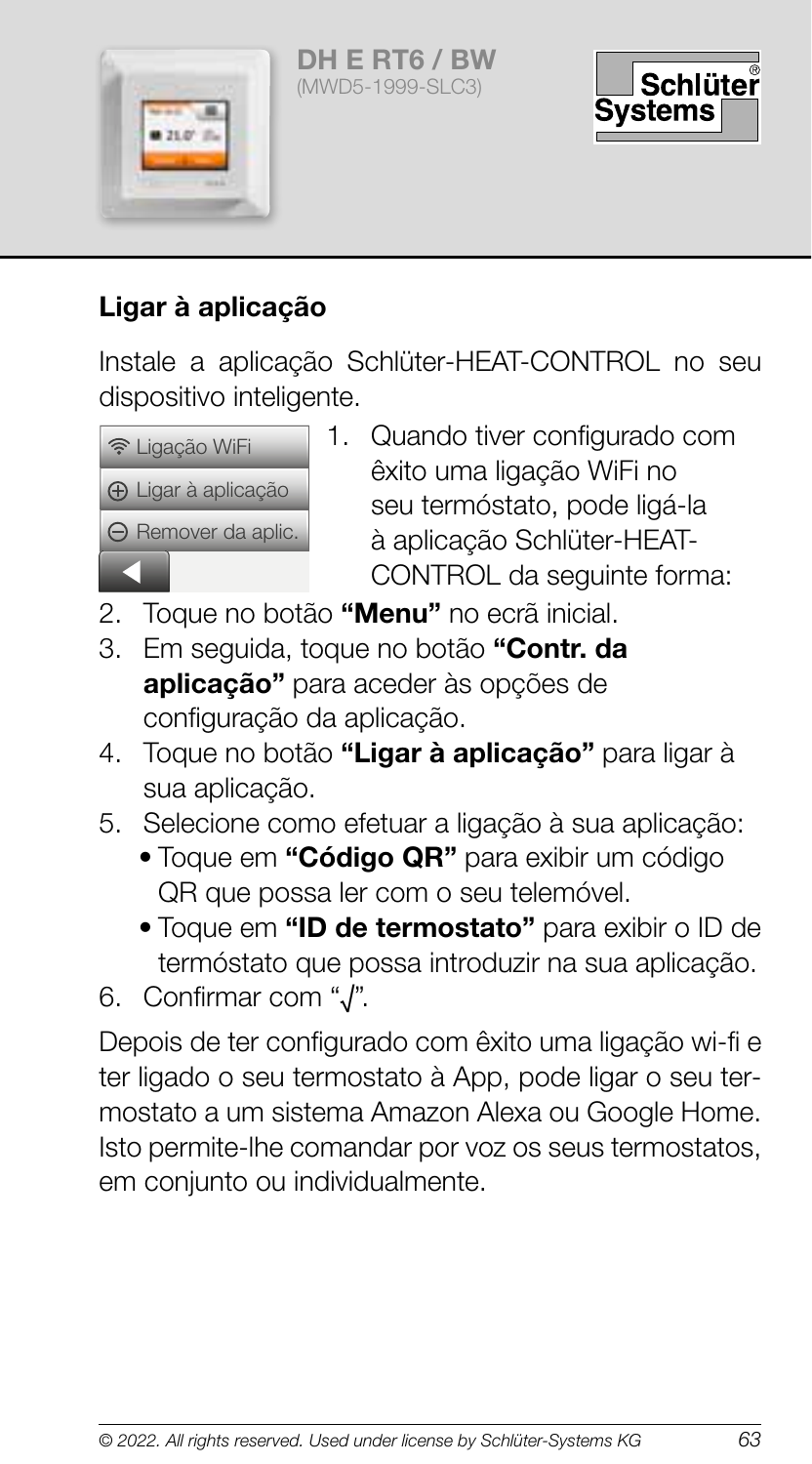## Ligação ao seu sistema Amazon home

- 1. Requisitos anteriores à configuração: conta Amazon ligada à App. Amazon Alexa.
- 2. Abra a App Amazon Alexa no seu smartphone/ tablet.
- 3. Prima "Devices" (Dispositivos) no separador de menu na parte inferior do ecrã.
- 4. Desça no menu e prima no texto "YOUR SMART HOME SKILLS" (AS SUAS COMPETÊNCIAS DE CASA INTELIGENTE)
- 5. Prima o botão "ENABLE SMART HOME SKILLS" (ATIVAR COMPETÊNCIAS DE CASA INTELIGENTE)
- 6. Pesquise por "DITRA" e selecione "DITRA-HEAT-E-R6".
- 7. Prima "Enable to use" (Ativar para utilizar) Será agora reencaminhado para a página de início de sessão do seu termostato.
- 8. Utilize a sua informação de início de sessão da aplicação Schluter-HEAT-CONTROL – Assim que tenha entrado na sua conta, Alexa irá pedir permissão.

Prima "Yes – allow" (Sim, permitir).

- 9. Quando a Alexa tiver criado um link para a aplicação Schluter-HEAT-CONTROL, prima "Close" (Fechar).
- 10. Prima "discover devices" (procurar dispositivos) Alexa irá procurar o termostato na sua conta.
- 11. Assim que Alexa tenha terminado a procura, pima "SET UP DEVICE" (CONFIGURAR DISPOSITIVO) e escolha um grupo para o termostato. Prima "ADD TO GROUP" (ADICIONAR AO GRUPO) e "CONTINUE" (CONTINUAR)
- 12. Prima "DONE" (CONCLUÍDO).

A ligação ao sistema Amazon Alexa home system está concluída.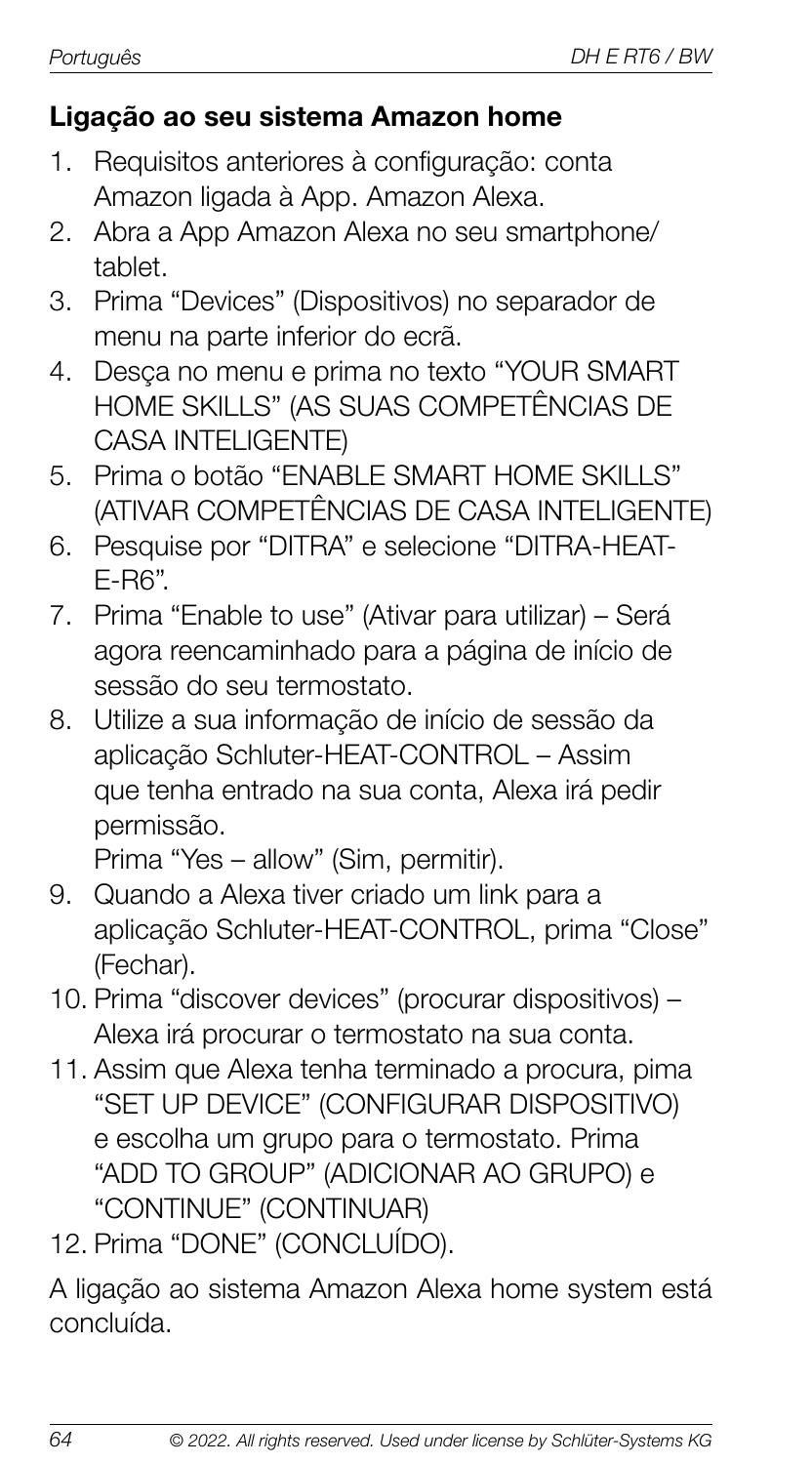## Comandos por voz:

Quando o(s) seu(s) termostato(s) está/estão ligado(s) ao sistema Amazon Alexa home system, pode(m) ser controlado(s) por comando de voz no conjunto ou individualmente.

Leia em baixo para mais informação sobre os comandos por voz:

#### Defina a temperatura exata:

• "Alexa, set the \*Living room\* to 20 degrees" (Alexa, define a temperatura ambiente da sala para 20 graus)

### Leitura de uma temperatura:

• "Alexa, what is the temperature in the \*Office\*?" (Alexa, qual a temperatura no escritório?)

## Aumentar/baixar a temperatura:

- "Alexa, increase/decrease the temperature in the \*Bedroom\* with 4 degrees" (Alexa, aumenta/baixa a temperatura do quarto 4 graus)
- "Alexa, increase/decrease the temperature on \*all thermostats\*" (Alexa, aumenta/baixa a temperatura em todos os termostatos)

# Ligação ao seu sistema Google Home System:

- 1. Requisitos anteriores à configuração: conta Google ligada à App. Google Home.
- 2. Abra a App Google Home no seu smartphone ou tablet.
- 3. Em cima, no separador do lado esquerdo, prima "Add" – "Set up device" – "Works with Google" (Adicionar – Configurar dispositivo – Funcionar com Google)
- 4. Selecione o fabricante do dispositivo a partir da listagem. Pesquise por "DITRA" e selecione "DITRA-HEAT"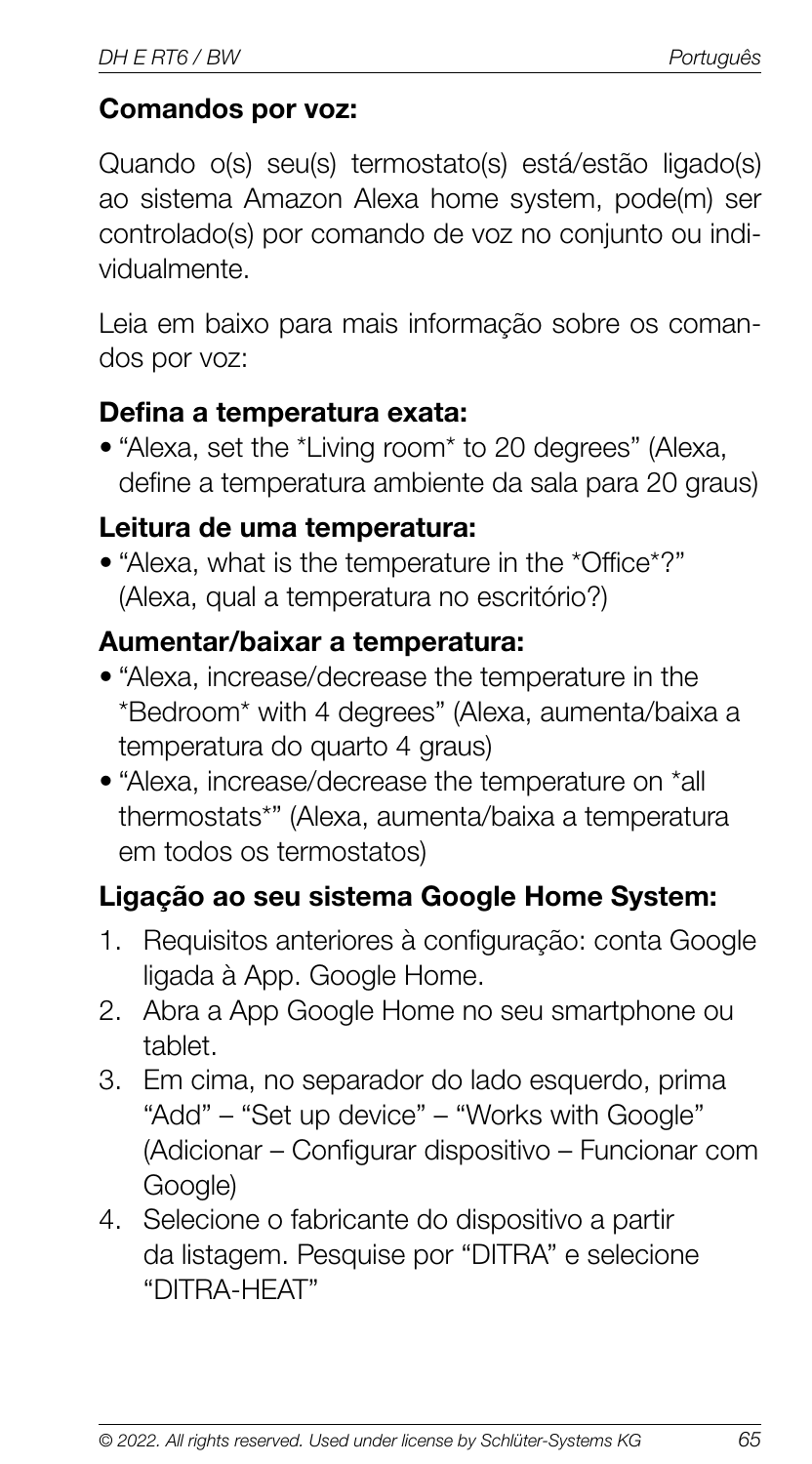- 5. Siga os passos mencionados na App para concluir a configuração
	- a. Inicie sessão na App com a sua informação de início de sessão.
	- b. Leia e aceite os termos e condições.
	- c. O seu termostato deve constar como disponível para ser emparelhado com o Google Home.
	- d. Escolha o termostato e clique em "Next" (Seguinte) no canto inferior direito.
	- e. Selecione um nome/local para o seu termostato e clique em "Next" (Seguinte).

O seu termostato está agora configurado e pode experimentar diferentes comandos utilizando o nome/local do termostato escolhido na App Google Home.

# Comandos por voz:

Quando o(s) seu(s) termostato(s) está/estão ligado(s) ao sistema Google Home System, pode(m) ser controlado(s) por comando de voz no conjunto ou individualmente. Leia em baixo para mais exemplos de comandos por voz:

# Defina a temperatura exata:

- "Hey Google, set the \*Living room\* to 20 degrees" (Google, define a temperatura ambiente da sala para 20 graus)
- "Hey Google, set \*All thermostats\* to 20 degrees" (Google, define a temperatura de todos os termostatos para 20 graus)

# Leitura de uma temperatura:

- "Hey Google, what is the temperature in the \*Office\*?" (Google, qual a temperatura no escritório?)
- "Hey Google, what is the temperature on \*all thermostats\*?" (Google, qual a temperatura em todos os termostatos?)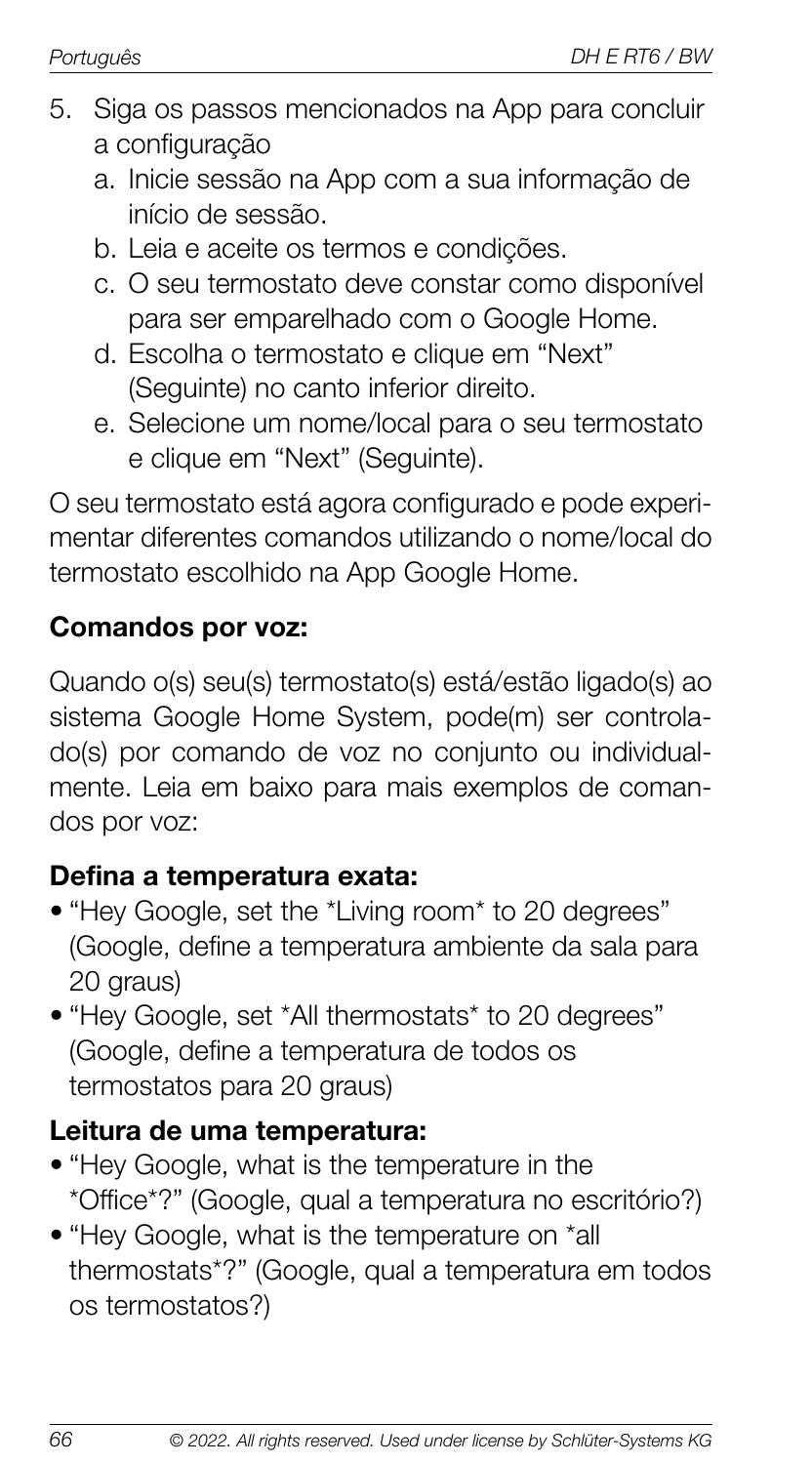### Aumentar/baixar a temperatura:

- "Hey Google, increase/decrease the temperature in the \*Bedroom\* by 4 degrees" (Google, aumenta/ baixa a temperatura do quarto 4 graus)
- "Hey Google, make the \*Bedroom\* warmer" (Google, aquece a temperatura do quarto)
- "Hey Google, increase/decrease the temperature on \*all thermostats\*" (Google, aumenta/baixa a temperatura em todos os termostatos)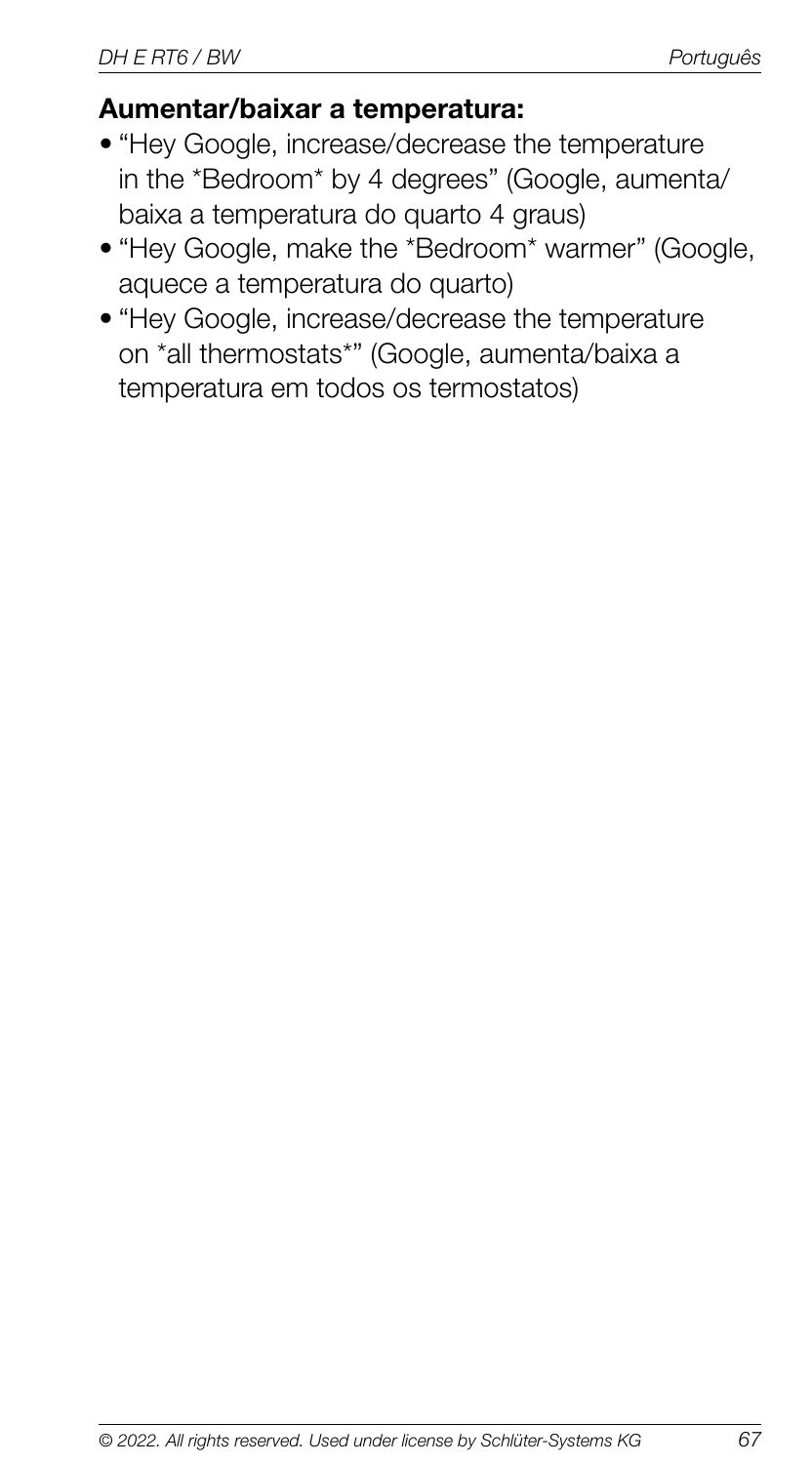

Hızlı rehber

**Türkce** 



### WiFi Bağlantısı

Aşağıda belirtildiği şekilde bir WiFi bağlantısı oluşturabilirsiniz:



- 1. Ana ekran üzerideki "Menü" tuşuna basın.
- 2. Ardından, uygulama kurulum seçeneklerine ulaşmak için "Uygulama Kontrolü" tuşuna basın.
- 3. WiFi bağlantısını kurmak için "WiFi Bağlantısı" tuşuna basın.

Bir WiFi yapılandırması zaten yapılmış ise WiFi bağlantısının mevcut durumunu gösteren bir "Durum" ekranının görüntüleneceğini not edin. Bu durumda, ilerlemek için "Sağ Ok" tuşuna, veya ana menüye dönmek için "Sol Ok" tuşuna basın.

- 4. "Bağlantı türü " ekranında istenilen bağlantı türünü secin:
	- Otomatik kurulum için "WPS"ye basın. 5. ve 6. adımlara geçin.
	- Otomatik kurulum için "Manuel"e basın. 7. ve 9. adımlara geçin.

Otomatik kurulum yönlendirici üzerindeki WPS'yi etkinleştirmenizi gerektirir. Yönlendiriciniz üzerindeki WPS tuşunun konumu hakkında detaylar için lütfen yönlendirici kılavuzunuzu kontrol edin.

- 5. WiFi yönlendiricinize gidin ve WPS'yi etkinleştirin.
- 6. Termostatınız üzerinde, termostatınızın bağlantısını başlatmak için "Sağ Ok" tuşuna basın.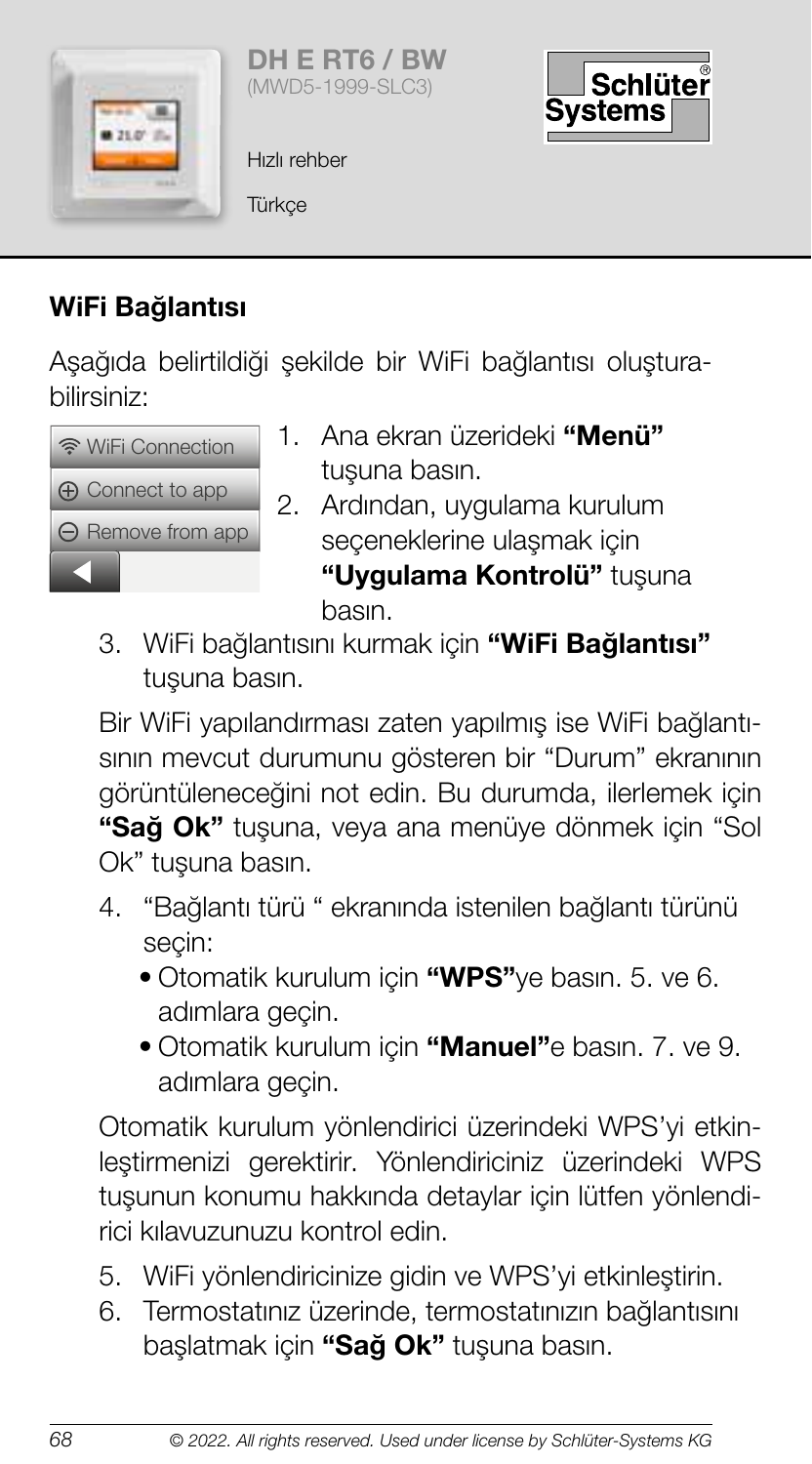Manuel bağlantı:

Termostat mevcut ağları ararken "Ağları arama" ekranı gösterilir. Ardından tespit edilen ağlar bir listede gösterilir.

- 7. Listedeki istenilen ağın ismi üzerine tıklayın. Ağınızın ismini listede göremiyorsanız, ağ ismini manuel olarak aşağıda belirtildiği şekilde girmek zorundasınız:
	- Ağların listesi altındaki "Diğer"e tıklayın.
	- Şimdi ağ ismi girmeniz isteniyor (SSID). İlerlemek için "Sağ Ok" tuşuna tıklayın.
	- Ekran üzerindeki kablosuz bağlantınız için ağ ismini (SSID) girin.
	- Ağ ismini "√" ile onaylayın
- 8. Şimdi ağ anahtarını girmeniz isteniyor (şifre). İlerlemek için "Sağ Ok" tuşuna tıklayın.
- 9. Termostat bağlantısını başlatmak için "√" ağ anahtarını onaylayın.

Termostat şimdi kablosuz ağınıza bağlanmaya çalışacak. Bu biraz vakit alacağı için lütfen sabırlı olun (birkaç dakika).

- Bağlantı başarılı ise, kısa süreliğine bir onay ekranı gösterilecektir.
- Bunun sonrasında, WiFi bağlantısının mevcut durumunu gösteren bir "Durum" ekranı görüntülenecektir. Menüye dönmek için "Sol Ok" tuşuna tıklayın.
- Bağlantı başarısız olursa, termostat size bu durumu bildirecektir. Bu durumda, sorun gidermeyi kontrol edin ve ardından 4. adıma dönmek için "X" tuşuna tıklayın ve yeniden deneyin.

Problemler sürerse veya WiFi bağlantısı sırasında beklenmedik bir şey olursa, lütfen bu online kullanım kılavuzundaki "Sorun giderme" bölümüne başvurun.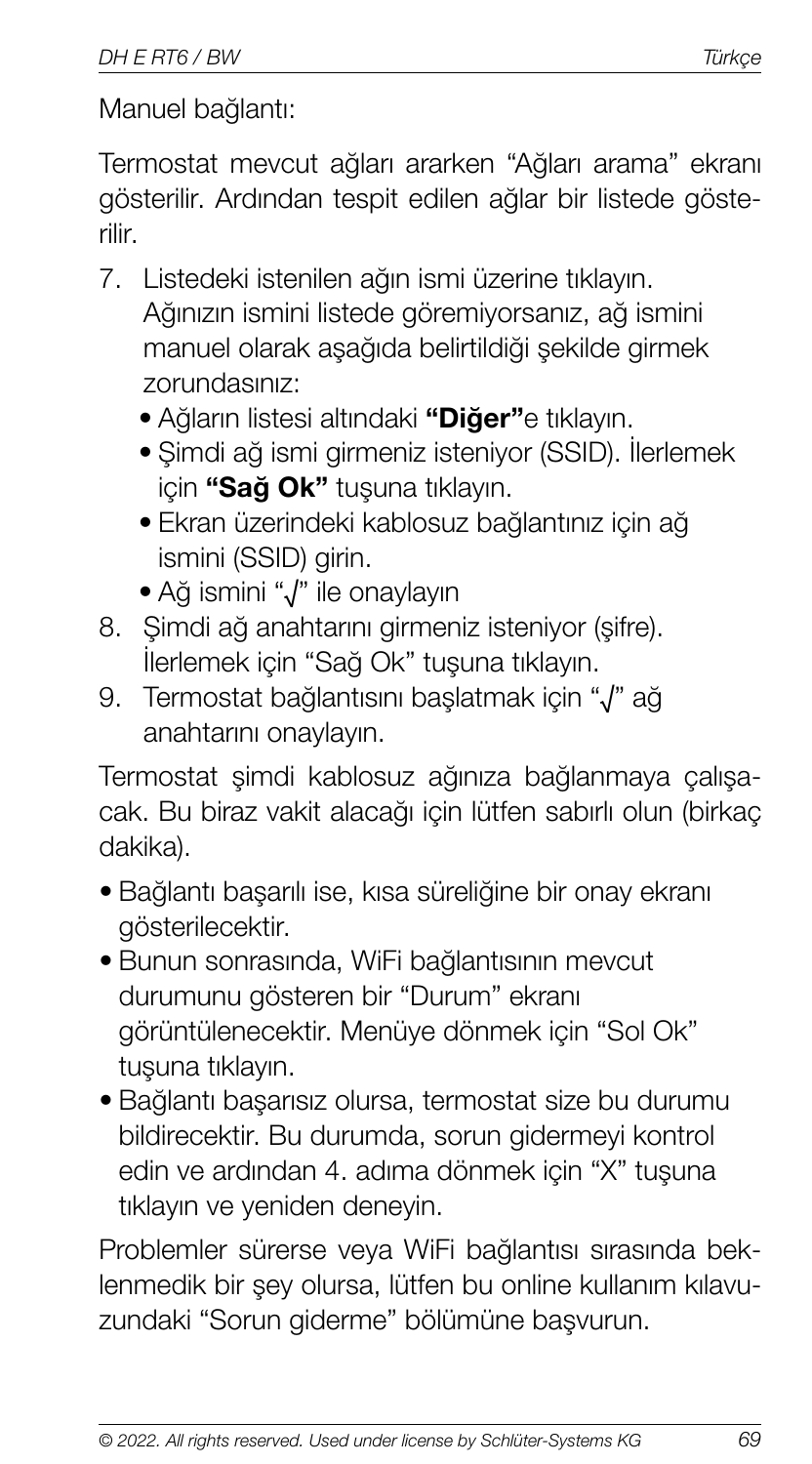



# Uygulamaya Bağlan

Akıllı cihazınıza Schlüter-HEAT-CONTROL uygulamasını yükleyin.



1. Termostatınızda başarılı şekilde bir WiFi bağlantısı kurduğunuzda, onu Schlüter-HEAT-CONTROL uygulamasına aşağıda belirtildiği şekilde

bağlayabilirsiniz:

- 2. Ana ekran üzerideki "Menü" tusuna basın.
- 3. Ardından, uygulama kurulum seçeneklerine ulasmak için "Uygulama Kontrolü" tuşuna basın.
- 4. Uygulamanıza bağlanmak için "Uygulamaya Bağlan" tuşuna tıklayın.
- 5. Uygulamanıza nasıl bağlanacağınızı seçin:
	- Cep telefonunuz ile tarayabileceğiniz bir QR kodu görüntülemek için "QR Kodu"na tıklayın.
	- Uygulamanızda girebileceğiniz bir termostat ID'si görüntülemek için "Termostat ID"sine tıklayın.
- 6. "√" ile onaylayın.

Başarılı bir Wi-Fi bağlantısı kurduğunuzda ve termostatınızı Uygulamaya bağladığınızda, termostatınızı Amazon Alexa veya bir Google Home sistemine bağlayabilirsiniz. Bu, termostatlarınızı birlikte veya ayrı ayrı seslerle kontrol etmenizi sağlar.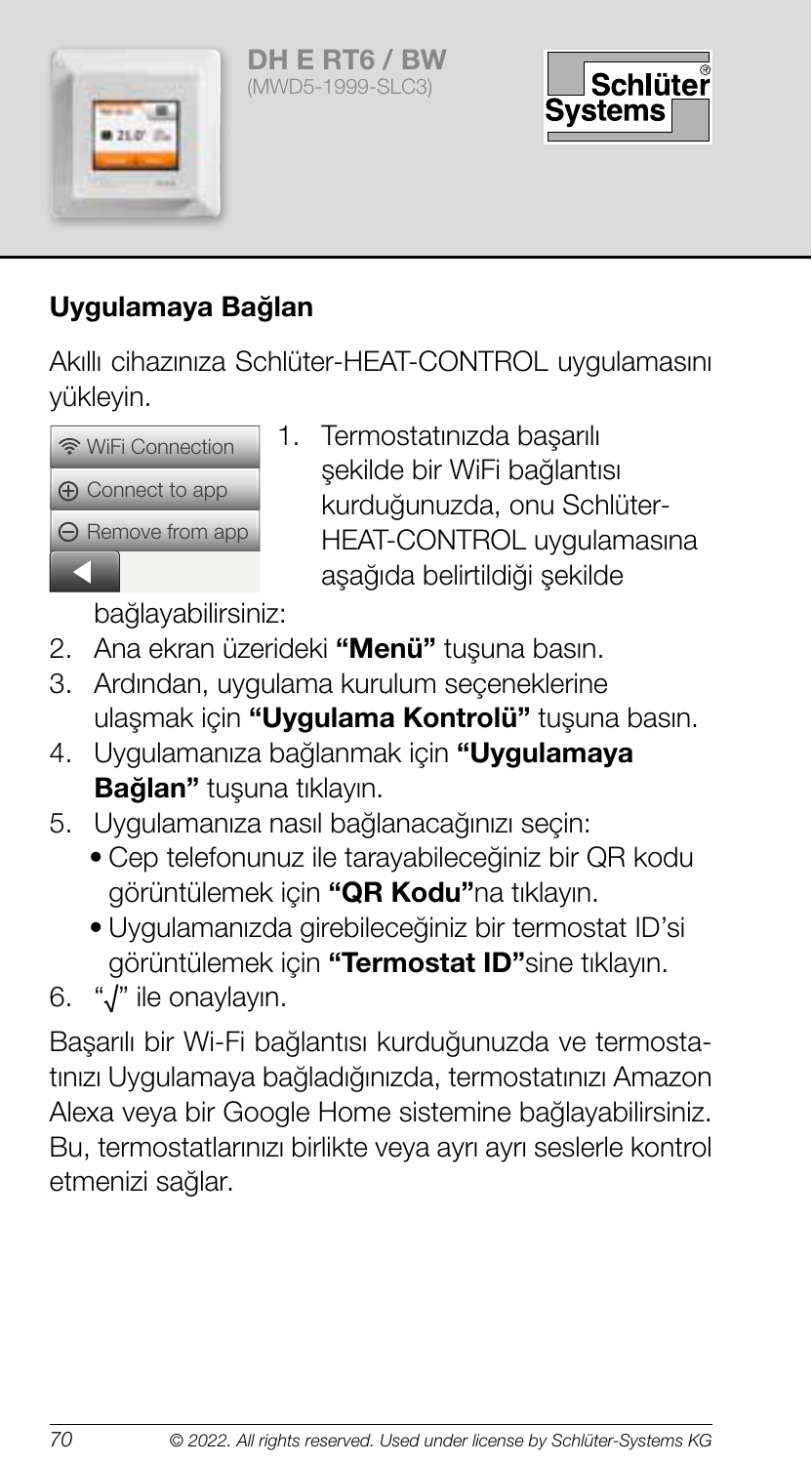## Amazon ev sisteminize bağlanma

- 1. Kurulumdan önceki gereksinimler: Amazon Alexa uygulamasına bağlı bir Amazon hesabı.
- 2. Akıllı telefonunuzda/tabletinizde Amazon Alexa uygulamasını açın.
- 3. Ekranın altındaki menü sekmesinden "Devices"a basın.
- 4. Aşağı kaydırın ve "YOUR SMART HOME SKILLS" metnine basın
- 5. "ENABLE HOME SKILLS" düğmesine basın
- 6. "DITRA"yı arayın ve "DITRA-HEAT-E-R6"yı seçin.
- 7. « Enable to use »a basın Şimdi termostatınızın oturum açma sayfasına yönlendirileceksiniz.
- 8. Schlüter-HEAT-CONTROL uygulaması için giriş bilgilerinizi kullanın – Hesabınızı girdikten sonra Alexa izin isteyecektir.

« Yes »- « allow »a basın

- 9. Alexa, Schlüter-HEAT-CONTROL uygulamasına bir bağlantı oluşturduğunda, "Close"a basın.
- 10. « discover devices »a basın Alexa artık hesabınızda termostat arayacaktır.
- 11. Alexa aramayı bitirdiğinde, "SET UP DEVICE" a basın ve termostat için bir grup seçin. "ADD TO GROUP" ve "CONTINUE"a basın
- 12. "DONE"a basın.

Amazon Alexa ev sisteminize bağlantı artık kuruldu.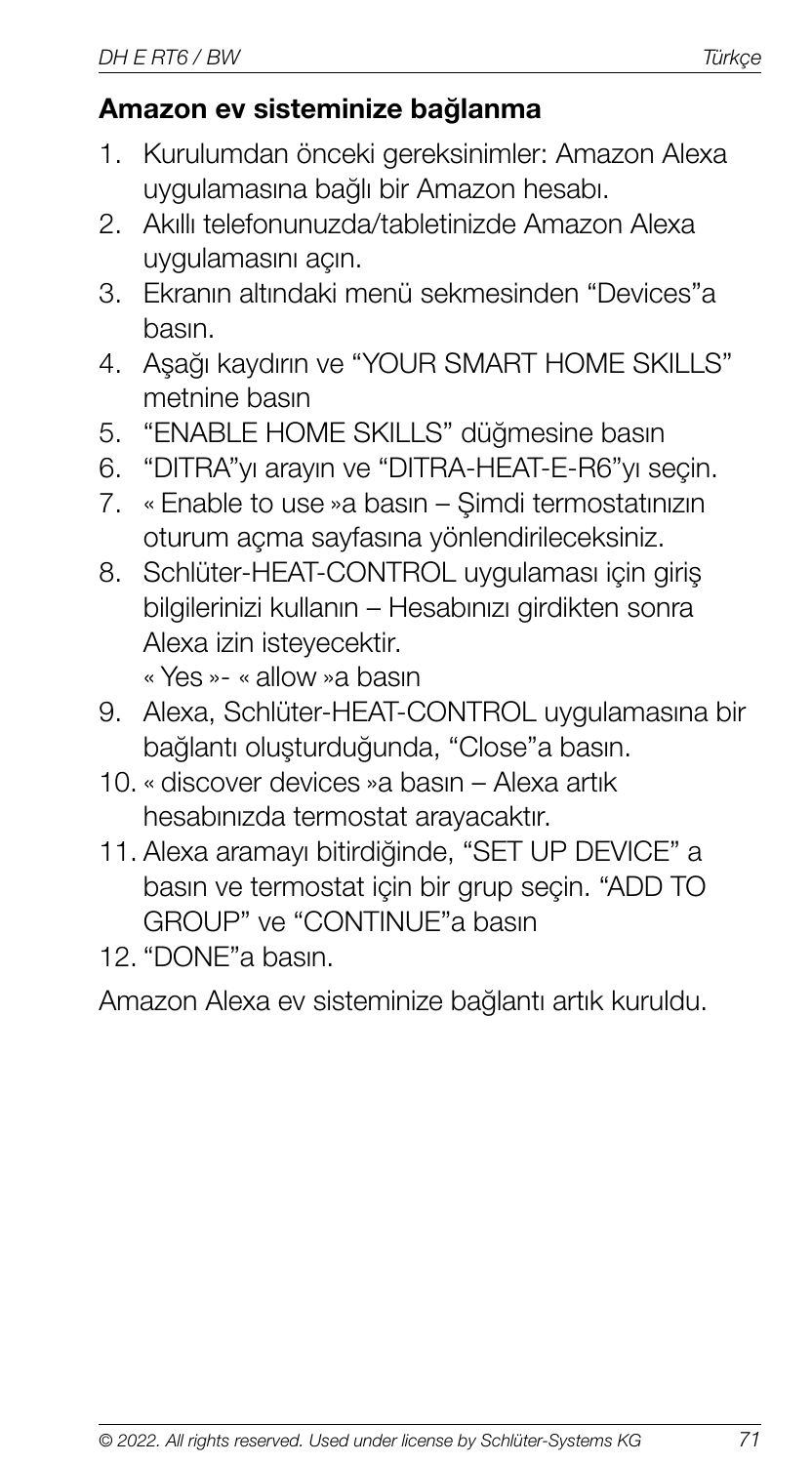# Sesli komutlar:

Termostat(lar)ınız Amazon Alexa ev sisteminize bağlandığında, artık birlikte veya ayrı ayrı sesle kontrol edilebilirler.

Sesli komutlara ilişkin bazı örnekler için aşağıyı okuyun:

# Tam sıcaklığı ayarlayın:

• "Alexa, set the \*Living room\* to 20 degrees"

# Sıcaklığı öğrenin:

• "Alexa, what is the temperature in the \*Office\*?"

# Sıcaklığı artırın/azaltın:

- "Alexa, increase/decrease the temperature in the \*Bedroom\* with 4 degrees"
- "Alexa, increase/decrease the temperature on \*all thermostats\*"

# Google Home Sisteminize bağlanma:

- 1. Kurulumdan önceki gereksinimler: Google Home uygulamasına bağlı bir Google hesabı.
- 2. Akıllı telefonunuzda ya da tabletinizde Google Home uygulamasını açın.
- 3. Sol üstte, « Ekle » « Cihazı kur » « Google ile çalışır »a dokunun
- 4. Listeden cihazın üreticisini seçin. "DITRA"yı arayın ve "DITRA-HEATyi seçin.
- 5. Kurulumu tamamlamak için uygulama içi adımları izleyin
	- a. Giriş bilgilerinizle uygulamaya giriş yapın.
	- b. Koşullar sayfasını okuyun ve kabul edin.
	- c. Termostatınız artık Google Home'a bağlanabilecek şekilde görünmelidir.
	- d. Termostatı seçin ve sağ alt köşedeki « sonraki »ye tıklayın.
	- e. Termostatınız için bir isim/konum seçin ve "sonraki"ye tıklayın.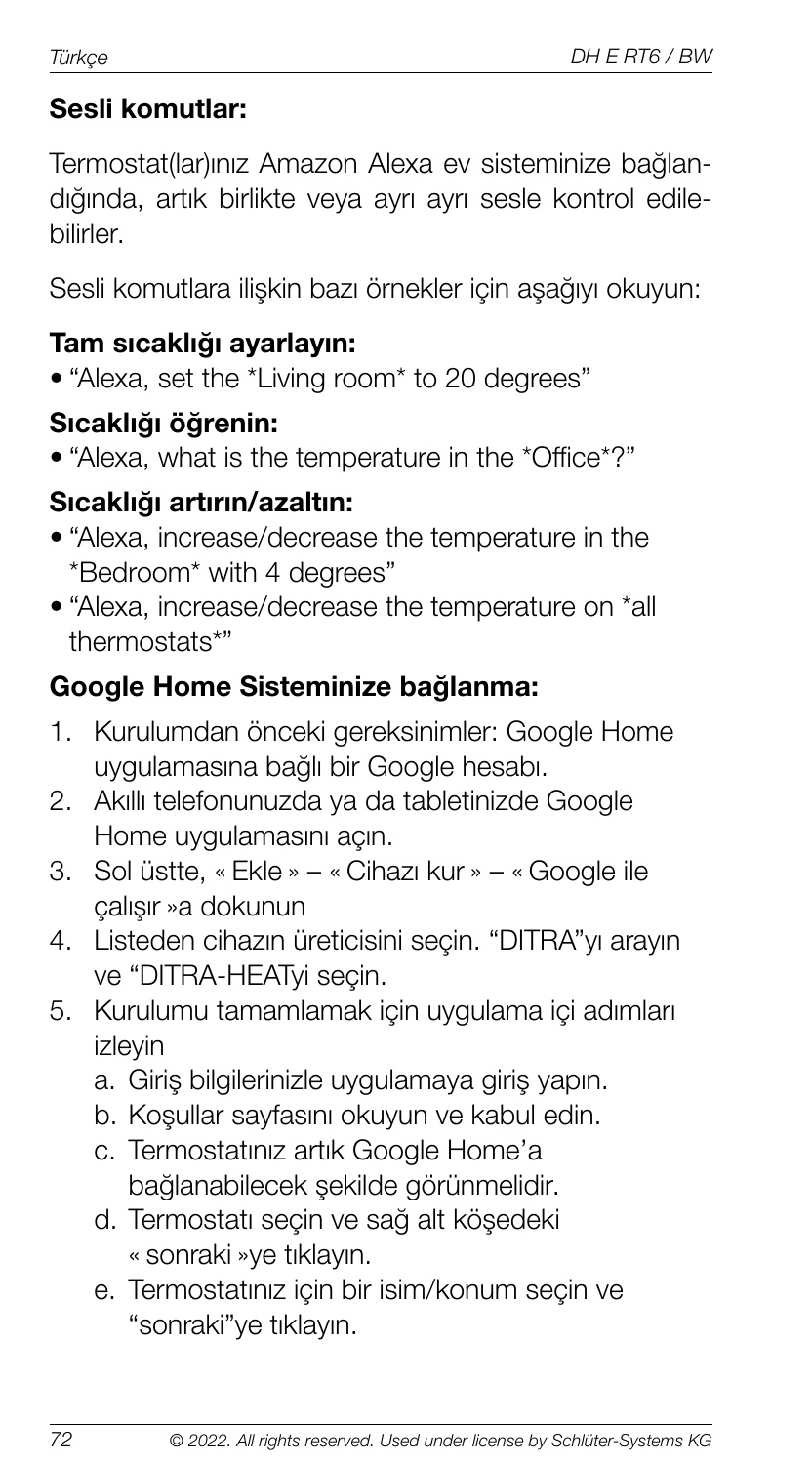Termostatın şimdi kuruldu ve Google Home uygulamasında seçtiğin termostat adını/konumunu kullanarak farklı komutlar deneyebilirsin.

## Sesli komutlar:

Termostat(lar)ınız Google Home Sisteminize bağlandığında (onlar) artık birlikte veya ayrı ayrı sesle kontrol edilebilir. Sesli komutlara ilişkin bazı örnekler için aşağıyı okuyun:

### Tam sıcaklığı ayarlayın:

- "Okey Google, \*Oturma odasını\* 20 dereceye ayarla"
- "Okey Google, \*Tüm termostatları\* 20 dereceye ayarla"

### Sıcaklığı öğrenin:

- "Ok Google, \*Ofis\*teki sıcaklık nedir?"
- "Okey Google, \*tüm termostatlardaki\* sıcaklık nedir?"

### Sıcaklığı artırın/azaltın:

- "Ok Google, \*Yatak odasının\* sıcaklığını 4 derece artır/azalt"
- "Okey Google, \*yatak odasını\* daha sıcak yap"
- "Okey Google, \*tüm termostatlarda\* sıcaklığı artır/ azalt"